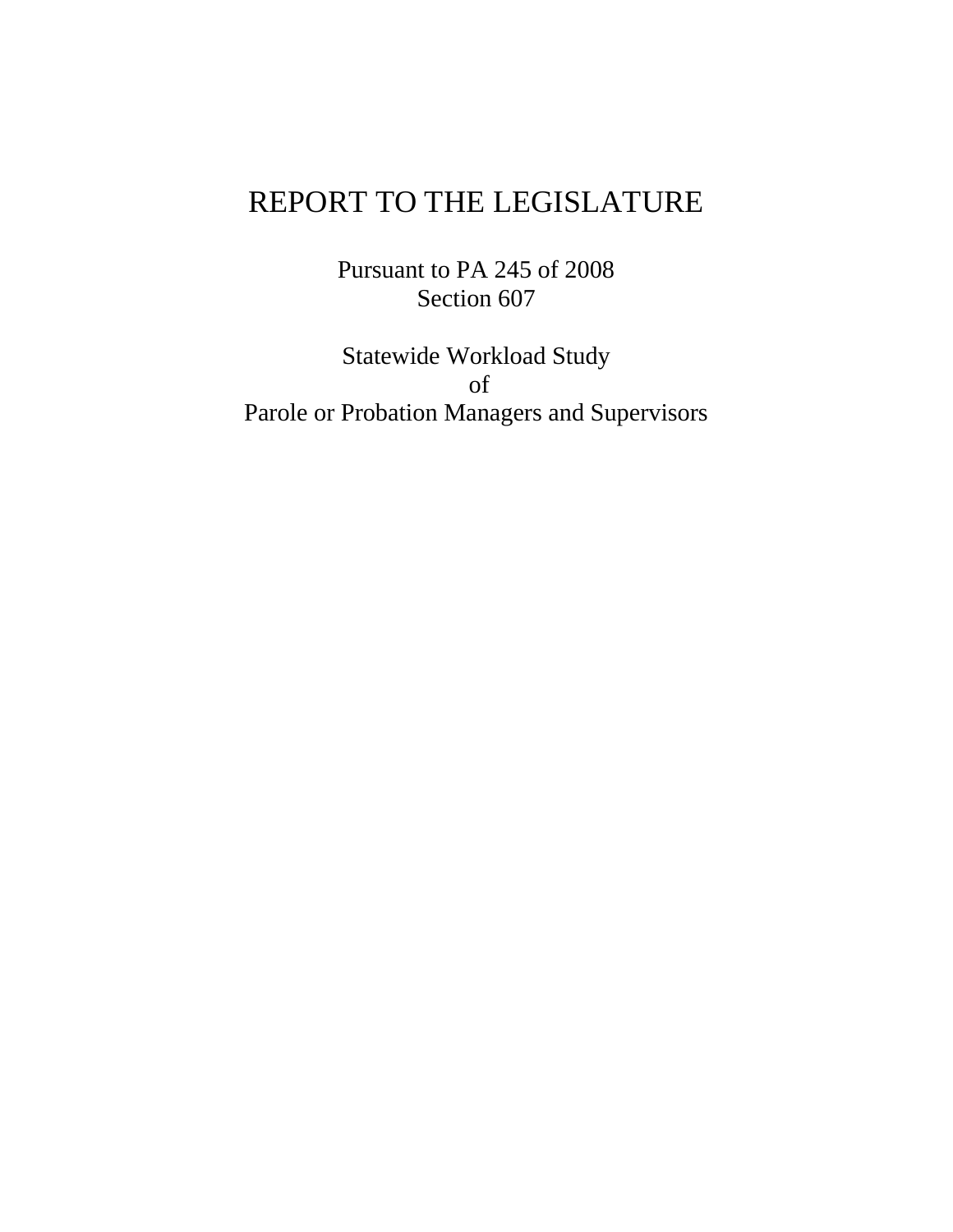# **Michigan Department of Corrections**

# **Probation and Parole Supervisor/Manager**

# **Workload Study**

**March 2009** 

**RESPECTFULLY SUMBITTED TO:** 

**Patricia L. Caruso Director Michigan Department of Corrections** 

Page 1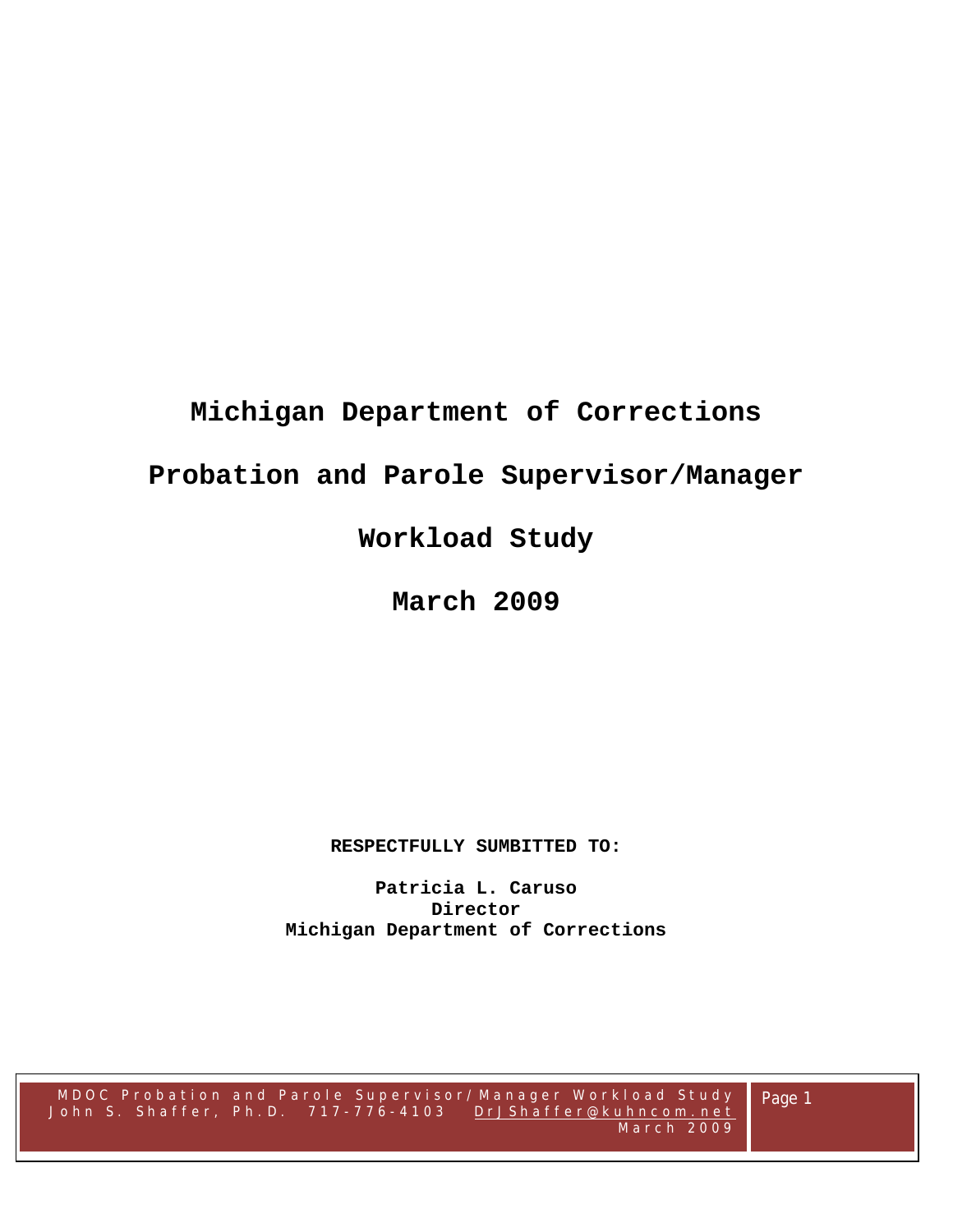#### **Executive Summary**

#### **Introduction**

The Michigan Senate-House Appropriations Committee on Corrections directed the Michigan Department of Corrections (MDOC) to conduct a workload analysis of probation and parole supervisor and manager work, in order to determine the feasibility of having probation and parole supervisors and managers perform some of the caseload functions that are currently performed exclusively by field agents. See Public Act No. 245 (SB1095), effective July 18, 2008, Sec. 607 (p. 19), which mandates:

*By March 1, 2009, the department shall report to the senate and house appropriations subcommittees on corrections, the senate and house fiscal agencies, and the state budget director on a statewide workload study of parole or probation agent supervisors and parole or probation agent managers. The study shall assess the ability of the supervisors and managers to carry a caseload of parolees, probationers, or both, in addition to completing their professional duties as supervisors and managers.* 

#### **Workload Survey Findings**

One hundred forty (140) MDOC probation and parole supervisors (n=128) and area managers  $(n=12)$  were surveyed.<sup>1</sup> One hundred twenty-two (122) responded (111 supervisors and 11 area managers). This represents an eighty-seven percent (87%) overall response rate.

The survey demonstrated that, on average, MDOC probation and parole supervisors and managers are working approximately 233.8 hours each month. This equates to working a 54 hour work week. Clearly, these employees are working well beyond the confines of their paid 40-hour work week. In many cases, they must take work home with them, simply to keep up with their regular assigned duties.

# **Conclusions**

The assignment of caseload responsibilities to supervisors and managers is not feasible for two important reasons:

- 1. There is no "surplus" time available given all of the other responsibilities that these staff have; and
- 2. There is a collective bargaining agreement in place with the United Auto Workers (UAW) that preserves casework as the exclusive bargaining unit work of the probation and parole field agents.

<sup>1</sup> Note: This workload study surveyed the 140 MDOC supervisors and area managers who were on active duty at the time of the survey. Authorized complement for FY08 is 145.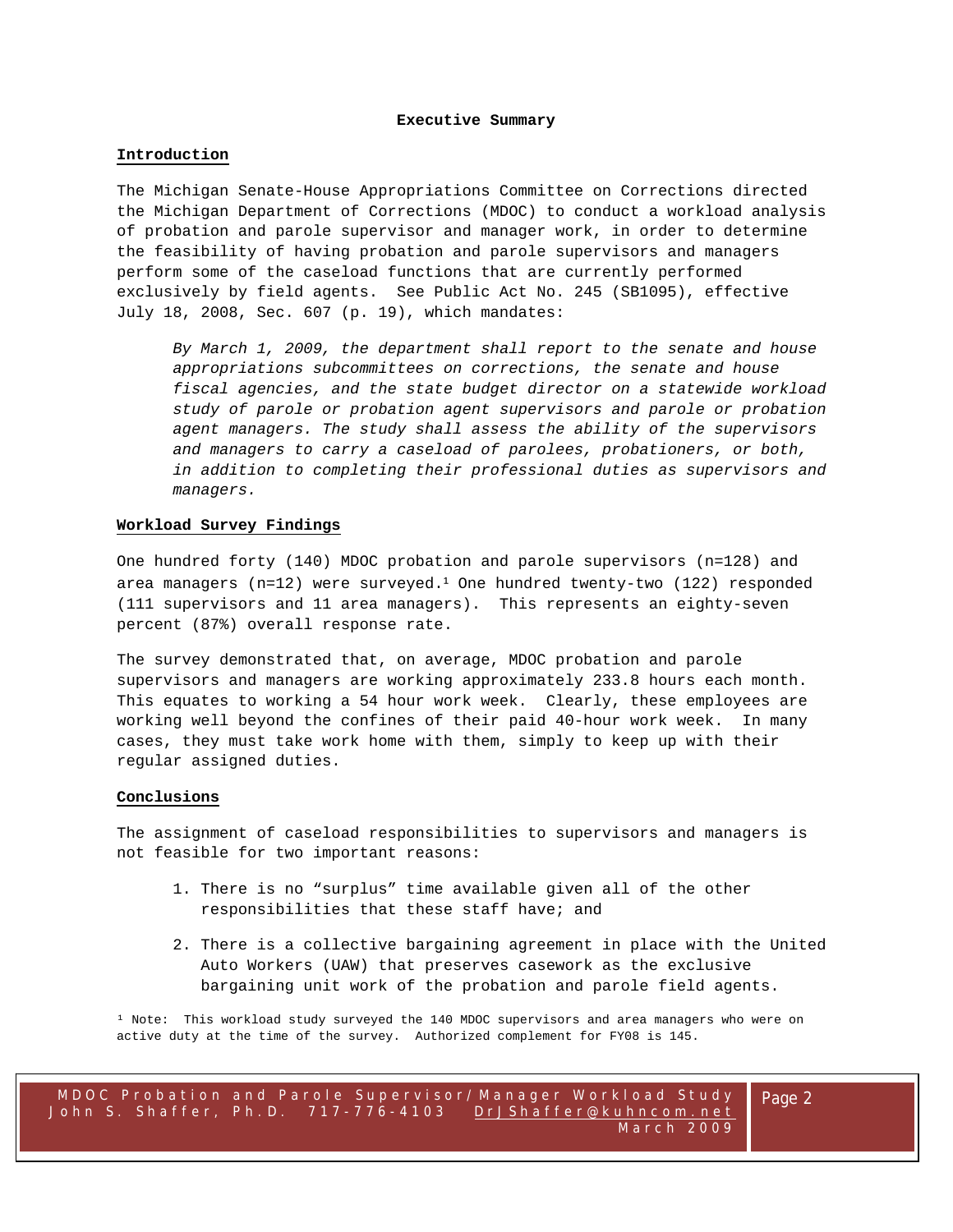#### **Acknowledgments**

I would like to acknowledge the MDOC Probation and Parole Supervisors and Managers who took their time to complete the on-line Workload Study Survey. They are, collectively, a dedicated team of professionals who deserve public recognition and appreciation.

I would especially like to thank Russ Cilibraise, and recognize his efforts as the Project Team Leader. He accepted every challenge and responded as a consummate professional. Without his dedication and commitment to excellence, this project could not have been completed within the established timeframe.

My appreciation is also extended to the rest of the MDOC Project Team: Deputy Director John Rubitschun, Michael Glynn, Dinah Moore, Darlene Schimmel, and Kami Pasch. Their collective counsel and contributions to the final report are noted and appreciated.

Lastly, I would like to acknowledge the MDOC Director, Patricia L. Caruso. She is a visionary leader, committed to managing her agency in a manner that promotes public safety, while providing opportunities for prisoners to reenter Michigan communities as productive citizens.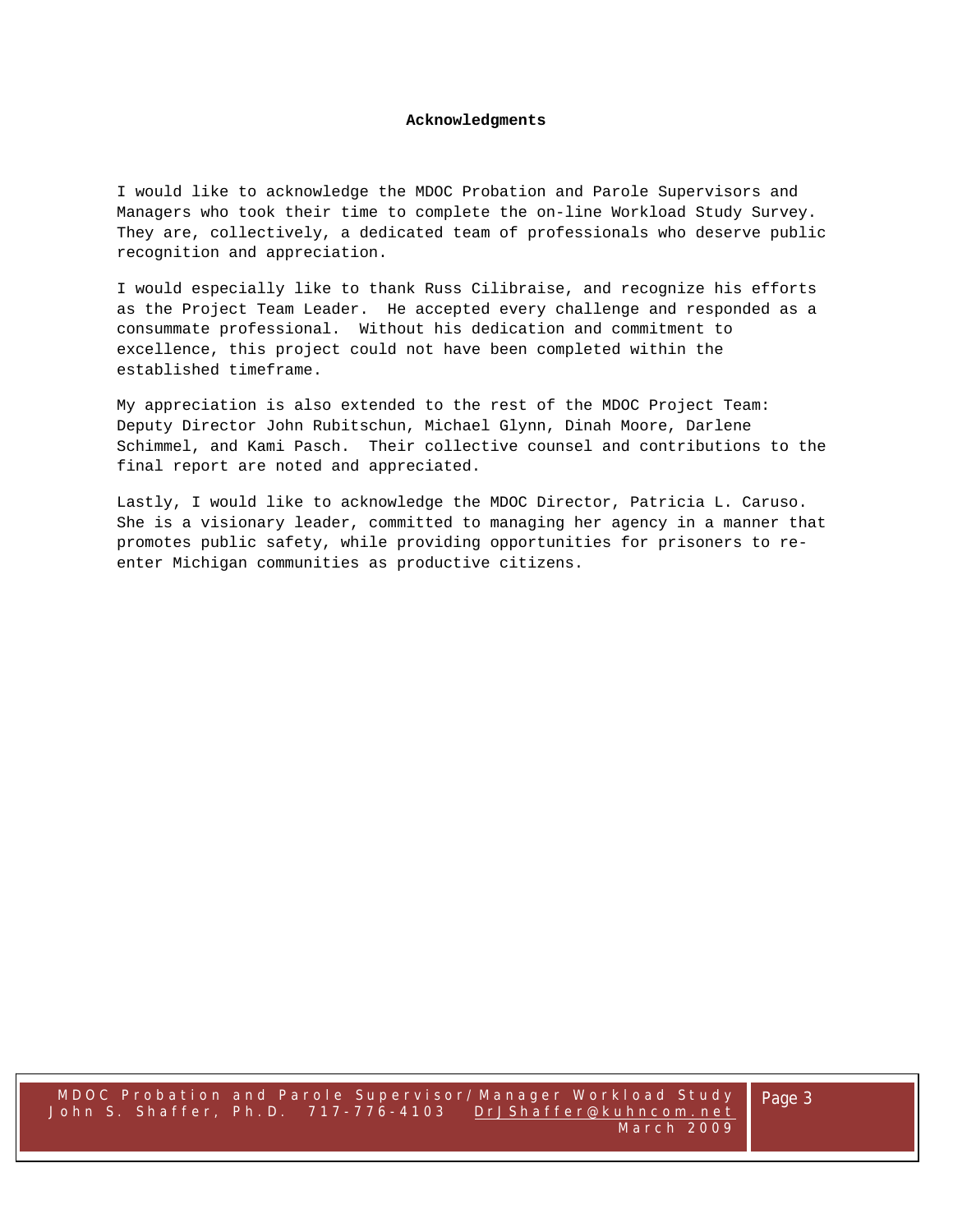# **TABLE OF CONTENTS**

# **PAGE**

|      | LIST OF FIGURES                                                                                                                                     | 5                                                  |
|------|-----------------------------------------------------------------------------------------------------------------------------------------------------|----------------------------------------------------|
| 1.00 | INTRODUCTION                                                                                                                                        | 7                                                  |
| 2.00 | BACKGROUND                                                                                                                                          | 11                                                 |
| 3.00 | METHODOLOGY                                                                                                                                         | 12                                                 |
|      | 3.10<br>3.20<br>3.30<br>3.40<br>3.50<br>Monthly Hours Available per Supervisor/Manager<br>3.60                                                      | 12<br>13<br>14<br>14<br>15<br>19                   |
| 4.00 | WORKLOAD STUDY FINDINGS                                                                                                                             | 19                                                 |
|      | 4.10<br>4.20<br>4.30<br>4.40<br>4.50<br>4.60<br>4.70<br>4.80<br>4.90                                                                                | 19<br>26<br>27<br>28<br>29<br>30<br>31<br>32<br>33 |
| 5.00 | ANALYSIS OF THE SURVEY FINDINGS AND LABOR RELATIONS ISSUES                                                                                          | 33                                                 |
|      | 5.10<br>5.20<br>Collective Bargaining Agreement and Labor Relations<br><b>Tssues</b>                                                                | 33<br>35                                           |
| 6.00 |                                                                                                                                                     | 36                                                 |
| 7.00 |                                                                                                                                                     | 37                                                 |
|      | 7.10<br>Appendix A - MDOC Probation and Parole Supervisor/Manager<br>e-SURVEY<br>7.20<br>Appendix C - Letter from United Auto Workers (UAW)<br>7.30 | 37<br>38<br>39                                     |
| 8.00 | REFERENCES                                                                                                                                          | 40                                                 |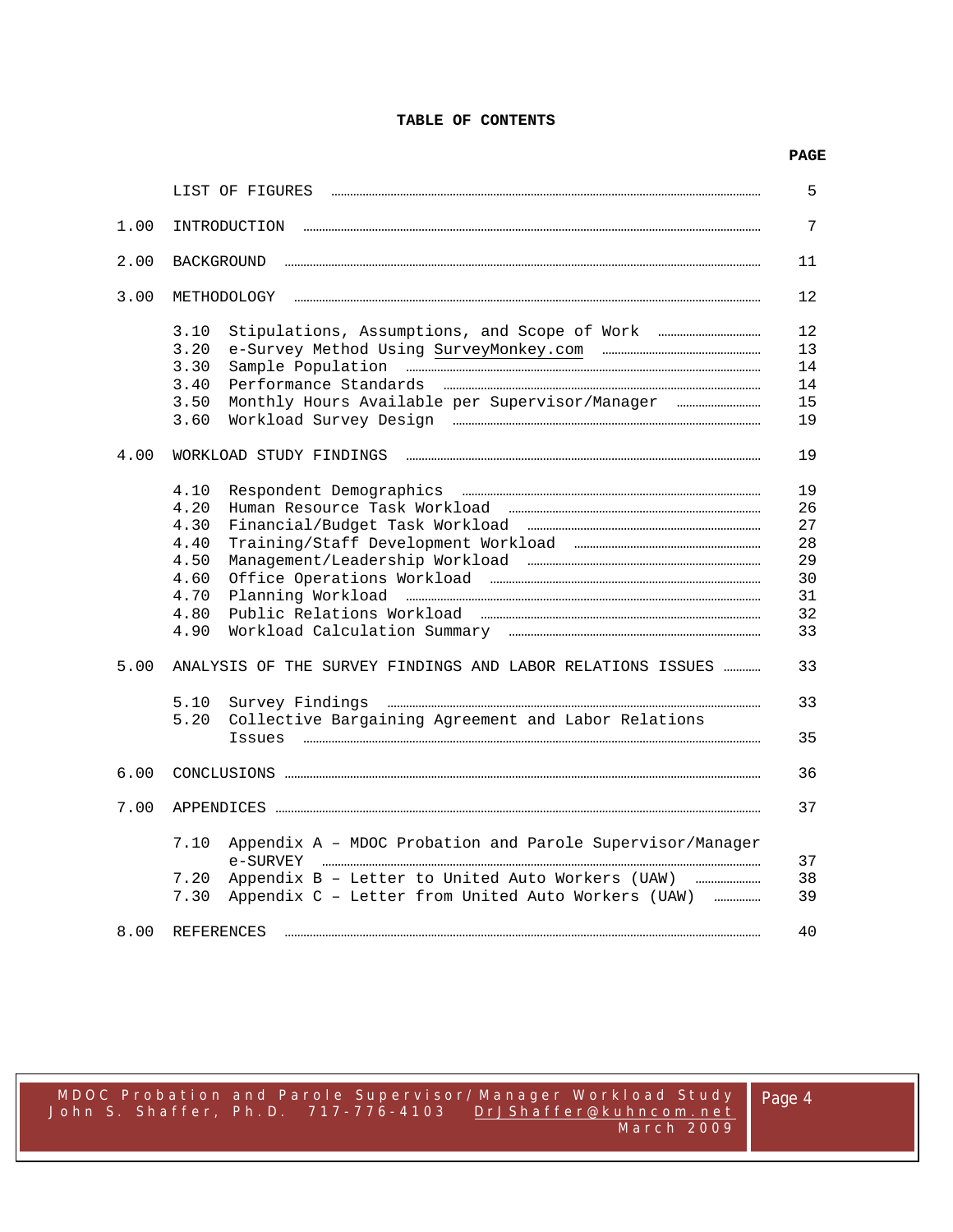#### **LIST OF FIGURES**

# Figure 1. MDOC Probation and Parole Growth and Staffing Since 2006 … 7 Figure 2.MDOC Budget Cuts by Fiscal Year (2002-2008) …………………………………… 9 Figure 3. MDOC Probation and Parole Projected Growth 2008-2012 …………… 9 Figure 4. Top 10 States with Largest Probation and Parole Populations ……………………………………………………………………………………………………… 11 Figure 5. Comparison of MDOC Leave Time Categories and Time Available ………………………………………………………………………………………………………………… 16 Figure 6. Average Training Hours for MDOC Supervisors and Managers FY06-FY08 ……………………………………………………………………………………………………………………………… 18 Figure 7. MDOC Supervisor/Manager Workforce Distribution …………………………… 20 Figure 8. MDOC Supervisors and Area Managers …………………………………………………………… 20 Figure 9. Experience Level of MDOC Supervisors and Managers …………………… 21 Figure 10. Total Years of Service with MDOC ………………………………………………………………… 21 Figure 11. Regional Distribution of the Survey Respondents ………………………… 22 Figure 12. Distribution of Survey Respondents by Office Assignment …… 22 Figure 13. Distribution of Responsibility for "Urban", "Rural", or "Both Urban and Rural" Offices ……………………………………………………………………… 23 Figure 14. Specialty Caseloads Responsibilities ……………………………………………………… 24 Figure 15. Gender Distribution of the Survey Respondents ……………………………… 25 Figure 16. Racial Distribution of the Survey Respondents ……………………………… 25 Figure 17. Age Distribution of the Survey Respondents ……………………………………… 25 Figure 18. Workload Associated with Performing Human Resource Tasks … 26 Figure 19. Workload Associated with Performing Financial/ Budget Tasks ……………………………………………………………………………………………………………………… 27 Figure 20. Workload Associated with Training/ Staff Development Tasks ………………………………………………………………………………………… 28

MDOC Probation and Parole Supe rvisor/Manager Workload Study John S. Shaffer, Ph.D. 717-776-4103 DrJShaffer@kuhncom.net March 2009 **PAGE**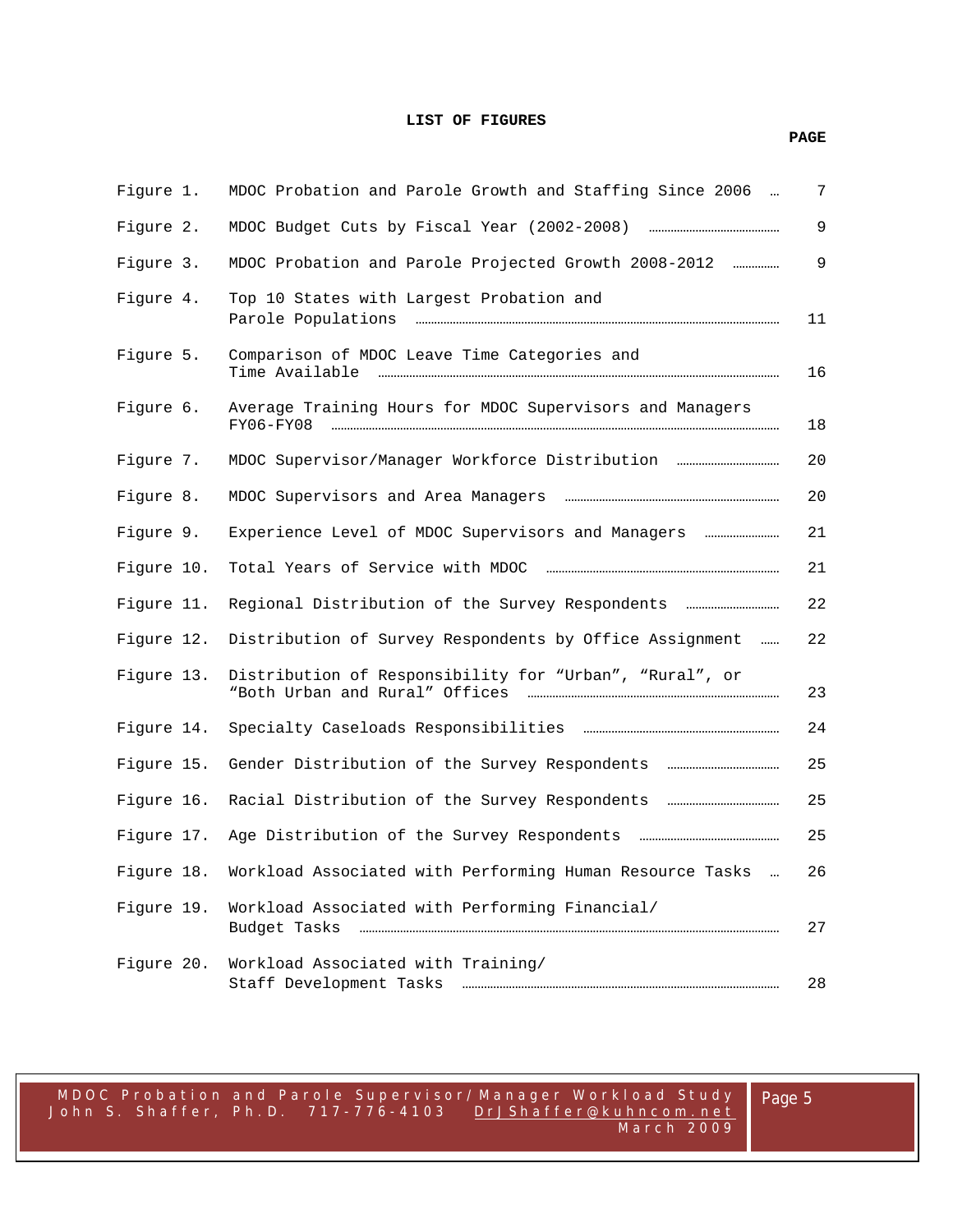# **LIST OF FIGURES (continued)**

|  | Figure 21. Workload Associated with Performing Management/     | 29 |
|--|----------------------------------------------------------------|----|
|  | Figure 22. Workload Associated with Managing Office Operations | 30 |
|  |                                                                | 31 |
|  |                                                                | 32 |
|  | Figure 25. MDOC Probation and Parole Supervisors and Managers  | 33 |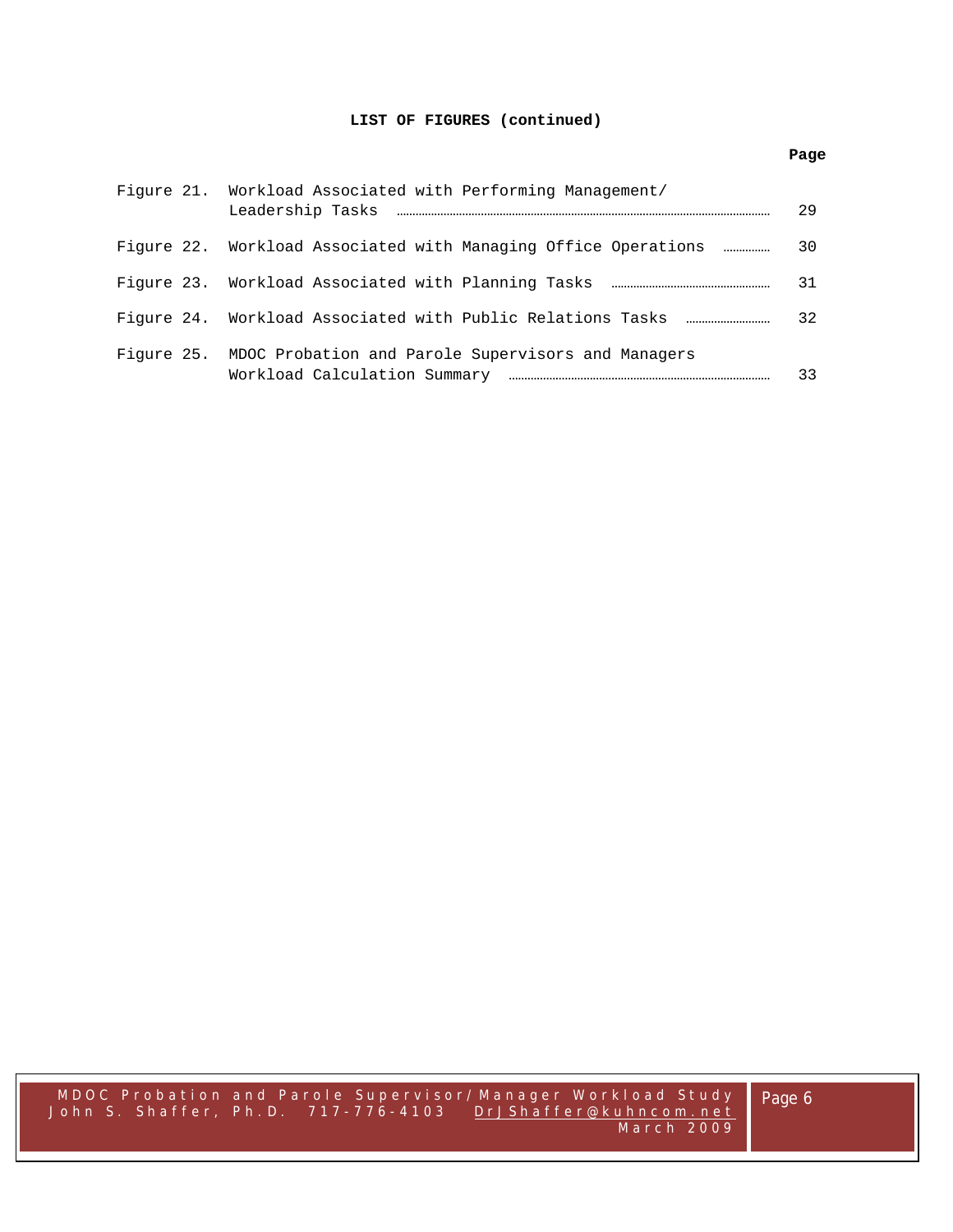#### **1.00 INTRODUCTION**

The Michigan Senate-House Appropriations Committee on Corrections directed the Michigan Department of Corrections (MDOC) to conduct a workload analysis of probation and parole supervisor and manager work, in order to determine the feasibility of having probation and parole supervisors and managers perform some of the caseload functions that are currently performed exclusively by field agents. See Public Act No. 245 (SB1095), effective July 18, 2008, Sec. 607 (p. 19), which mandates:

*By March 1, 2009, the department shall report to the senate and house appropriations subcommittees on corrections, the senate and house fiscal agencies, and the state budget director on a statewide workload study of parole or probation agent supervisors and parole or probation agent managers. The study shall assess the ability of the supervisors and managers to carry a caseload of parolees, probationers, or both, in addition to completing their professional duties as supervisors and managers.* 

There have been three prior formal workload studies conducted on the workload of MDOC probation and parole field agents (1986, 1991, and 2006). None of the studies addressed the issue of probation and parole supervisor and manager workload. These prior studies all focused exclusively on field agent workload.

Since 2006, the number of offenders on probation and parole increased by 8.50%, the field agent ranks grew by 8.21%, while the supervisor and manager ranks were reduced by 7.05%. (See Figure 1.)

|                                                                                                                                          |             | MDOC Probation and Parole Growth and |        |                |             |                |
|------------------------------------------------------------------------------------------------------------------------------------------|-------------|--------------------------------------|--------|----------------|-------------|----------------|
| Staffing                                                                                                                                 |             |                                      |        |                |             |                |
|                                                                                                                                          |             | 2006<br>to                           | 2008   |                |             |                |
|                                                                                                                                          |             |                                      |        |                |             |                |
|                                                                                                                                          |             | % Change                             |        | % Change       |             | % Change       |
|                                                                                                                                          | <b>FY06</b> | <b>FY06-07</b>                       | FY07   | <b>FY07-08</b> | <b>FY08</b> | <b>FY06-08</b> |
|                                                                                                                                          |             |                                      |        |                |             |                |
| *Probation/Parole Total                                                                                                                  | 69,454      | 4.06%                                | 72,275 | 4.27%          | 75,360      | 8.50%          |
| <b>MDOC Agents</b>                                                                                                                       | 1,145       | 0.52%                                | 1,151  | 7.65%          | 1,239       | 8.21%          |
| MDOC Supvs./Mgrs.                                                                                                                        | 156         | 2.56%                                | 160    | $-9.38%$       | $145**$     | $-7.05%$       |
| *Note: Population totals are derived from FY 4th Qtr. Reports and are an average of the number of offenders supervised during that       |             |                                      |        |                |             |                |
| period.<br>**Note: This study surveyed the 140 Supvs./Mgrs. who were on active duty at the time of the survey. Authorized complement for |             |                                      |        |                |             |                |
| FY08 is 145.                                                                                                                             |             |                                      |        |                |             |                |

#### **Figure 1. MDOC Probation and Parole Growth and Staffing Since 2006**

**Data Source: MDOC (2009)** 

MDOC Probation and Parole Supe rvisor/Manager Workload Study John S. Shaffer, Ph.D. 717-776-4103 DrJShaffer@kuhncom.net March 2009

Page 7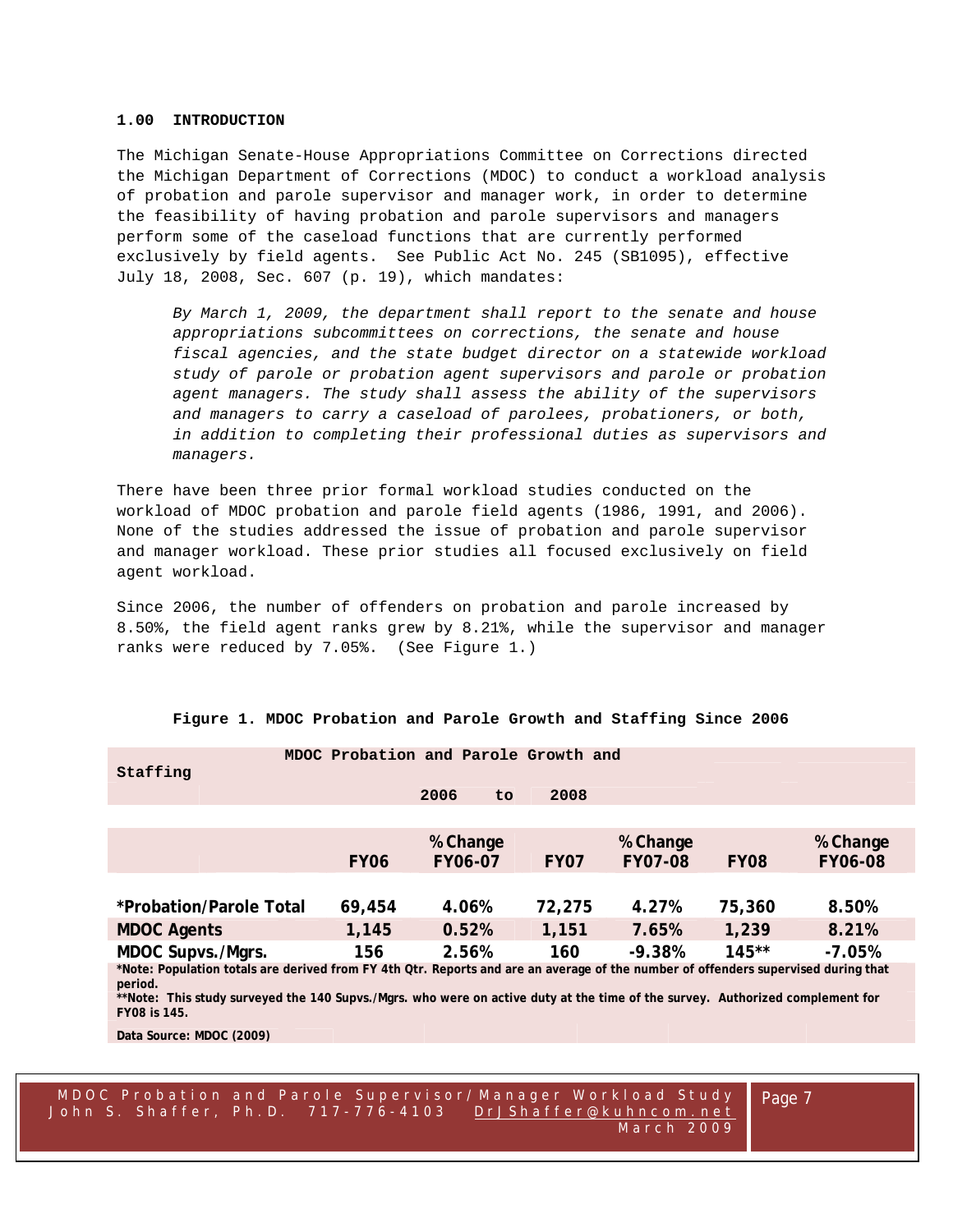This data reveals that the field agent complement has been increased proportionately to the growth in the offender population. The supervisor and manager complement, on the other hand, has been substantially reduced during the same period. This means that MDOC field agents are supervising more offenders than ever, but with a relatively stable caseload size. It also means that MDOC probation and parole supervisors and managers currently have a greater span of control over more field agents than they have had in the past.

The American Probation and Parole Association (APPA) recently issued a report, *Probation and Parole's Growing Caseloads and Workload Allocation: Strategies for Managerial Decision Making* (May 2007), that clearly makes the distinction between probation and parole *caseload* versus *workload*.

*It is important to consider differences between caseload, which is the number of offenders supervised by an officer, and workload, which is the amount of time needed to complete various tasks. Ironically, while caseload size will grow as offender populations increase, workload is a rather stagnant figure as there are only so many working hours available in each day, week, month, or year for each officer.* (p.5)

This is also true for probation and parole supervisors and managers. They can be given a greater number of probation and parole agents to supervise (*caseload*), but their *workload* remains about the same. What suffers is the amount of time available to spend on each functional task. If caseload increases, and workload remains relatively stable, work must be prioritized. The critical functional work tasks (i.e., those that are measured), are being completed. Other functional work tasks are likely being done with less quality assurance, or they are being neglected to varying degrees.

Clearly, when caseloads become overwhelming, crucial duties are sacrificed, and there is less available time to perform the functions that are expected. As the APPA report (May 2007) states:

*It is necessary to take a critical look at what can potentially happen when caseloads move beyond realistic workloads (i.e., there is simply not enough time to complete all assigned duties). This may create a situation in which agencies and officers are unable to perform all of their job requirements.* (p. 21)

Several years of severe budget cuts have had a significant operational impact on the MDOC. The agency struggles to meet the needs of the incarcerated prisoner population as a result. Since 2002, the MDOC budget has been cut by \$502 million. (See Figure 2.)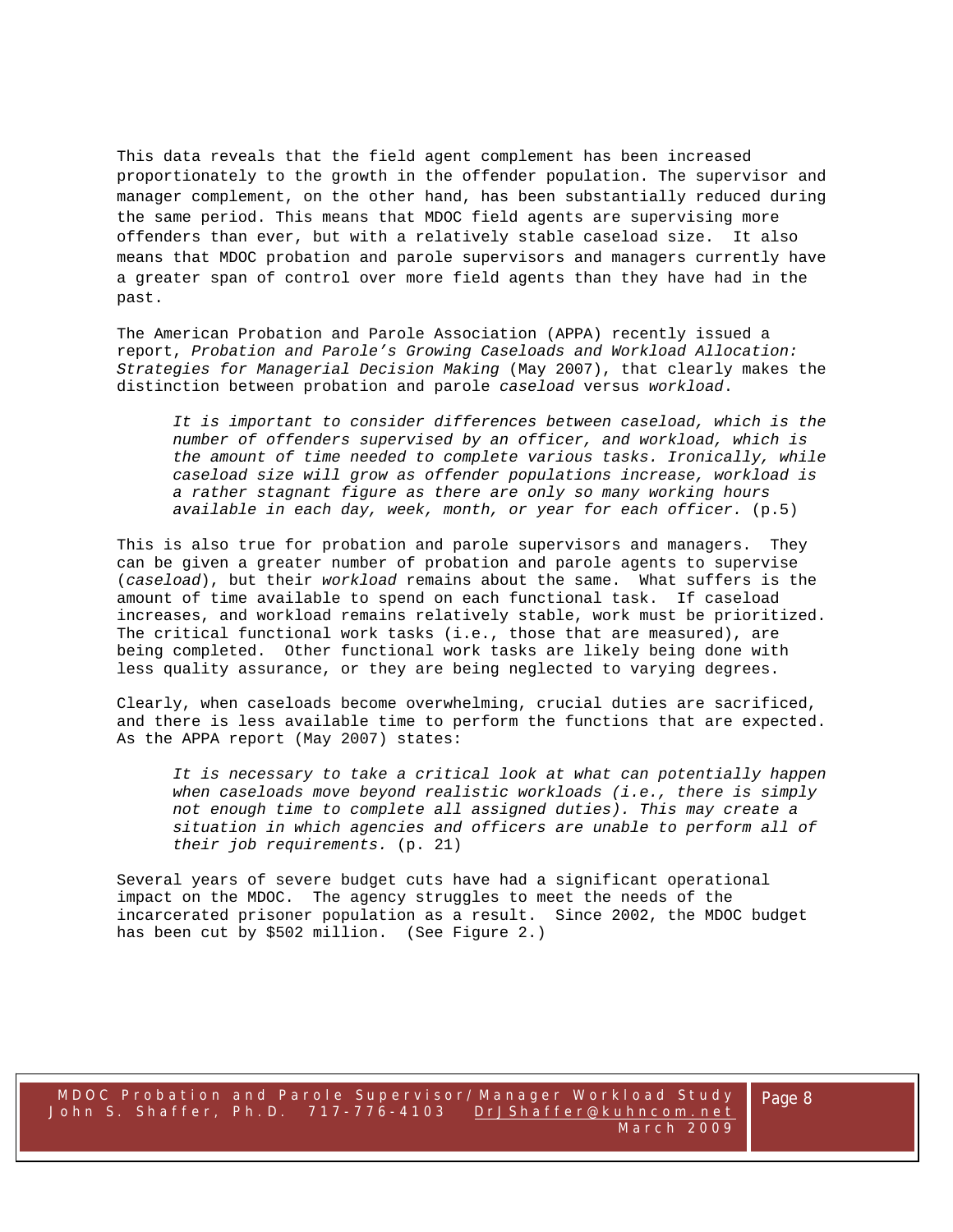|                              | MDOC Budget Cuts by Fiscal Year (2002-2008) |                    |
|------------------------------|---------------------------------------------|--------------------|
| Appropriation Year           |                                             | <b>Budget Cuts</b> |
|                              |                                             |                    |
| 2002                         |                                             | \$84,855,600       |
| 2003                         |                                             | \$31,757,900       |
| 2004                         |                                             | \$114,967,500      |
| 2005                         |                                             | \$130,840,200      |
| 2006                         |                                             | \$43,755,500       |
| 2007                         |                                             | \$24,421,600       |
| 2008                         |                                             | \$71,597,700       |
|                              |                                             |                    |
|                              |                                             |                    |
| TOTAL BUDGET CUTS SINCE 2002 |                                             | \$502,196,000      |

# **SOURCE: MDOC (2008)**

The MDOC expects to manage some of these funding cuts by placing more offenders in the community. This means that the probation and parole offender population is expected to rise significantly over the next 3 years. (See Figure 3.)

# **Figure 3. MDOC Probation and Parole Projected Growth 2009-2011**

| MDOC Probation and Parole Projected Growth<br>2009-2011 |                  |             |             |  |  |  |  |
|---------------------------------------------------------|------------------|-------------|-------------|--|--|--|--|
|                                                         | FY <sub>09</sub> | <b>FY10</b> | <b>FY11</b> |  |  |  |  |
| <b>Probation Population</b>                             | 58,670           | 59,844      | 60,742      |  |  |  |  |
| <b>Parole Population</b>                                | 20,239           | 20,664      | 20,164      |  |  |  |  |
| <b>TOTALS</b>                                           | 78,909           | 80,508      | 80,906      |  |  |  |  |

**\*Note: These population figures are inexact projections based on the population data from Figure 1. Data Source: MDOC (2009)** 

Page 9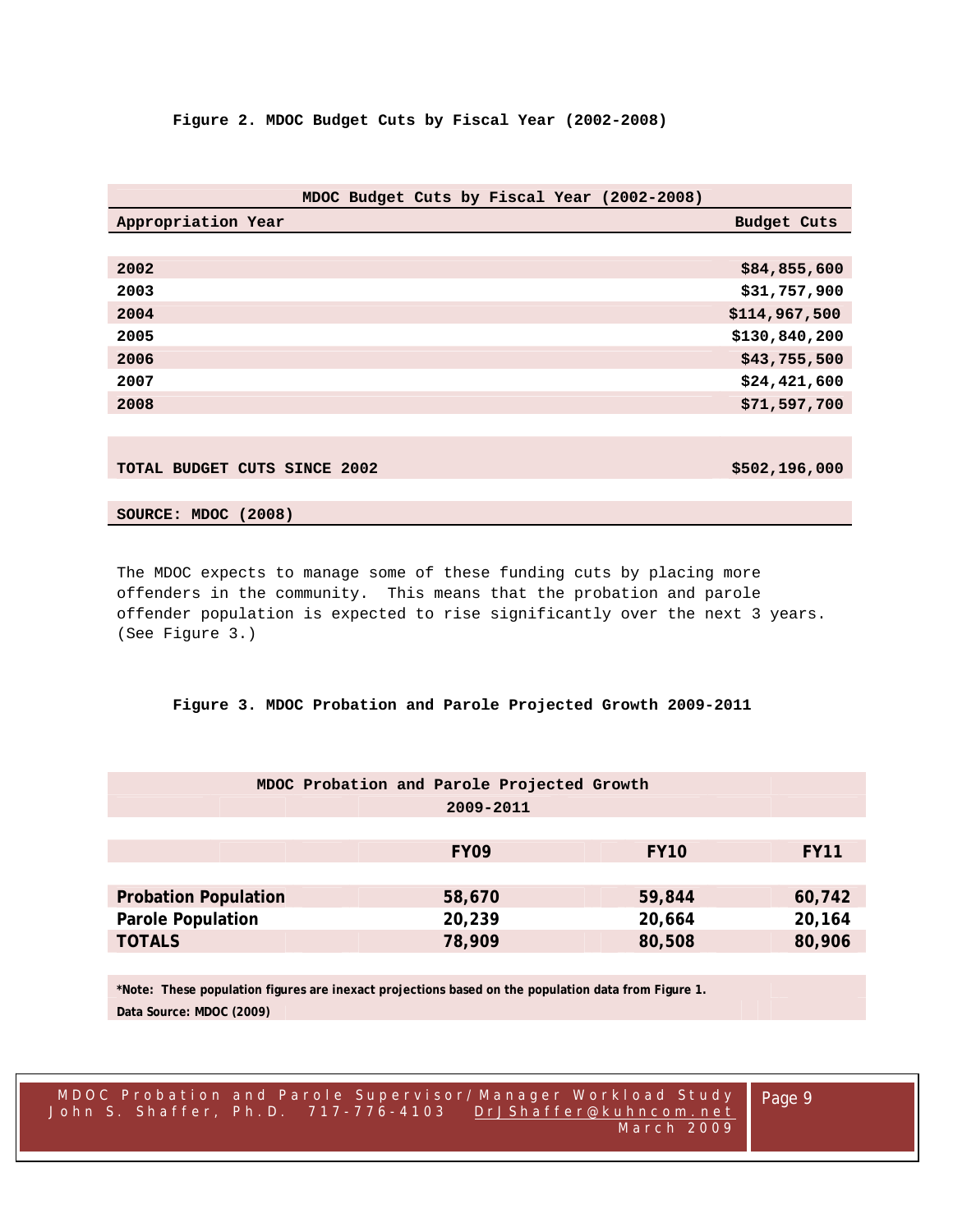Some of the MDOC budget can be redistributed from facility operations, to community-based programs in order to adjust to the population shift. This is the focus of the ongoing Justice Reinvestment Initiative that is being coordinated with the Council of State Governments (CSG). See the recently– issued CSG Report at:

# http://www.justicereinvestment.org/states/michigan/pubmaps-mi

The CSG report offers a series of policy options designed to deter criminal activity, lower recidivism, and reduce spending on corrections. Many of these recommended policy options involve an increased reliance on probation, parole, and community corrections resources in lieu of incarceration. Once adopted, there will be a significant impact on probation and parole staff. Unfortunately, the MDOC lacks a reliable probation and parole population projection model that would enable them to anticipate and plan for the inevitable changes that are about to occur.

There are many variables involved in forecasting the future probation and parole population. Every jurisdiction struggles with the elusive goal of accurately projecting future offender population in light of the impact of legislation, sentencing guidelines, judicial interpretation and sentencing practices, agency policy decisions and operational practices. As elusive as it may be, it is crucial to make every effort to project these numbers and plan for the resources that will be necessary to address them. In the absence of adequate planning and resource allocation, agency performance will suffer. Inadequate agency performance can have a serious impact on public safety.

Adequate resources must follow the prisoners from the prisons to their communities in order to ensure public safety, and to maximize the opportunities for successful offender re-entry. Michigan is not unique in this struggle. Most states are scrutinizing their criminal justice spending and seeking to allocate the limited funds in the most efficient and effective manner. Evidence-based practices are being adopted and implemented in an effort to conserve every available dollar, while reinvesting some of the savings into programs that have demonstrated proven results.

See Section 2.00 Background for further discussion about the national trend to reduce the incarcerated prisoner population by placing more offenders under supervision in the community.

#### **2.00 BACKGROUND**

An increasing workload burden is one of the critical problems facing America's probation and parole agency supervisors and managers. Since 1990,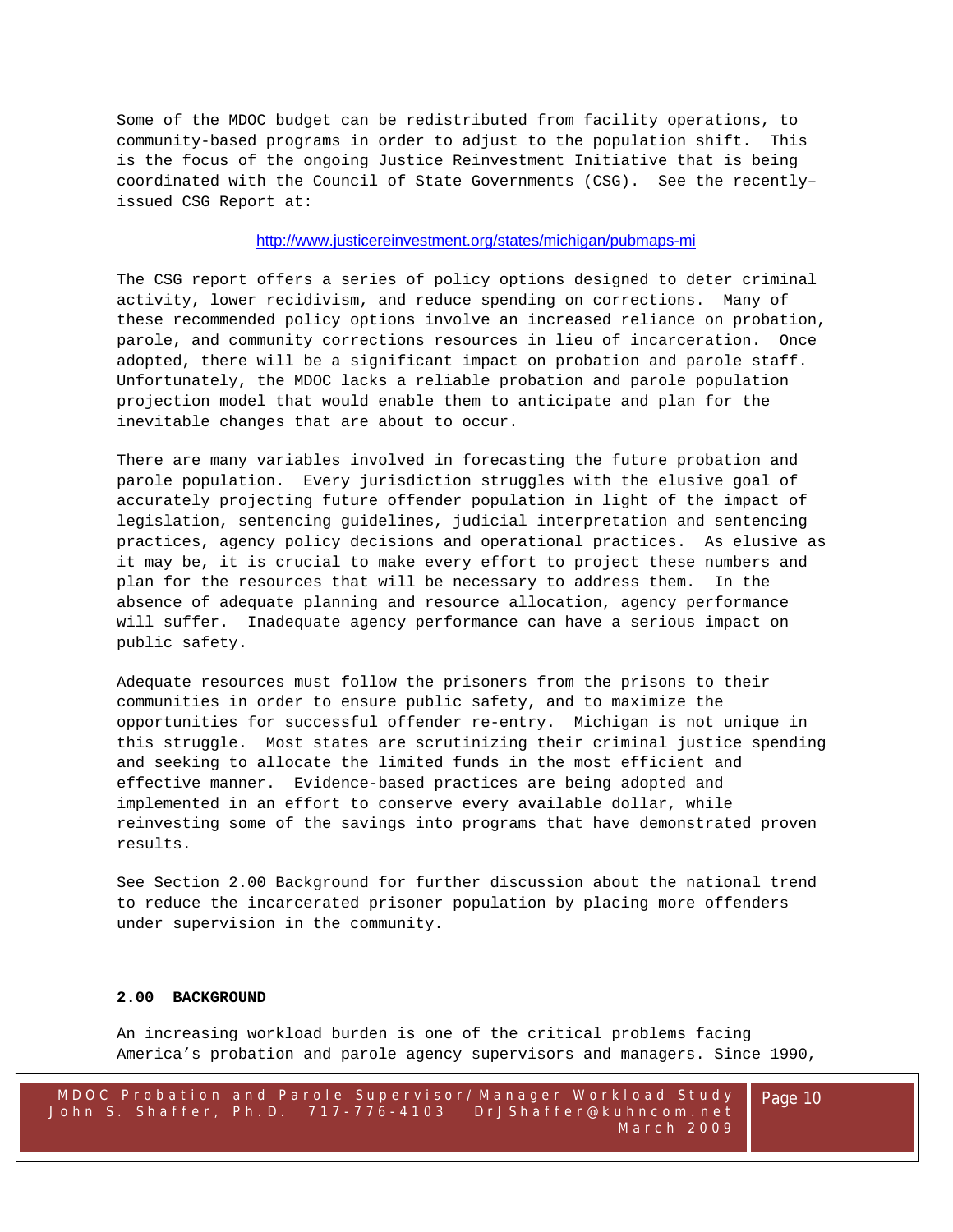the number of offenders receiving probation supervision increased from 2.7 million to more than 4.2 million at the end of 2006, an increase of more than 55%. (BJS, August 2008) During that same period, the number of offenders under parole supervision also increased significantly.

The August 2008 Bureau of Justice Statistics *Special Report on the Characteristics of State Parole Supervising Agencies, 2006*, placed Michigan eighth among the top ten states with the largest probation and parole populations. (See Figure 4.)

**Figure 4. Top 10 States with Largest Probation and Parole Populations**

|                |              |                |             | TOTAL # on Probation |
|----------------|--------------|----------------|-------------|----------------------|
| Rank           | <b>State</b> | # on Probation | # on Parole | and Parole           |
|                |              |                |             |                      |
| 1              | FL           | 183,855        | 4,832       | 188,687              |
| $\overline{2}$ | MN           | 127,797        | 4,444       | 132,241              |
|                |              |                |             |                      |
| 3              | <b>CA</b>    | n/a            | 125,067     | 125,067              |
| 4              | <b>NC</b>    | 112,416        | 3,311       | 115,727              |
|                |              |                |             |                      |
| 5              | <b>TX</b>    | n/a            | 101,175     | 101,175              |
| 6              | MD           | 61,558         | 14,132      | 75,690               |
| 7              | WI           | 55,088         | 16,057      | 71,145               |
| 8              | MI           | 54,178         | 16,267      | 70,445               |
| 9              | <b>MO</b>    | 51,498         | 17,089      | 68,587               |
| 10             | <b>OR</b>    | 44,806         | 22,295      | 67,101               |
|                |              |                |             |                      |

 **Top 10 States with Largest Probation and Parole Populations 06/30/06** 

SOURCE: Bureau of Justice Statistics (BJS) Special Report on the *Characteristics of State Parole Supervising Agencies, 2006*, August 2008.

In addition to having the eighth largest probation and parole population in the United States, between 1995 and 2004, Michigan had the third largest increase in its probation population, behind only California and Pennsylvania. (BJS, 2005)

While each correctional agency operates in a different environment, increased demand for community supervision is attributable, in general, to several factors: (1) increased use of probation as a direct sentencing option; (2) diversion of offenders from crowded institutions; (3) higher arrest and conviction rates; and (4) longer probation and parole terms.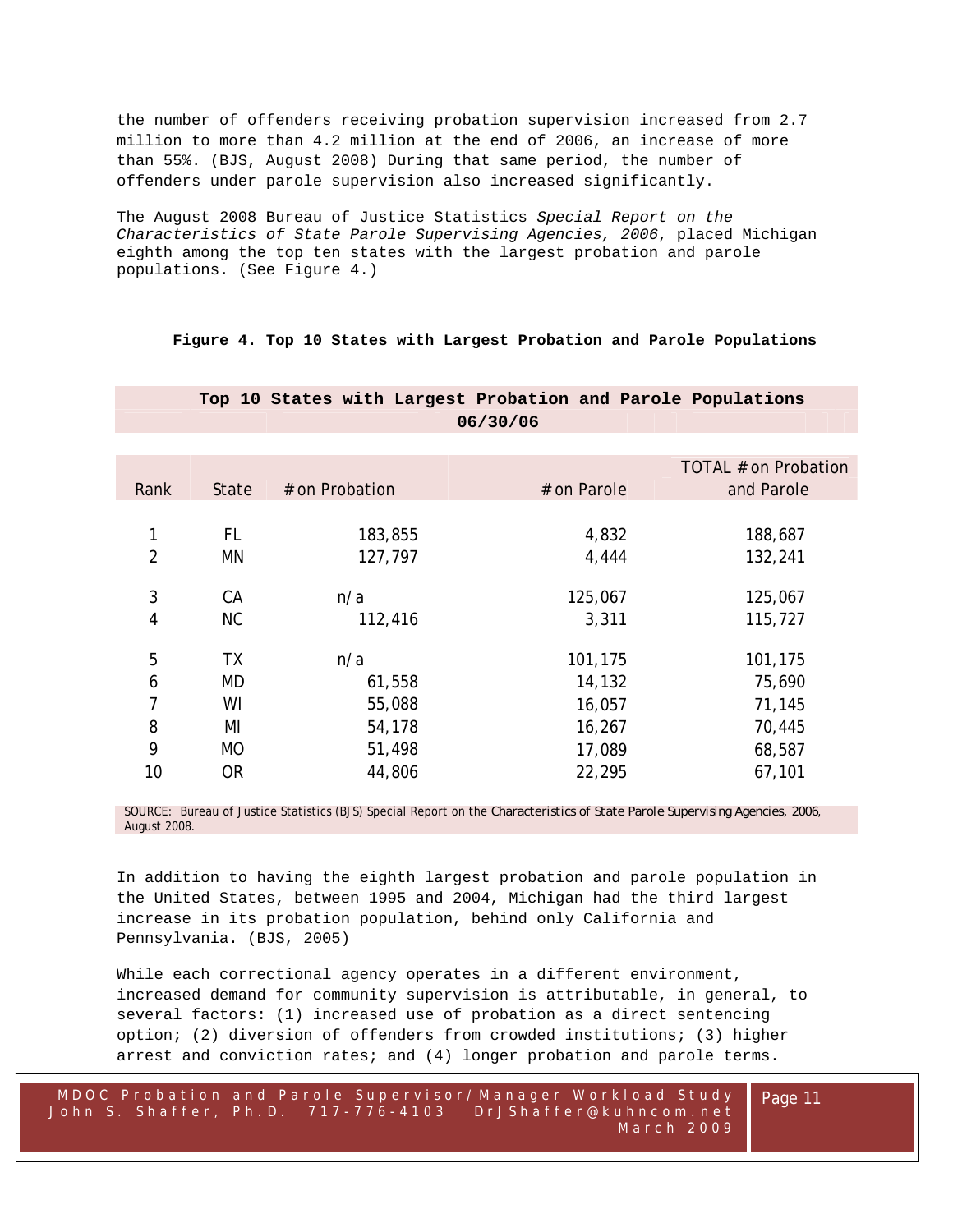In many jurisdictions, the increase in the number of offenders placed on community supervision has not been accompanied by a corresponding increase in the agents who supervise them in the field. When a probation and parole agency is not adequately staffed, an agent's ability to monitor offenders may be reduced to a level at which supervision is no longer effective. Failure to maintain credible supervision or investigation standards may have an adverse impact on public safety.

It is essential that workloads are studied, and periodically adjusted, in order to ensure that there are sufficient staff resources to complete the requirements and meet the expectations that are placed upon the agency. Unfortunately, in Michigan (like in many other states), the focus of prior workload studies has been on field agent workload. Little attention has been paid to the impact on the workload of probation and parole supervisors and managers as the number of offenders under community supervision grows.

The primary focus of this study, consistent with the Michigan Senate-House Appropriations Committee on Corrections' mandate, was to assess the ability of the MDOC probation and parole supervisors and managers to carry a caseload of parolees, probationers, or both, in addition to completing their professional duties as supervisors and managers.

#### **3.00 METHODOLOGY**

#### **3.10 Stipulations, Assumptions, and Scope of Work**

The workload analysis methodology employed in this study was necessarily limited by time constraints and budget. Public Act 245 became effective on July 18, 2008. Section 607 required a report on a statewide workload study of parole or probation agent supervisors and parole or probation agent managers, by March 1, 2009.

The MDOC contacted John S. Shaffer, Ph.D. about the study in August 2008, and he submitted a proposal to MDOC on 08/22/08. The MDOC issued a purchase order on 09/30/08 to contract for services.

The Workload Study Project Team met in Traverse City, MI on 10/14/08 to discuss the scope of the work. At that meeting, the consultant and MDOC agreed to the following stipulations, assumptions, and scope of work:

> 3.11 MDOC stipulates that the data and findings from the 2006 NCCD Workload Study on MDOC probation and parole field agents are accurate, and sufficiently current that there is no need to consider any issues relative to changes in field agent workload that may impact supervisor and manager workload.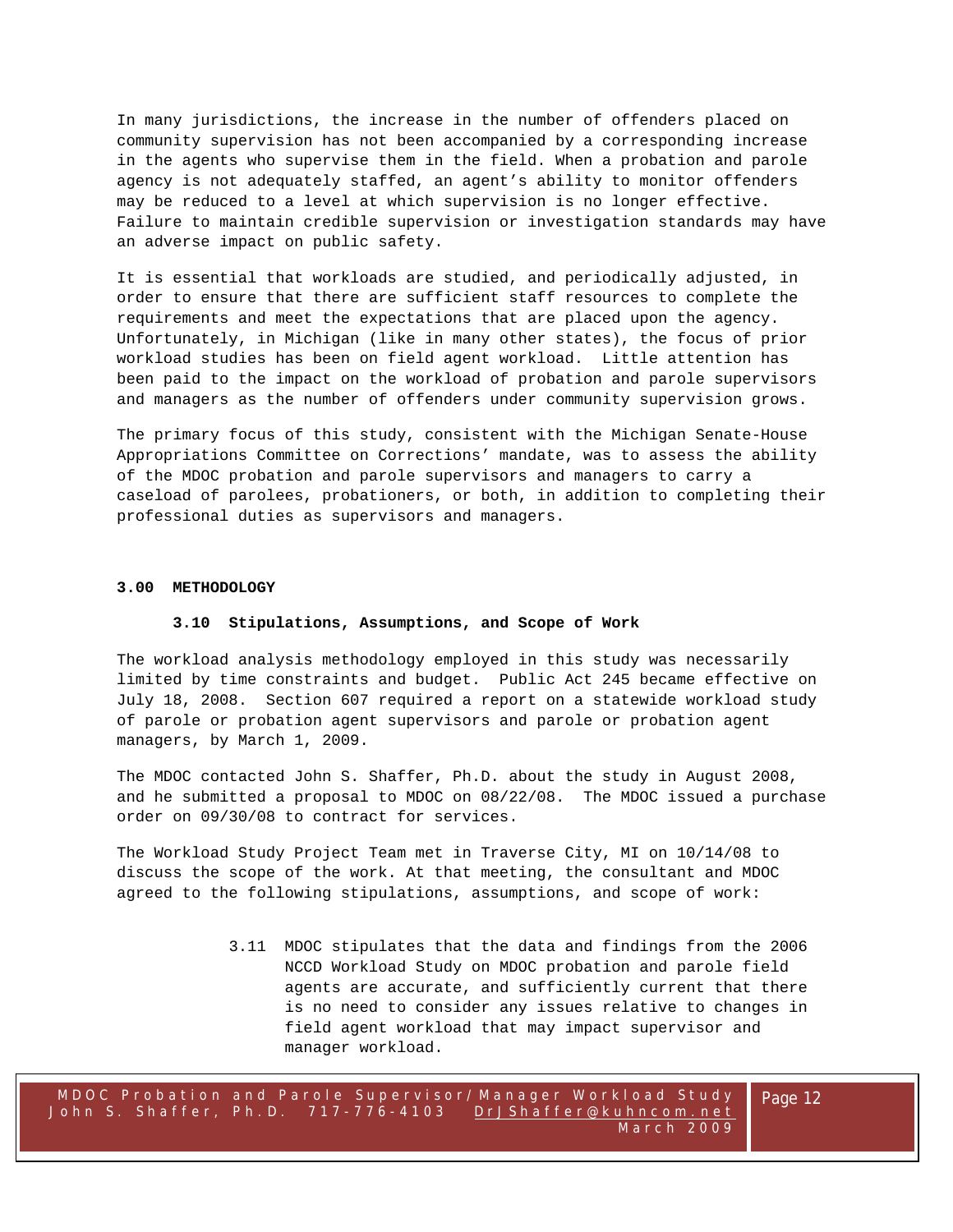- 3.12 MDOC will provide all necessary probation and parole prisoner population data (actual and projected), and it is assumed that this data is accurate.
- 3.13 MDOC will provide all necessary probation and parole supervisor/manager employee leave earnings/usage data and available-time-to-work data (actual and projected), and it is assumed that this data is accurate.
- 3.14 There is insufficient time and budget to conduct an actual on-site observed time analysis. In order to minimize the time and expense of a manual data collection effort, MDOC probation and parole supervisors and managers will be asked to complete the workload survey on-line using the commercially available survey tool, SurveyMonkey.com. Workload estimates by probation and parole supervisors and managers will be based on their own self-reported estimates. It is assumed that the survey respondents will provide candid input.
- 3.15 MDOC will assume the task of gathering all background documents, in order to minimize the consultant's on-site time and costs.
- 3.16 MDOC recognizes and assumes that the scope of work on this study will be necessarily limited, due to time and budget constraints.

#### **3.20 e-Survey Method Using SurveyMonkey.com**

SurveyMonkey.com is a commercially available computer application that facilitates on-line surveys by sending a hyperlink to a potential respondent's e-mail address. The respondent simply clicks on the hyperlink provided, and the on-line survey opens up. SurveyMonkey.com is an intuitive computer application that allows even novice computer users to respond without any formal training.

SurveyMonkey.com is a low-cost alternative to the usual pen and paper survey. It eliminates the need for postage cost, manual delivery, distribution, and collection of the survey instrument.

#### **3.30 Sample Population**

Given the relatively small number of probation and parole supervisors (n=128) and managers (n=12), it was decided to survey the entire population (n=140). (Note: There are 145 supervisor/manager positions on the FY08 authorized complement; however, only 140 were filled and on active duty status at the time of the survey.)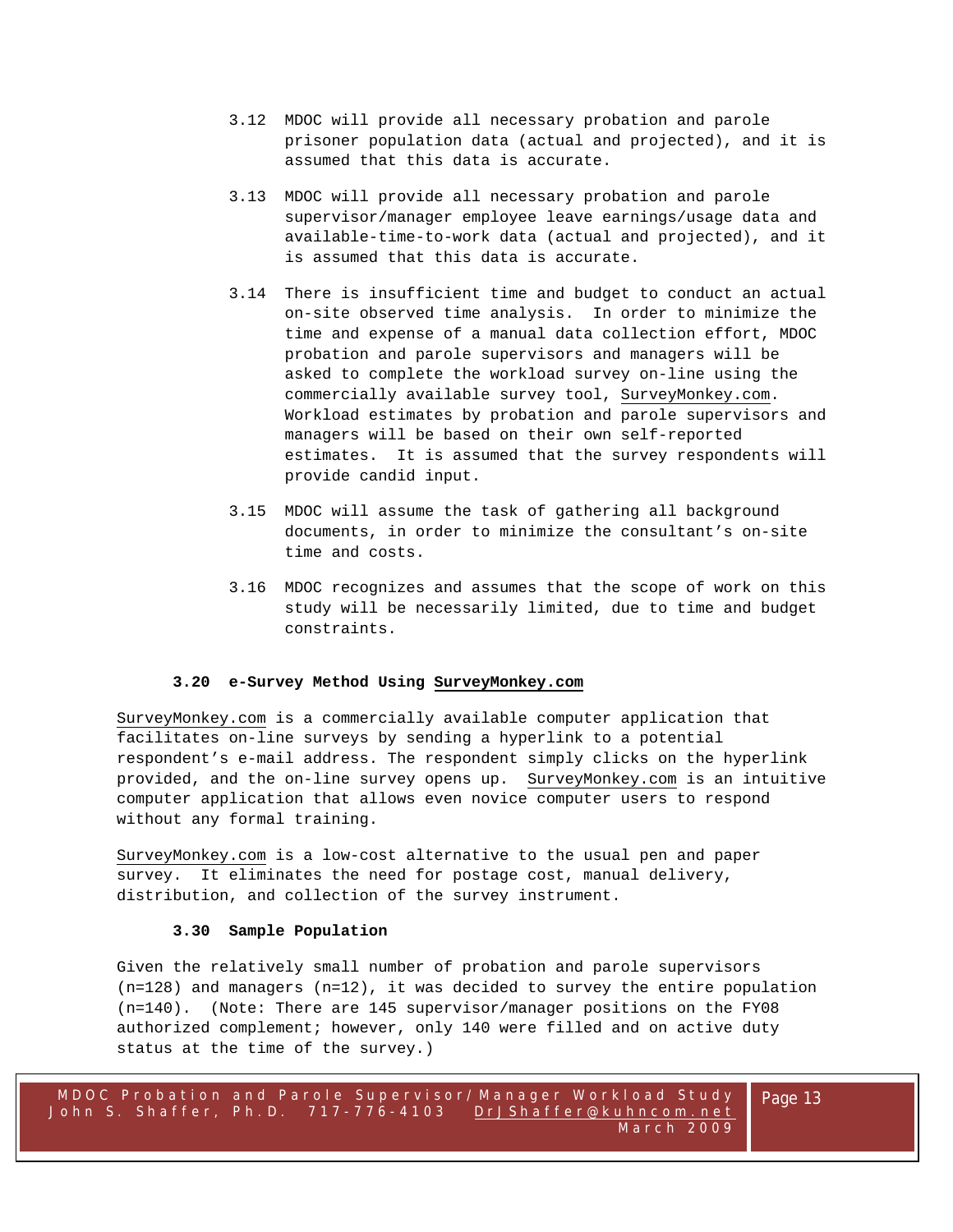#### **3.40 Performance Standards**

Currently the MDOC does not have well established performance standards in place that allow for full measurement of supervisor and manager workload. Some past practices with regard to measurable performance factors are no longer in use, but will be implemented by new means in the near future.

Supervisors were previously required to perform a number of case reviews on each agent's caseload. These reviews included a review of the case file and subsequent discussion with the agent regarding the findings. With the onset of different technologies, annual caseload audits, staff demands, and other factors, case reviews were phased out. For many of the same reasons, Office Audits were also phased out. Case Supervision Reviews and Office Audits both provided measurables in terms of supervisor and manger performance.

With the implementation of Collaborative Case Management (CCM), including the use of COMPAS, a risk/needs assessment, and Transition Accountability Plans (TAPs), a quality assurance component has been added. Supervisors are now required to review a certain number of COMPAS assessments and TAPs monthly and managers are required to report on the results of the reviews.

Supervision standards are also changing with the onset of CCM. A greater level of attention is directed at moderate and high risk offenders and less to those who are assessed as low risk. However, a greater focus is being placed on offender success for all offenders. In addition there is an increased level of specialization in terms of caseloads to better address specific offender needs.

Also being returned to supervisor and manager duties are revamped "Case Management Reviews" to replace the former case supervision reviews. The draft format and instructions are currently under review by the management team. This will formalize the COMPAS and TAP reviews and include verifications on statutory requirements, public safety areas, and an assessment of the quality of the work. These audits and reviews will help to satisfy the statutorily required annual caseload audits and will include an assessment of the quality of the agent's interaction with offenders.

It is anticipated that staff will be fully trained in collaborative case management by the end of this calendar year, 2009.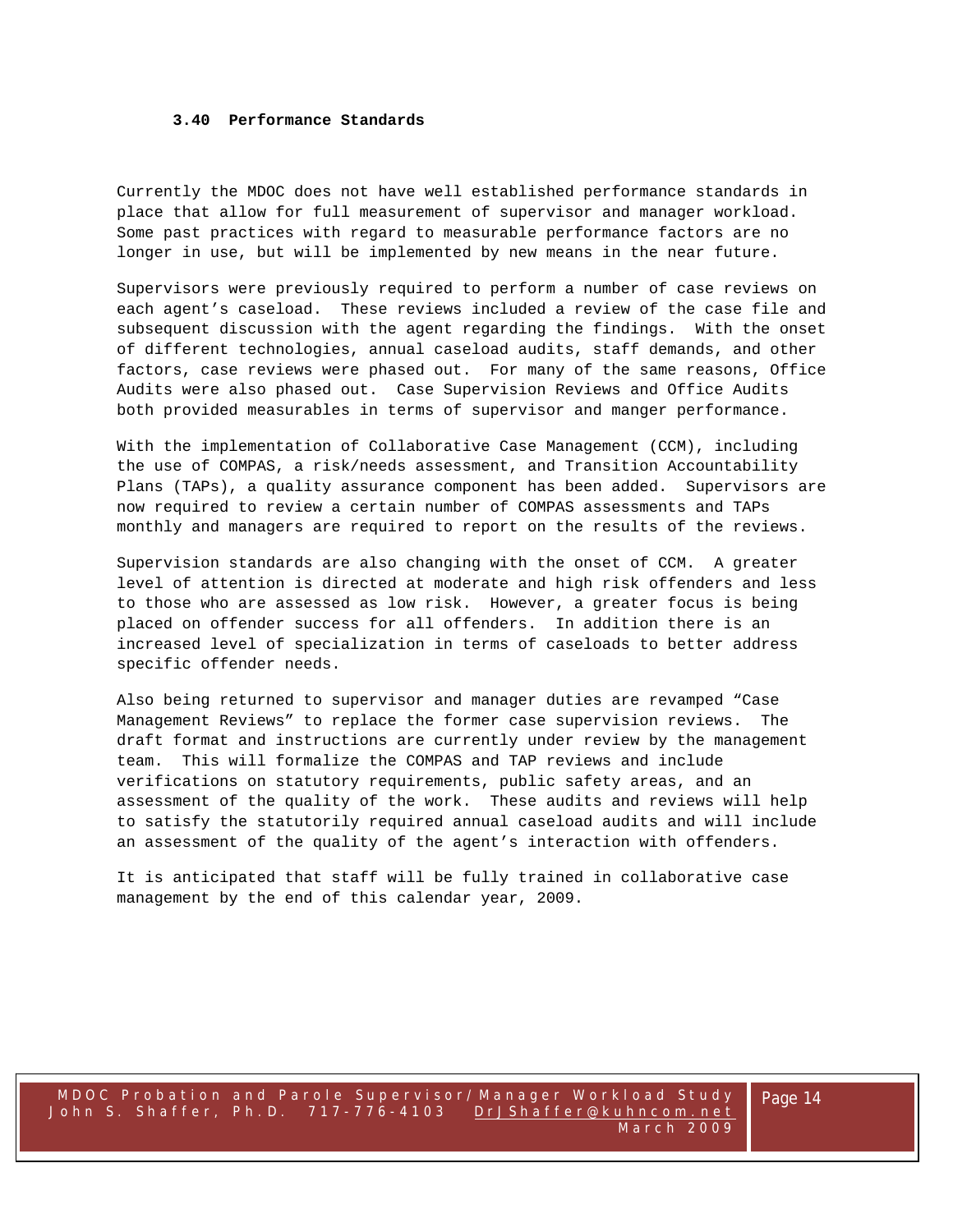#### **3.50 Monthly Hours Available per Supervisor/Manager**

An initial step in calculating a workload estimate is securing an estimate of the hours the average supervisor or manager has available to perform their daily tasks. Based upon a standard 40-hour work week, full-time supervisors and managers work 173.3 hours each month. See the calculation below:

40 hours/week X 52 weeks/year = 2080 hours/year 2080 hours/year  $\div$  12 months/year = 173.3 hours/month

Actual duty time, however, is significantly reduced by annual leave, sick leave, banked leave, administrative leave, holiday leave, and other leave. See Sections 3.51 to 3.56 below for a brief description and the average annual usage of the various leave types for MDOC supervisors and managers. More detailed descriptions of the various leave types can be found on the Michigan Civil Service website at: http://www.michigan.gov/mdcs

- 3.51 Annual Leave: The mean annual (vacation) leave time used during fiscal year 2008 was 200.9 hours per supervisor/manager.
- 3.52 Sick Leave: The mean sick leave used during fiscal year 2008 was 89.2 hours per supervisor/manager.
- 3.53 Banked Leave: The mean banked leave used during fiscal year 2008 was 4.3 hours per supervisor/manager.
- 3.54 Administrative Leave: The mean administrative leave used during fiscal year 2008 was 1.1 hours per supervisor/manager.
- 3.55 Holiday Leave: The mean holiday leave used during fiscal year 2008 was 98.2 hours supervisor/manager.
- 3.56 Other Leave: The other leave used by supervisors and managers during the 2008 fiscal year includes military leave, school time, jury duty, comp time, lost time, non-pay status, and voluntary reduction plan leave. The mean other leave used was 4.9 hours per supervisor/manager.

The average leave time used per month by probation and parole supervisors and managers in FY2008 was 29.0 hours. (See Figure 5.) Subtracting this time from the total available paid hours per month provides an approximation of the actual time available to perform work. See the calculation below:

173.3 hours/month (total working time) – 29.0 hours/month (average FY08 leave time used) = 144.3 hours/month (actual time available).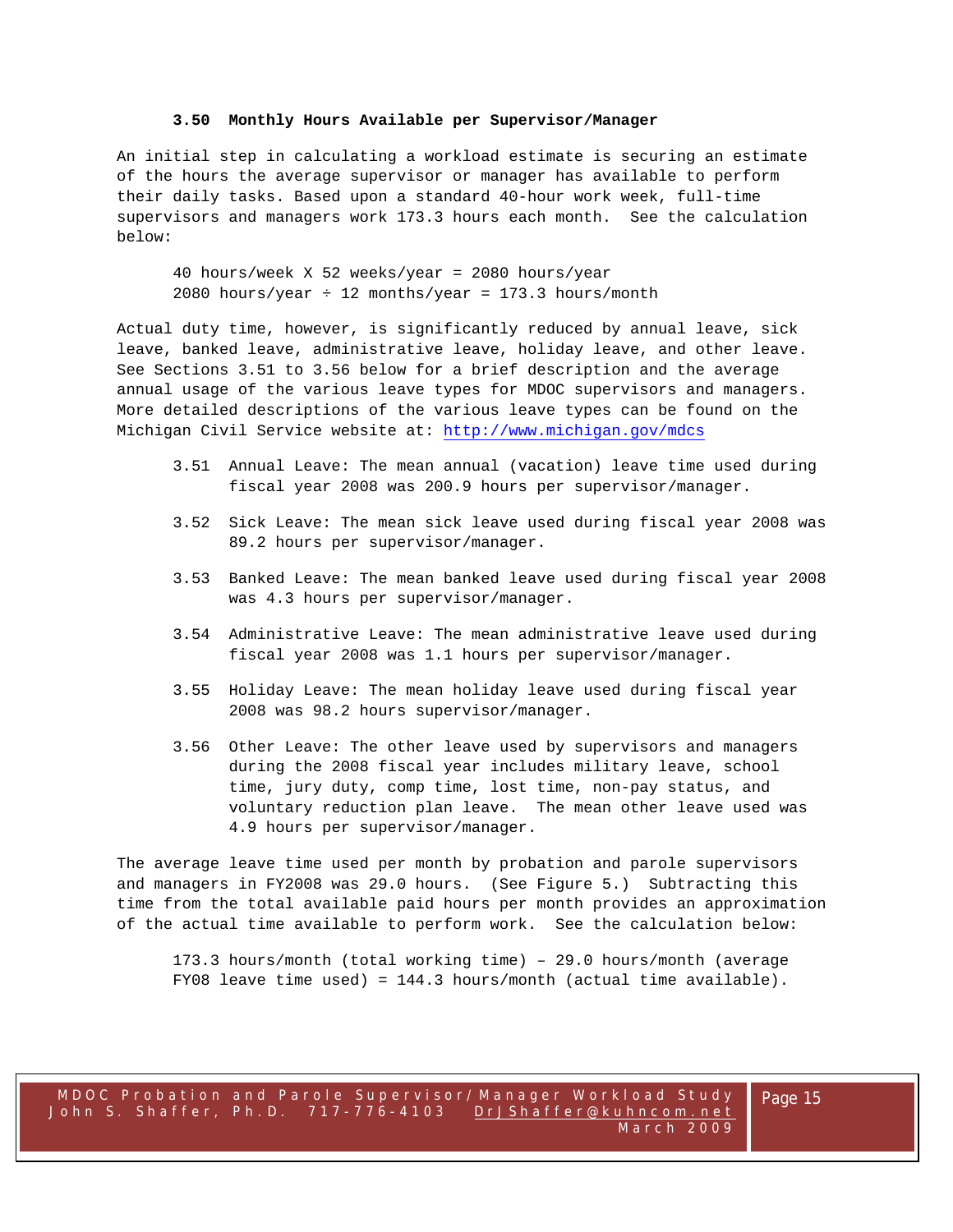# **Figure 5. Comparison of MDOC Leave Time Categories and Time Available to Work for FY2008, FY2007, and FY2006**

|                                                           |                  |          | 101 T LOUD, LUUT, Q LUUU |          |                  |          |
|-----------------------------------------------------------|------------------|----------|--------------------------|----------|------------------|----------|
|                                                           |                  |          |                          |          |                  |          |
|                                                           | FY08 Data<br>All | Annual   | FY07 Data<br>All         | Annual   | FY06 Data<br>All | Annual   |
|                                                           | Supervisors      | Hrs/Supv | Supervisors              | Hrs/Supv | Supervisors      | Hrs/Supv |
|                                                           |                  |          |                          |          |                  |          |
| <b>Annual Leave Used</b>                                  | 26,512.7         | 200.9    | 19,536.7                 | 135.7    | 28,833.7         | 189.7    |
| <b>Sick Leave Used</b>                                    | 11,772.0         | 89.2     | 8,553.2                  | 59.4     | 14,845.3         | 97.7     |
| <b>Bank Leave Time</b>                                    |                  |          |                          |          |                  |          |
| used                                                      | 563.3            | 4.3      | 790.2                    | 5.5      | 3,217.4          | 21.2     |
| Comp Time Used                                            | 0.0              | 0.0      | 64.4                     | 0.4      | 296.2            | 1.9      |
| <b>School Time Used</b>                                   | 277.5            | 2.1      | 170.5                    | 1.2      | 331.5            | 2.2      |
| <b>Jury Duty Used</b>                                     | 67.2             | 0.5      | 19.5                     | 0.1      | 88.5             | 0.6      |
| <b>Administrative Leave</b><br>Used                       | 145.0            | 1.1      | 1,056.4                  | 7.3      | 850.0            | 5.6      |
| Lost Time                                                 | 112.0            | 0.8      | 0.0                      | 0.0      | 170.5            | 1.1      |
| <b>Voluntary Reduction</b>                                |                  |          |                          |          |                  |          |
| Plan                                                      | 200.0            | 1.5      | 200.0                    | 1.4      | 0.0              | 0.0      |
| Non-Pay                                                   | 0.0              | 0.0      | 0.0                      | 0.0      | 56.0             | 0.4      |
| <b>Holiday Hours</b>                                      | 12,968.0         | 98.2     | 9,622.0                  | 66.8     | 13,961.0         | 91.8     |
|                                                           |                  |          |                          |          |                  |          |
| <b>TOTAL LEAVE USED</b>                                   | 52,617.7         |          | 40,012.9                 |          | 62,650.1         |          |
|                                                           |                  |          |                          |          |                  |          |
| Avg. Total Leave Time<br><b>Deducted Annually</b><br>Per/ | 348.5            |          | 277.9                    |          | 412.2            |          |
| Supervisor                                                |                  |          |                          |          |                  |          |
|                                                           |                  |          |                          |          |                  |          |
| Avg. Total Leave Time<br><b>Deducted Monthly</b><br>Per/  | 29.0             |          | 23.2                     |          | 34.3             |          |
| Supervisor                                                |                  |          |                          |          |                  |          |
|                                                           |                  |          |                          |          |                  |          |
| Avg. Time Available to<br><b>Work</b>                     | 144.3            |          | 150.1                    |          | 139.0            |          |
|                                                           |                  |          |                          |          |                  |          |

# Comparison of MDOC Leave Time Categories for FY 2008, 2007, & 2006

Figure 5 presents a comparison of MDOC leave categories and time available to work for FY2006 to FY2008. Note that there are always fluctuations yearto-year in the amount of leave used in different leave categories. FY2006 leave usage was significantly higher in most leave categories than the leave usage in FY 2007, and somewhat higher than the leave used in FY2008.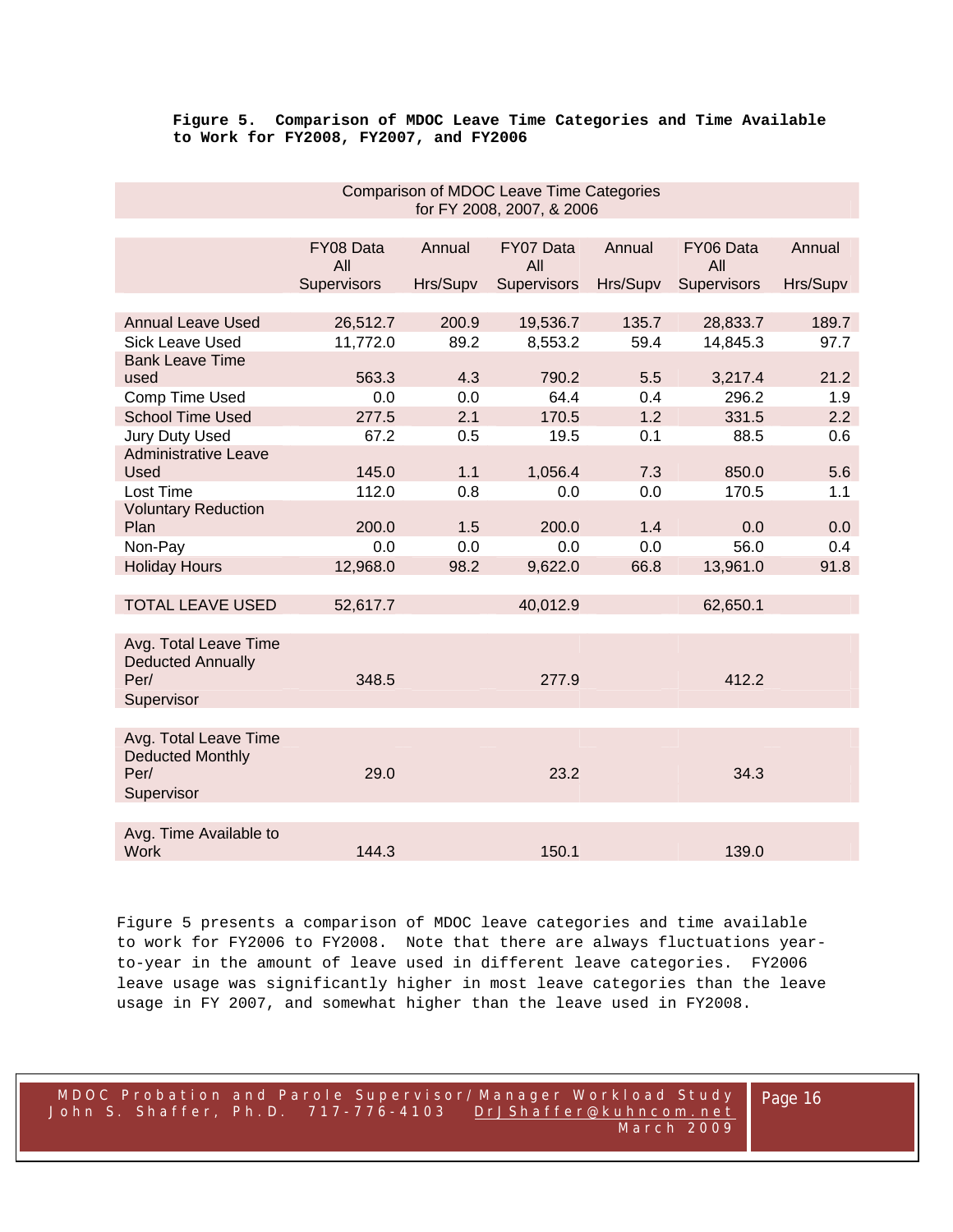Annual leave usage generally increases each year as agency tenure increases because employees earn more vacation time with greater seniority. The greater leave earnings that come with longevity are applied in five-year increments, but because employees are on different five-year cycles, there are generally slight increases each year. Leave usage in FY2007 was down, when compared to FY2006 and FY2008, most likely due to the effects of the agency reorganization that took place that year. Several supervisor/manager positions were eliminated in FY2007 (see Figure 1).

The reorganization that occurred in FY2007 placed additional workload on the remaining supervisors and managers who could not use all of their earned leave in that year. To their credit, in spite of the increased workload demands, the sick leave usage that year was also down considerably when compared to the prior and subsequent fiscal year data.

Note that there was no comp time used at all in FY2008. Some of the comp leave used in prior years was likely due to the use of accumulated comp time that probation and parole agents carried-over with them when they were promoted to the supervisory ranks. By MDOC policy, supervisors and managers should not be earning or using comp leave. The data demonstrates that the use of comp leave was completely eliminated for supervisors and managers in FY2008.

One other leave category that warrants comment is the administrative leave used. In FY2006 and FY2007, a significant amount of administrative leave was used by supervisors and managers for discretionary training and conferences. With the out-of-state travel freeze that was in place during FY2008, the use of administrative leave for training was eliminated.

The voluntary leave program usage has remained stable between FY2007 and FY2008 because a few employees choose to work four-day work weeks, even though they sacrifice some income to do so. The use of bank leave time has dropped considerably between FY2006 and FY2008. The reason that this is occurring is beyond the scope of this investigation, but it may be that employees are hoarding their bank leave in anticipation of a retirement buyout.

Most workload studies make a further adjustment to the available time to account for training that must be completed. The respondents in this study were asked to include their training hours in their estimated workload, so training time was not deducted from the total working time in this case.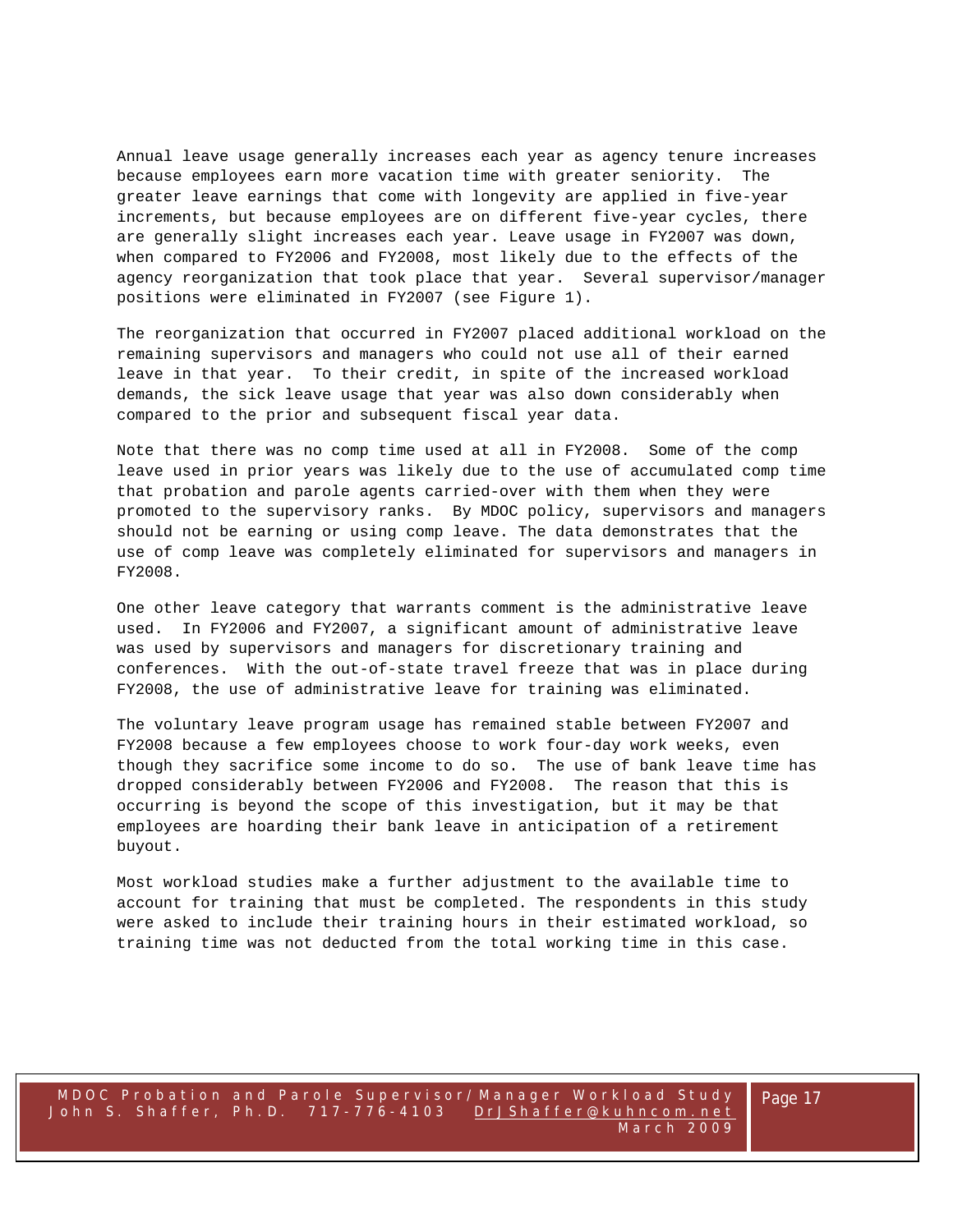For reference, however, the average number of training hours for FY06–FY08 was estimated from a small sample of supervisors (n=14) and managers (n=6). (See Figure 6.)

| Average Training Hours for MDOC Supervisors and<br><b>Managers</b> |                             |                      |                       |                     |                       |                      |  |  |  |
|--------------------------------------------------------------------|-----------------------------|----------------------|-----------------------|---------------------|-----------------------|----------------------|--|--|--|
|                                                                    | <b>FY06-</b><br><b>FY08</b> |                      |                       |                     |                       |                      |  |  |  |
|                                                                    |                             |                      |                       |                     |                       |                      |  |  |  |
| Employee<br><b>Class</b>                                           | <b>FY06</b><br>(year)       | <b>FY06</b><br>(/mo) | <b>FY07</b><br>(year) | <b>FY07</b><br>(Mm) | <b>FY08</b><br>(year) | <b>FY08</b><br>(/mo) |  |  |  |
|                                                                    |                             |                      |                       |                     |                       |                      |  |  |  |
| <b>Supervisors</b>                                                 | 47.2                        | 3.9                  | 35.4                  | 3.0                 | 44.7                  | 3.7                  |  |  |  |
| <b>Managers</b>                                                    | 53.2                        | 4.4                  | 32.2                  | 2.7                 | 17.0                  | 1.4                  |  |  |  |
|                                                                    |                             |                      |                       |                     |                       |                      |  |  |  |
| AVG.<br><b>TRAINING</b><br><b>HOURS</b>                            | 50.2                        | 4.2                  | 33.8                  | 2.8                 | 30.9                  | 2.6                  |  |  |  |
|                                                                    |                             |                      |                       |                     |                       |                      |  |  |  |

**Figure 6. Average Training Hours for MDOC Supervisors and Managers FY06-FY08** 

As Figure 6 indicates, the average annual training hours have been significantly reduced in the past three years. The reduced training hours are due to the MDOC budget cuts. Training budgets are often targets for cuts during times of fiscal pressure. In Michigan, each agency head determines the mandatory minimum training requirements for his/her agency. The mandatory MDOC training hours for fiscal years 2006-2008 were:

FY2006 – 13 hours FY2007 – 34 hours FY2008 – 14 hours

It appears that most staff met the MDOC mandatory minimum training requirements, and in many cases, exceeded those minimum standards. It should be noted, however, that if the MDOC should ever seek accreditation by the American Correctional Association (ACA), there is a 40-hour annual training standard specified by standard ACA-4-4083. Although this is a nonmandatory standard, the 40-hour annual training requirement is considered the minimum standard for administrative staff.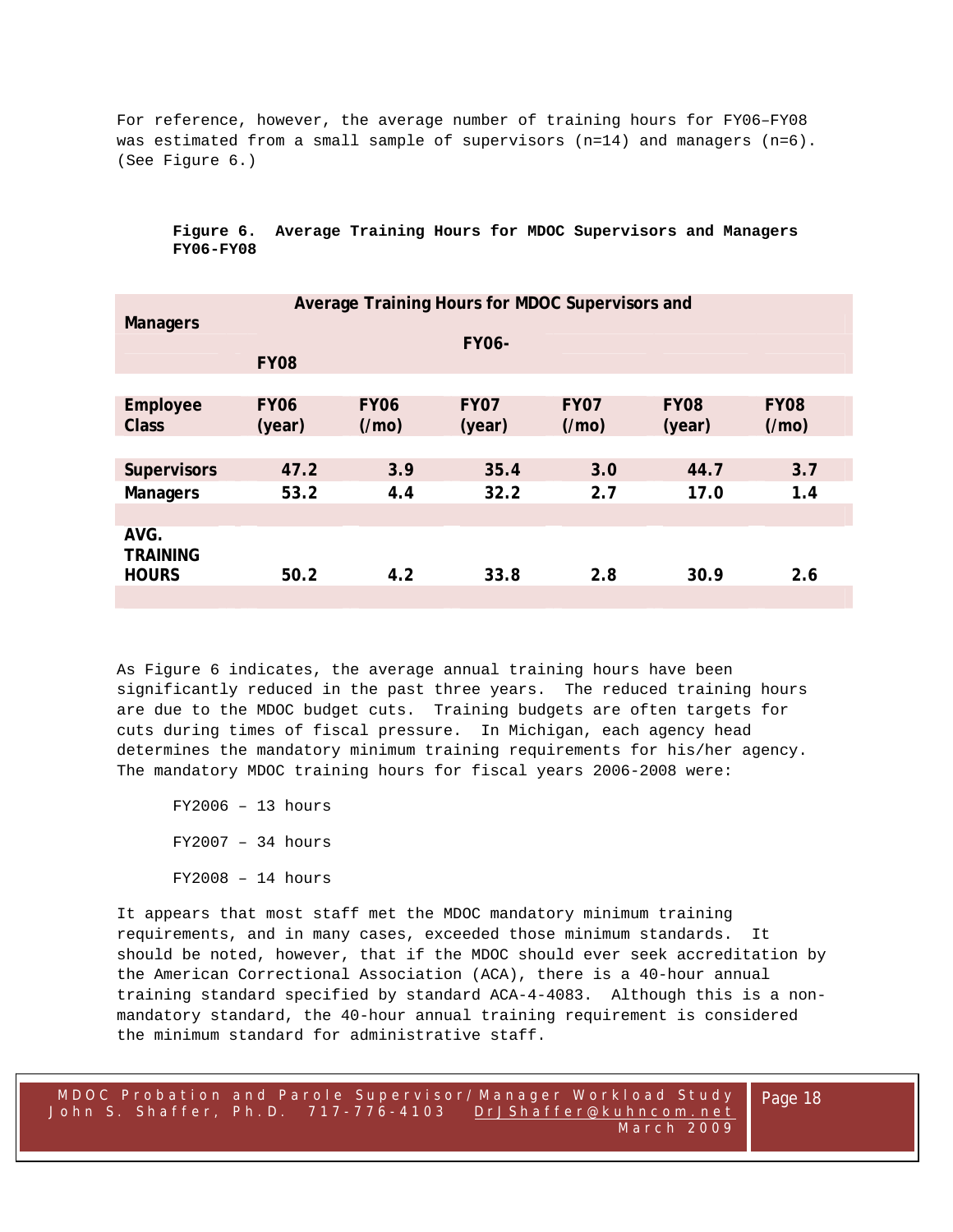#### **3.60 Workload Survey Design**

This workload study was complicated by a lack of clear, well-established, prescriptive performance standards. Prescriptive performance standards would enable the agency to measure probation and parole supervisor and manager performance against established criteria, to ensure that critical tasks are completed in a manner consistent with MDOC policy and public safety needs. In the absence of such pre-established performance-based standards, it was decided to measure supervisor and manager workload by surveying the staff and asking them to estimate the amount of time they spend (in minutes per week), performing various management/administrative tasks under the general functional task headings of: Human Resources; Financial/Budget; Training/Staff Development; Management/Leadership; Office Operations; Planning; and Public Relations. The survey was designed to follow the format of the existing performance measures for probation and parole supervisors and managers, so that the respondents would be familiar with the design layout.

Pilot surveys are generally used in order to: (1) evaluate the competency of the questionnaire; (2) to estimate the time it will take to complete the questionnaire; and (3) to determine the quality of the survey. With that in mind, an e-PILOT SURVEY was designed and administered to a randomly selected group of probation and parole supervisors (n=20) and managers (n=4). The e-PILOT SURVEY sample represents approximately 16% (20/128) of the total number of supervisors, and approximately 33% (4/12) of the area managers. Half of the e-PILOT SURVEY respondents were randomly selected from the Metropolitan Region, and the other half were randomly selected from the Outstate Region, in order to ensure that the survey addressed the differences associated with both urban and rural offices. The constructive critique of the e-PILOT SURVEY respondents was then used to inform the design of the final e-SURVEY.

The final e-SURVEY was electronically distributed to the entire population of MDOC probation and parole supervisors and area managers on January 28, 2009. (See Appendix A - MDOC Probation and Parole Supervisor/Manager e-SURVEY.) All surveys were completed and submitted by February 4, 2009. The findings are presented in Section 4.0.

#### **4.00 WORKLOAD STUDY FINDINGS**

#### **4.10 Respondent Demographics**

All 140 active MDOC probation and parole supervisors (n=128) and area managers (n=12) were surveyed. One hundred twenty-two (122) responded. This represents an eighty-seven percent (87%) overall response rate.

Page 19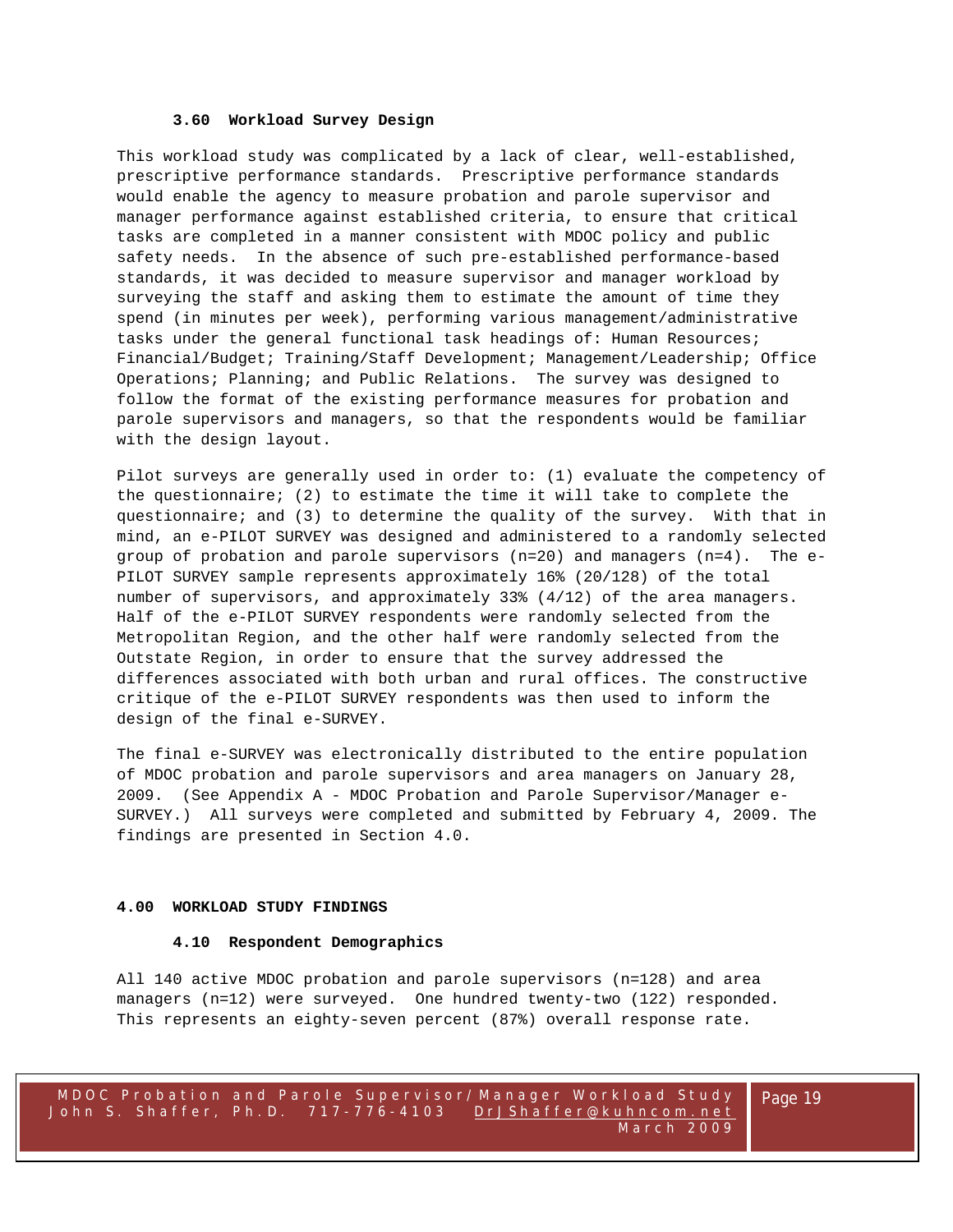Figure 7 reveals that 43% of the responding MDOC supervisors and managers work in probation, 23% work in parole, and 34% work in both probation and parole. These percentages reflect the actual distribution of the workforce.

| Do you work in ?          |                                     |                                 |
|---------------------------|-------------------------------------|---------------------------------|
| <b>Answer Options</b>     | <b>Response</b><br><b>Frequency</b> | <b>Response</b><br><b>Count</b> |
| Probation                 | 43.4%                               | 53                              |
| Parole                    | 23.0%                               | 28                              |
| Both Probation and Parole | 33.6%                               | 4 <sup>1</sup>                  |
|                           | answered question                   | 122                             |
|                           | skipped question                    |                                 |

**Figure 7. MDOC Supervisor/Manager Workforce Distribution** 

Figure 8 shows the percentage of survey respondents who are supervisors (91%) versus the percentage that are area managers (9%). These results indicate that 87% (111/128) of the supervisors, and 92% (11/12) of the area managers responded to the survey. This exceptionally high response rate enhances the level of confidence in the results.

#### **Figure 8. MDOC Supervisors and Area Managers**

| <b>Please enter your Position Classification.</b> |                                     |                                 |
|---------------------------------------------------|-------------------------------------|---------------------------------|
| <b>Answer Options</b>                             | <b>Response</b><br><b>Frequency</b> | <b>Response</b><br><b>Count</b> |
| Supervisor                                        | 91.0%                               | 111                             |
| Area Manager                                      | 9.0%                                |                                 |
|                                                   | answered question                   | 122                             |
|                                                   | skipped question                    |                                 |

One factor that must be considered in a workload study is the level of experience of the workforce. In addition to the natural learning curve encountered by inexperienced personnel, there are additional training requirements that subtract from available work time. Figure 9 illustrates the experience level of MDOC supervisors and managers. Note that approximately one-third (32%) of the survey respondents have less than 3 years experience in their current position.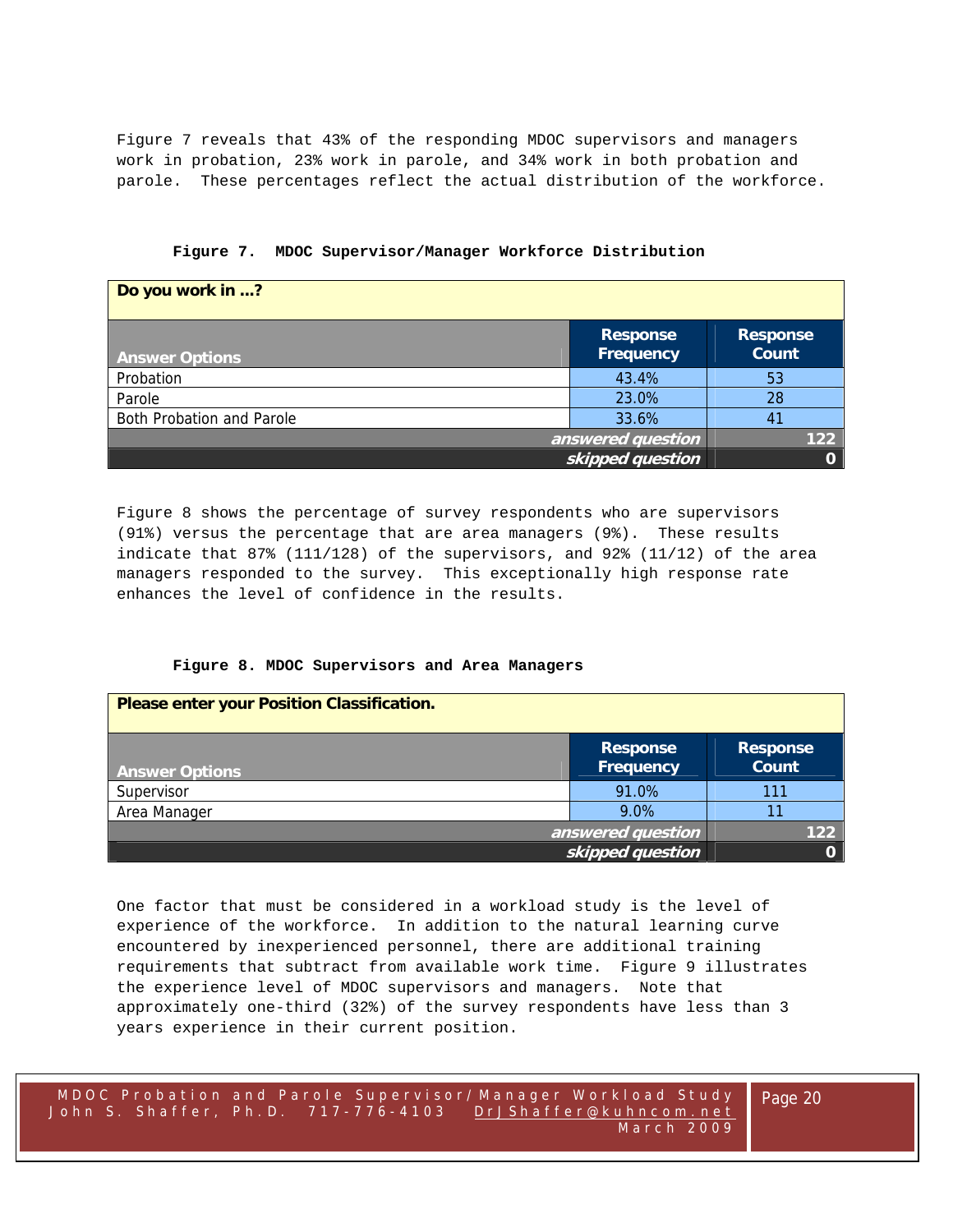|  |  |  |  |  |  | Figure 9. Experience Level of MDOC Supervisors and Managers |  |  |
|--|--|--|--|--|--|-------------------------------------------------------------|--|--|
|--|--|--|--|--|--|-------------------------------------------------------------|--|--|

| How long have you held this position? |                                     |                          |  |  |  |  |
|---------------------------------------|-------------------------------------|--------------------------|--|--|--|--|
| <b>Answer Options</b>                 | <b>Response</b><br><b>Frequency</b> | <b>Response</b><br>Count |  |  |  |  |
| 0-6 months                            | 5.7%                                |                          |  |  |  |  |
| 7-11 months                           | 5.7%                                |                          |  |  |  |  |
| 1-2 years                             | 13.9%                               |                          |  |  |  |  |
| 2-3 years                             | 6.6%                                | 8                        |  |  |  |  |
| 3-5 years                             | 4.1%                                | 5                        |  |  |  |  |
| $5+$ years                            | 63.9%                               | 78                       |  |  |  |  |
|                                       | answered question                   | 122                      |  |  |  |  |
|                                       | skipped question                    | $\mathbf 0$              |  |  |  |  |

Conversely, if the workforce is well-experienced, but nearing the point of retirement, the agency must make succession planning a high priority. This often translates into additional training and mentoring for the next generation of supervisors and managers, which takes away time from both the experienced and inexperienced staff, and also subtracts from the available time to perform work.

Figure 10 represents the total years of service that the survey respondents have with MDOC. Nearly 38% of the MDOC probation and parole supervisors and managers have over 25 years of service and are eligible for retirement. It is clear from this data, that the probation and parole workforce is about to experience an increase in turnover, based on the number of years of service and the age of the workforce (see Figure 18).

# **Figure 10. Total Years of Service with MDOC**

| How many TOTAL years of service do you have with MDOC? |                                     |                          |
|--------------------------------------------------------|-------------------------------------|--------------------------|
| <b>Answer Options</b>                                  | <b>Response</b><br><b>Frequency</b> | <b>Response</b><br>Count |
| 1-5 years                                              | 0.0%                                | 0                        |
| 6-10 years                                             | 4.1%                                | 5                        |
| $11-15$ years                                          | 21.3%                               | 26                       |
| $16-20$ years                                          | 14.8%                               | 18                       |
| $21-25$ years                                          | 22.1%                               | 27                       |
| $26-30$ years                                          | 13.1%                               | 16                       |
| 31-35 years                                            | 22.1%                               | 27                       |
| 36-40 years                                            | 2.5%                                | 3                        |
| $40+$ years                                            | 0.0%                                | $\Omega$                 |
|                                                        | answered question                   | 122                      |
|                                                        | skipped question                    | 0                        |

MDOC Probation and Parole Supe rvisor/Manager Workload Study John S. Shaffer, Ph.D. 717-776-4103 DrJShaffer@kuhncom.net March 2009

Page 21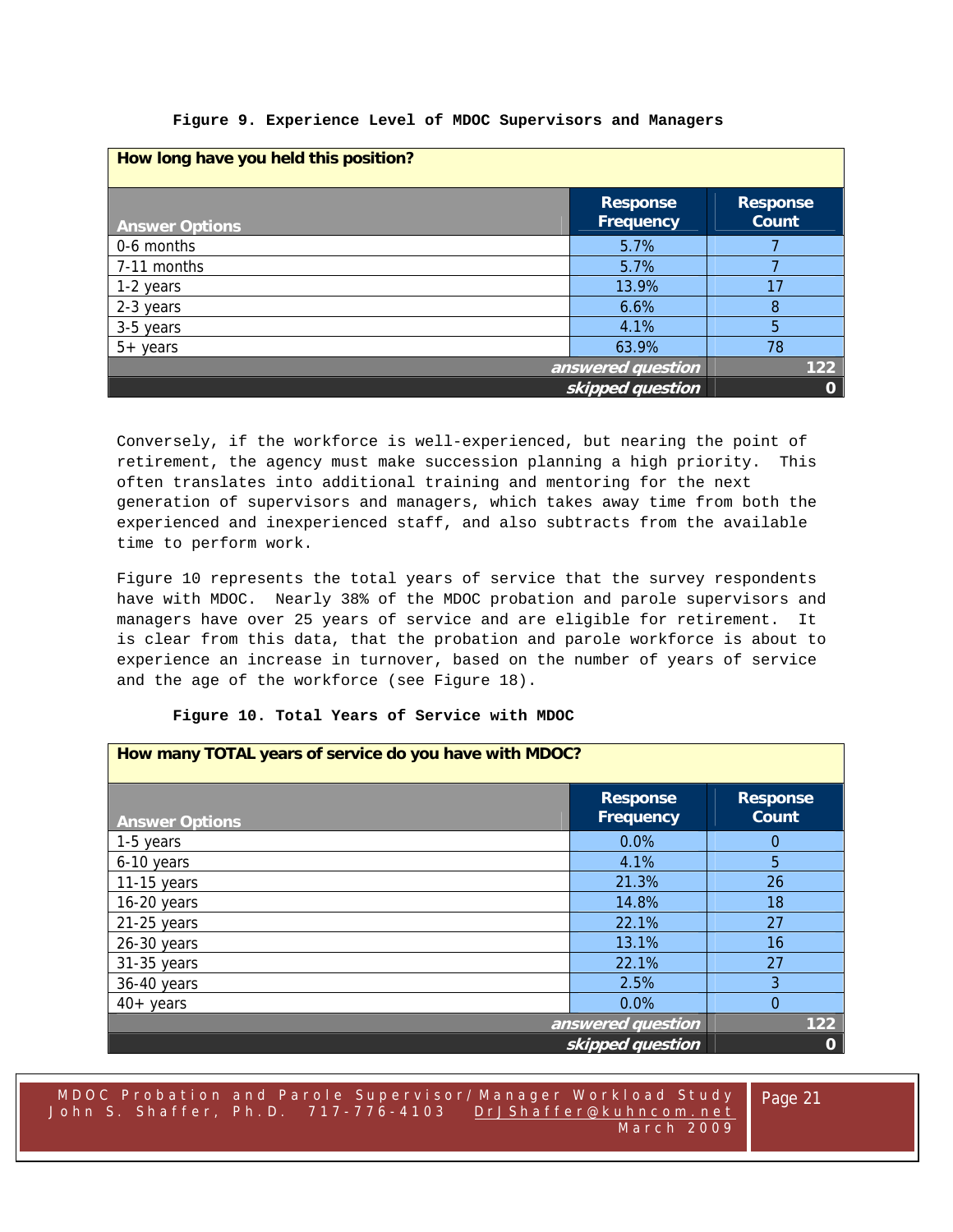The probation and parole staff are distributed into one of two regions: the Metropolitan Region; or the Outstate Region. There are some differences in workload, depending upon the region, which will be discussed in further detail later. Figure 11 presents the regional distribution of the survey respondents.

| What Region are you assigned to? |                              |                                 |
|----------------------------------|------------------------------|---------------------------------|
| <b>Answer Options</b>            | <b>Response</b><br>Frequency | <b>Response</b><br><b>Count</b> |
| Metropolitan Region              | 43.4%                        | 53                              |
| <b>Outstate Region</b>           | 56.6%                        | 69                              |
|                                  | answered question            | 122                             |
|                                  | skipped question             |                                 |

| Figure 11. Regional Distribution of the Survey Respondents |  |  |  |  |
|------------------------------------------------------------|--|--|--|--|
|------------------------------------------------------------|--|--|--|--|

Figure 12 illustrates the distribution of survey respondents by office assignment. Note that, due to the high response rate, there is a fairly even distribution throughout the state. This distribution ensures that the time variation between offices is adequately captured by the survey.

|  | Figure 12. Distribution of Survey Respondents by Office Assignment |  |  |  |  |  |  |
|--|--------------------------------------------------------------------|--|--|--|--|--|--|
|--|--------------------------------------------------------------------|--|--|--|--|--|--|

| Please enter your Area Office. |                              |                          |
|--------------------------------|------------------------------|--------------------------|
| <b>Answer Options</b>          | <b>Response</b><br>Frequency | <b>Response</b><br>Count |
| Central Area Office            | 5.7%                         |                          |
| Flint Area Office              | 9.8%                         | 12                       |
| Gaylord Area Office            | 11.5%                        | 14                       |
| Grand Rapids Area Office       | 9.8%                         | 12                       |
| Kalamazoo Area Office          | 8.2%                         | 10                       |
| Lansing Area Office            | 9.8%                         | 12                       |
| Lawton Area Office             | 9.0%                         | 11                       |
| Muskegon Area Office           | 7.4%                         | 9                        |
| Northeastern Area Office       | 7.4%                         | 9                        |
| Northwestern Area Office       | 7.4%                         | 9                        |
| <b>Special Programs</b>        | 6.6%                         | 8                        |
| Western Area Office            | 7.4%                         | 9                        |
|                                | answered question            | $122$                    |
|                                | skipped question             | $\mathbf 0$              |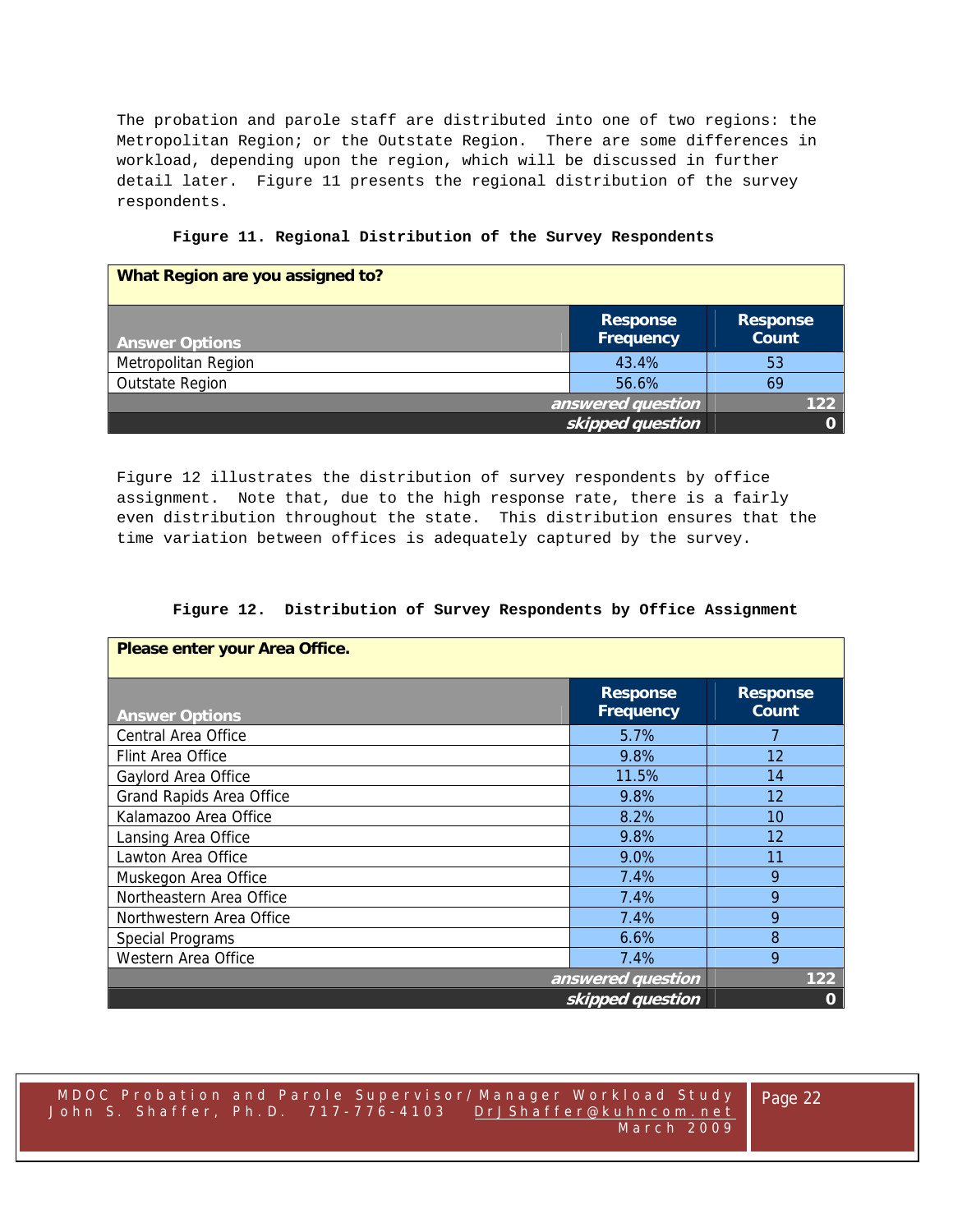Probation and parole supervisors and managers are further categorized as having responsibility for an "urban" office, a "rural" office, or "both". There are distinct workload implications for supervisors and managers depending upon the setting to which they are assigned. For the purpose of this study, offices are defined as "rural" or "urban" based upon the size and function of the office. Counties with eight or fewer agents, and responsibility for both probation and parole supervision, are defined as "rural". All other offices are considered "urban".

Prior workload studies have identified significant differences between urban and rural offices, primarily associated with travel time. In a state as geographically large and diverse as Michigan, there are substantial travel distance differences between field offices, most notably in the Upper Peninsula. Supervisors and area managers with rural area responsibilities often have to travel significant distances, work from multiple offices, and they must conduct business in multiple courts.

Figure 13 presents the distribution of the survey respondents having responsibility for an "urban" office, a "rural" office, or "both". Note that 68% of the respondents are assigned to urban offices. Nearly 10% of the respondents work in rural offices, and 22% have responsibility for both rural and urban offices.

**Figure 13. Distribution of Responsibility for "Urban", "Rural", or "Both Urban and Rural" Offices** 

**Please indicate whether you work in an "urban" or "rural" setting or "both". (NOTE: For the purpose of this study, offices are defined as "rural", or "urban", by the size and function of the office. Offices with eight or fewer agents, and responsibility for both probation and parole supervision, are defined as "rural". All other offices would be considered "urban".)** 

| <b>Answer Options</b>         | <b>Response</b><br><b>Frequency</b> | <b>Response</b><br><b>Count</b> |
|-------------------------------|-------------------------------------|---------------------------------|
| <b>Rural County</b>           | 9.8%                                | 12                              |
| Urban County                  | 68.0%                               | 83                              |
| Both Rural and Urban Counties | 22.1%                               |                                 |
| answered question             |                                     | 122                             |
| skipped question              |                                     |                                 |

Another workload driver affecting probation and parole supervisors and managers is the type of specialty caseloads that they are responsible for. These specialty caseloads each have distinct workload implications. For example, an office with a caseload of offenders who are being monitored by Global Positioning Systems (GPS), has responsibility for inventorying equipment and monitoring/responding to GPS alerts … something that other supervisors and managers do not have to do. Those who handle Drug Court caseloads will undoubtedly spend more time in court than some of their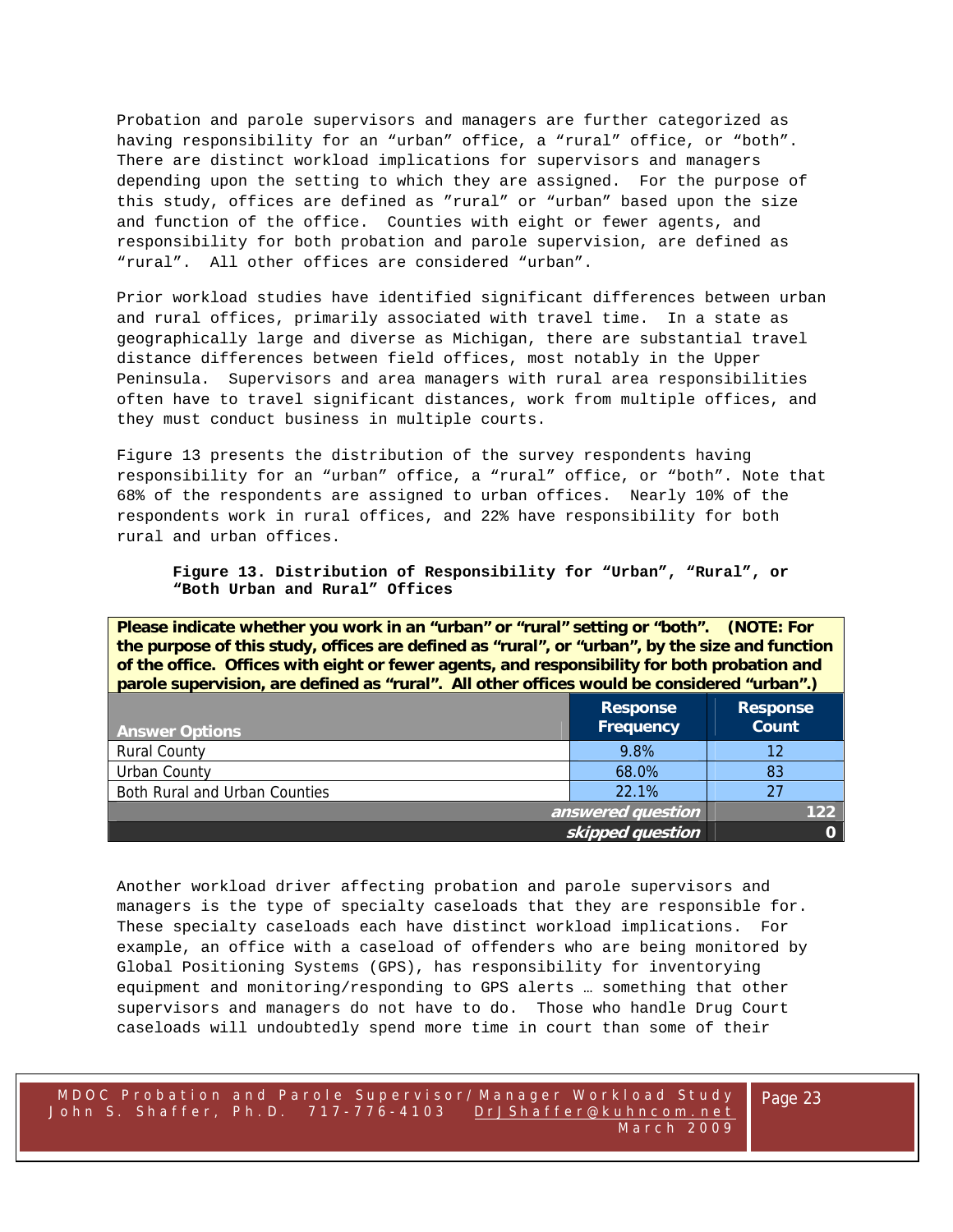counterparts who do not have this responsibility. Each specialty caseload carries with it some unique tasks that have an impact on overall workload.

 Figure 14 illustrates the specialty caseloads that MDOC supervisors and managers are responsible for.

**Figure 14. Specialty Caseloads Responsibilities** 

**(NOTE: If you answered "Rural County" in question #6 above, click on, "Rural Supervisor or Manager, Skip to Next Question" below. If you answered "Urban County", or "Both Rural and Urban Counties" in question #6 above, please follow the instructions below in order to determine if you should respond to this question.) Instructions: If an agent under your supervision has approximately 50% or more of his/her caseload that is comprised of offenders noted as specialty cases below, then the agent is considered a "specialty agent." If, as a supervisor or manager, 50% or more of your agents are "specialty agents", please indicate below which special cases you are responsible for. If less than 50% of your agents are "specialty agents", please click-on "50% of Agents are "Specialty Agents", Skip to Next Question." In accordance with these instructions, please indicate if you are responsible for any of the following special caseloads. (Check All That Apply)** 

|                                                               | <b>Response</b><br><b>Frequency</b> | <b>Response</b><br>Count |
|---------------------------------------------------------------|-------------------------------------|--------------------------|
| <b>Answer Options</b>                                         |                                     |                          |
| Rural Supervisor or Manager, Skip to Next Question            | 9.8%                                | 12                       |
| < 50% of Agents are "Specialty Agents", Skip to Next Question | 39.3%                               | 48                       |
| Sex Offender Caseload                                         | 41.0%                               | 50                       |
| Interstate Compact Caseload                                   | 35.2%                               | 43                       |
| Gender Specific Caseload                                      | 37.7%                               | 46                       |
| Pre-Sentence Writer Caseload                                  | 16.4%                               | 20                       |
| Mental Health Caseload                                        | 11.5%                               | 14                       |
| <b>Electronic Monitoring Caseload</b>                         | 24.6%                               | 30                       |
| Non-Sex Offender GPS Caseload                                 | 9.0%                                | 11                       |
| Domestic Violence Caseload                                    | 4.1%                                | 5                        |
| Felony Non-Support Caseload                                   | 7.4%                                | 9                        |
| Drug Court Caseload                                           | 12.3%                               | 15                       |
| <b>Gang Affiliated Caseload</b>                               | 4.9%                                | 6                        |
| PA 511 Caseload                                               | 6.6%                                | 8                        |
| Probation Enhancement Program Caseload                        | 2.5%                                | 3                        |
| <b>SAI Aftercare Caseload</b>                                 | 15.6%                               | 19                       |
|                                                               | answered question                   | 122                      |
|                                                               | skipped question                    | $\mathbf 0$              |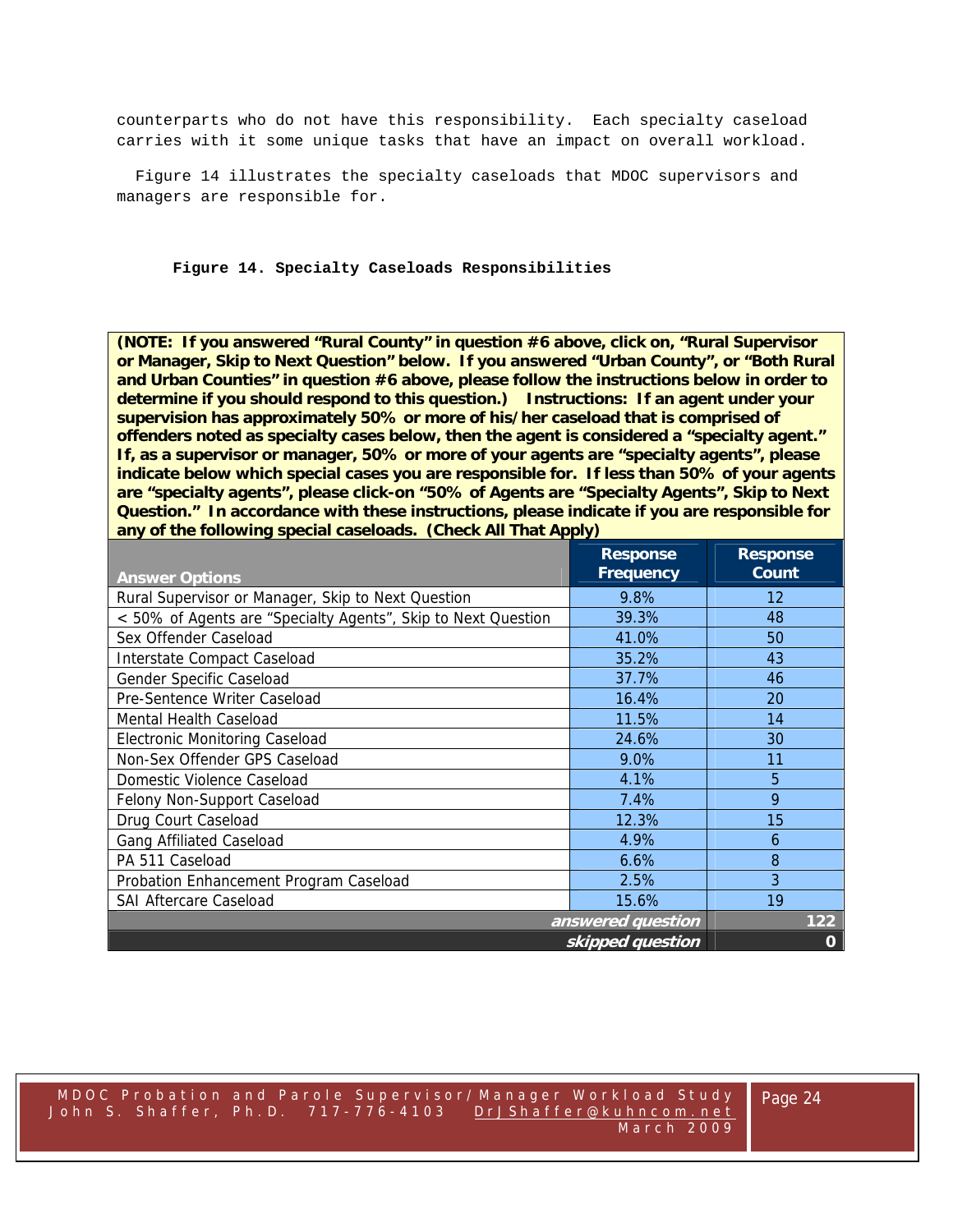Respondents were asked (at their option) to report their gender, race, and age. These results are presented in Figures 15-17, respectively.

# **Figure 15. Gender Distribution of the Survey Respondents**

| Please identify your gender. (response optional) |                                     |                                 |
|--------------------------------------------------|-------------------------------------|---------------------------------|
| <b>Answer Options</b>                            | <b>Response</b><br><b>Frequency</b> | <b>Response</b><br><b>Count</b> |
| Male                                             | 57.7%                               | 64                              |
| Female                                           | 42.3%                               |                                 |
|                                                  | answered question                   |                                 |
|                                                  | skipped question                    |                                 |

# **Figure 16. Racial Distribution of the Survey Respondents**

| Please identify your race. (response optional) |                                     |                          |
|------------------------------------------------|-------------------------------------|--------------------------|
| <b>Answer Options</b>                          | <b>Response</b><br><b>Frequency</b> | <b>Response</b><br>Count |
| American Indian or Alaska Native               | 3.7%                                | 4                        |
| Asian                                          | $0.9\%$                             |                          |
| <b>Black/African American</b>                  | 28.4%                               | 31                       |
| Native Hawaiian or Pacific Islander            | $0.0\%$                             | $\Omega$                 |
| White (not of Hispanic Origin)                 | 66.1%                               | 72                       |
| Hispanic or Latino                             | $0.0\%$                             | 0                        |
| Other                                          | 0.9%                                |                          |
|                                                | answered question                   | 109                      |
|                                                | skipped question                    | 13                       |

# **Figure 17. Age Distribution of the Survey Respondents**

| Please identify your age range. (response optional) |                                     |                          |
|-----------------------------------------------------|-------------------------------------|--------------------------|
| <b>Answer Options</b>                               | <b>Response</b><br><b>Frequency</b> | <b>Response</b><br>Count |
| $21 - 30$                                           | 0.9%                                |                          |
| $31 - 40$                                           | 18.9%                               | 21                       |
| 41-50                                               | 32.4%                               | 36                       |
| $51 - 60$                                           | 45.9%                               | 51                       |
| 61-70                                               | 1.8%                                | 2                        |
| $71+$                                               | 0.0%                                | $\Omega$                 |
|                                                     | answered question                   | 111                      |
|                                                     | skipped question                    | 11                       |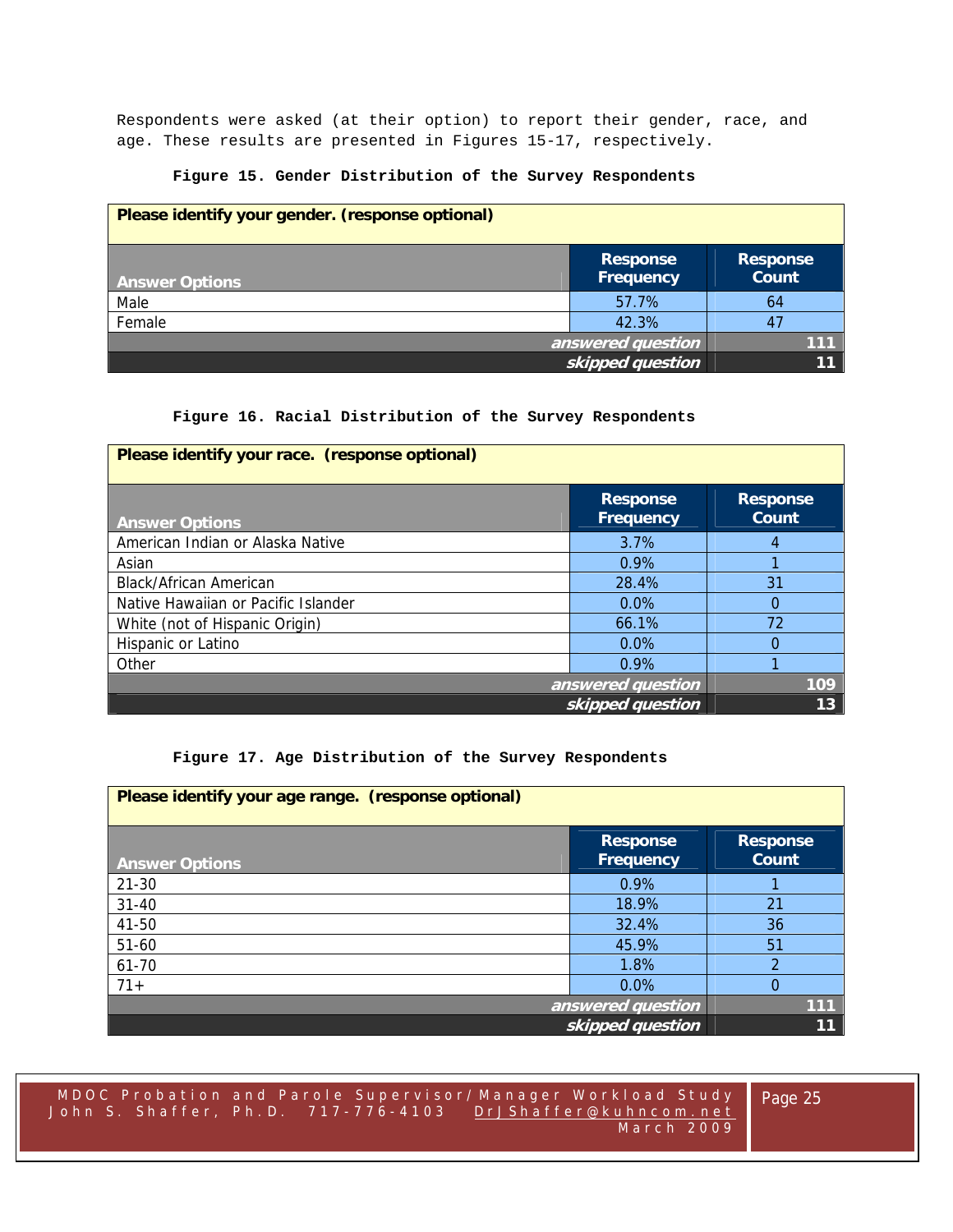#### **4.20 Human Resource Task Workload**

The survey respondents were asked to respond to a series of questions regarding the human resource tasks that they perform. These tasks were adapted from the existing performance standards for MDOC probation and parole supervisors and managers. Many of the established performance standards are not well defined and are often overlapping. Using the feedback from the e-PILOT SURVEY, an effort was made to provide specific task examples, so that the respondents could better estimate the amount of time that they spend performing each task.

As noted by some respondents, these lists of example tasks are not allinclusive. It was simply not possible, given the scope of this project, to identify and define every single task and nuance associated with the performance of supervisory and managerial work. The definitions and examples were designed to be sufficiently broad so as to capture the essence of the workload in each category. In each section of the survey, the survey respondents were given an opportunity to provide input regarding any other miscellaneous work tasks that they felt were not adequately addressed. The miscellaneous tasks that were reported by the respondents were coded back into the previously mentioned workload tasks under the appropriate headings.

As one might expect, there was a wide range of responses regarding the workload associated with human resource tasks. The average time reported for all respondents for human resource tasks was 21.9 hours per month. (See Figure 18.)

# **Figure 18. Workload Associated with Performing Human Resource Tasks**

| Human Resource Tasks Performed by                     |        |        |  |  |
|-------------------------------------------------------|--------|--------|--|--|
| <b>MDOC Probation and Parole Supervisors/Managers</b> |        |        |  |  |
| Average Time Responses (Min/Wk) Converted to Hrs/Mo   |        |        |  |  |
|                                                       |        |        |  |  |
| <b>Task</b>                                           | Min/Wk | Hrs/Mo |  |  |
|                                                       |        |        |  |  |
| 7.2<br>99.5<br>Take Corrective Action on Employees    |        |        |  |  |
| <b>Orient/Train New Employees</b><br>105.3<br>7.6     |        |        |  |  |
| Reinforce Positive Employee Performance               | 55.4   | 4.0    |  |  |
| 2.1<br><b>Respond to Employee Grievances</b><br>28.5  |        |        |  |  |
| <b>Respond to Offender Grievances</b>                 | 13.6   | 1.0    |  |  |
|                                                       |        |        |  |  |
| <b>TOTALS</b>                                         | 302.3  | 21.9   |  |  |

MDOC Probation and Parole Supe rvisor/Manager Workload Study John S. Shaffer, Ph.D. 717-776-4103 DrJShaffer@kuhncom.net March 2009

Page 26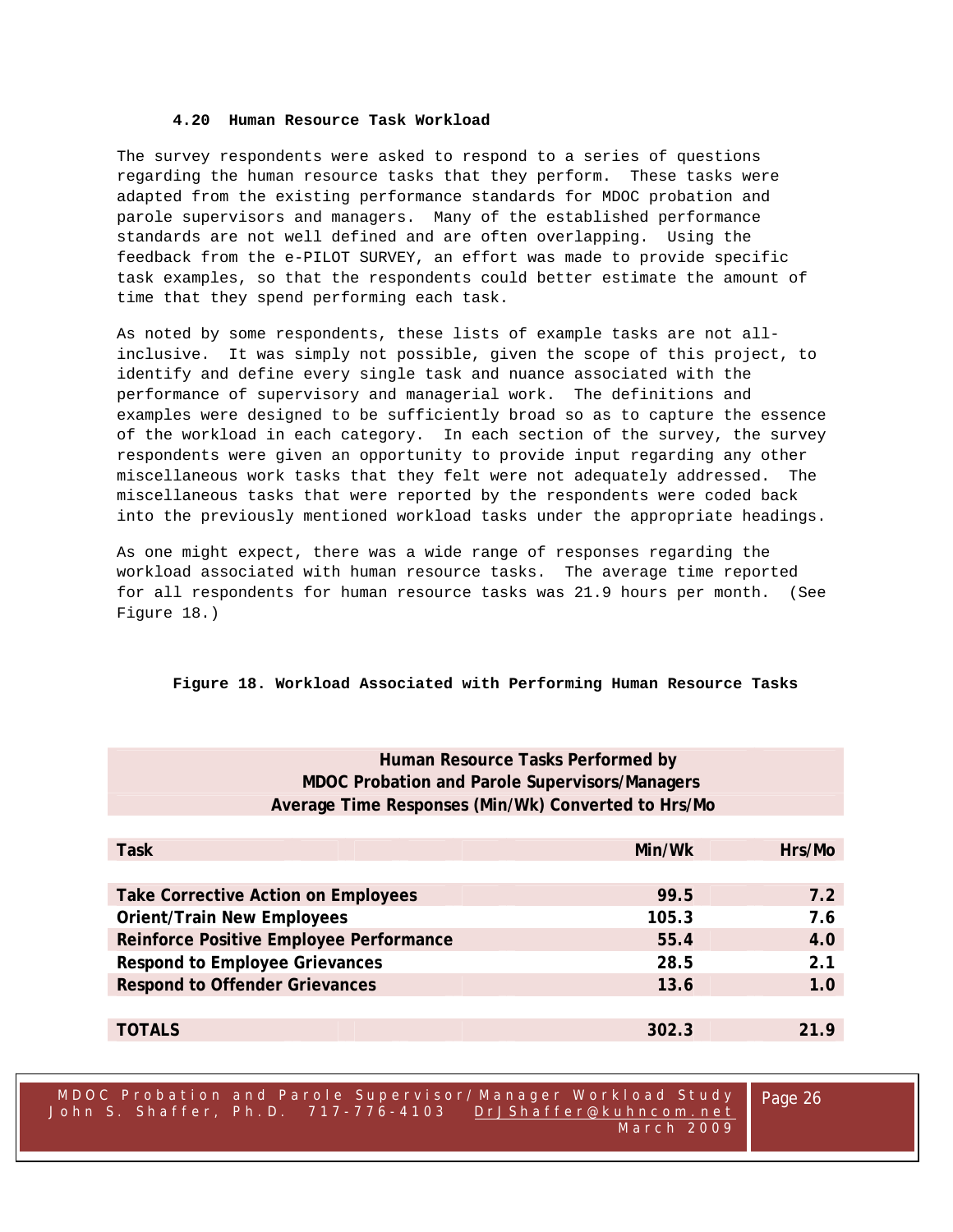# **4.30 Financial/Budget Task Workload**

The survey respondents were asked to respond to a series of questions regarding the financial/budget tasks that they perform. These tasks were also adapted from the existing performance standards for MDOC probation and parole supervisors and managers. An effort was made to provide specific examples, so that the respondents could better estimate the amount of time that they spend performing each task.

As previously noted, these lists of example tasks are not all-inclusive. It was simply not possible, given the scope of this project, to identify and define every single task and nuance associated with the performance of supervisory and managerial workload. The definitions and examples were designed to be sufficiently broad so as to capture the essence of the workload in each category.

There was also a wide range of responses regarding the workload associated with financial/budget tasks. The average time reported for all respondents for financial/budget tasks was 10.5 hours per month. (See Figure 19.)

# **Figure 19. Workload Associated with Performing Financial/Budget Tasks**

| <b>Financial/Budget Tasks Performed by</b>            |        |        |  |  |
|-------------------------------------------------------|--------|--------|--|--|
| <b>MDOC Probation and Parole Supervisors/Managers</b> |        |        |  |  |
| Average Time Responses (Min/Wk) Converted to Hrs/Mo   |        |        |  |  |
|                                                       |        |        |  |  |
| <b>Task</b>                                           | Min/Wk | Hrs/Mo |  |  |
|                                                       |        |        |  |  |
| 56.8<br>Purchasing/Contracting<br>4.1                 |        |        |  |  |
| Prepare/Analyze Statistical Data                      | 50.8   | 3.7    |  |  |
| <b>Review/Approve Travel Vouchers</b>                 | 37.1   | 2.7    |  |  |
|                                                       |        |        |  |  |
| <b>TOTALS</b>                                         | 144.7  | 10.5   |  |  |

# **4.40 Training/Staff Development Workload**

The survey respondents were asked to respond to a series of questions regarding the training/staff development tasks that they perform. These tasks were also adapted from the existing performance standards for MDOC probation and parole supervisors and managers. An effort was made to provide specific examples, so that the respondents could better estimate the amount of time that they spend performing each task.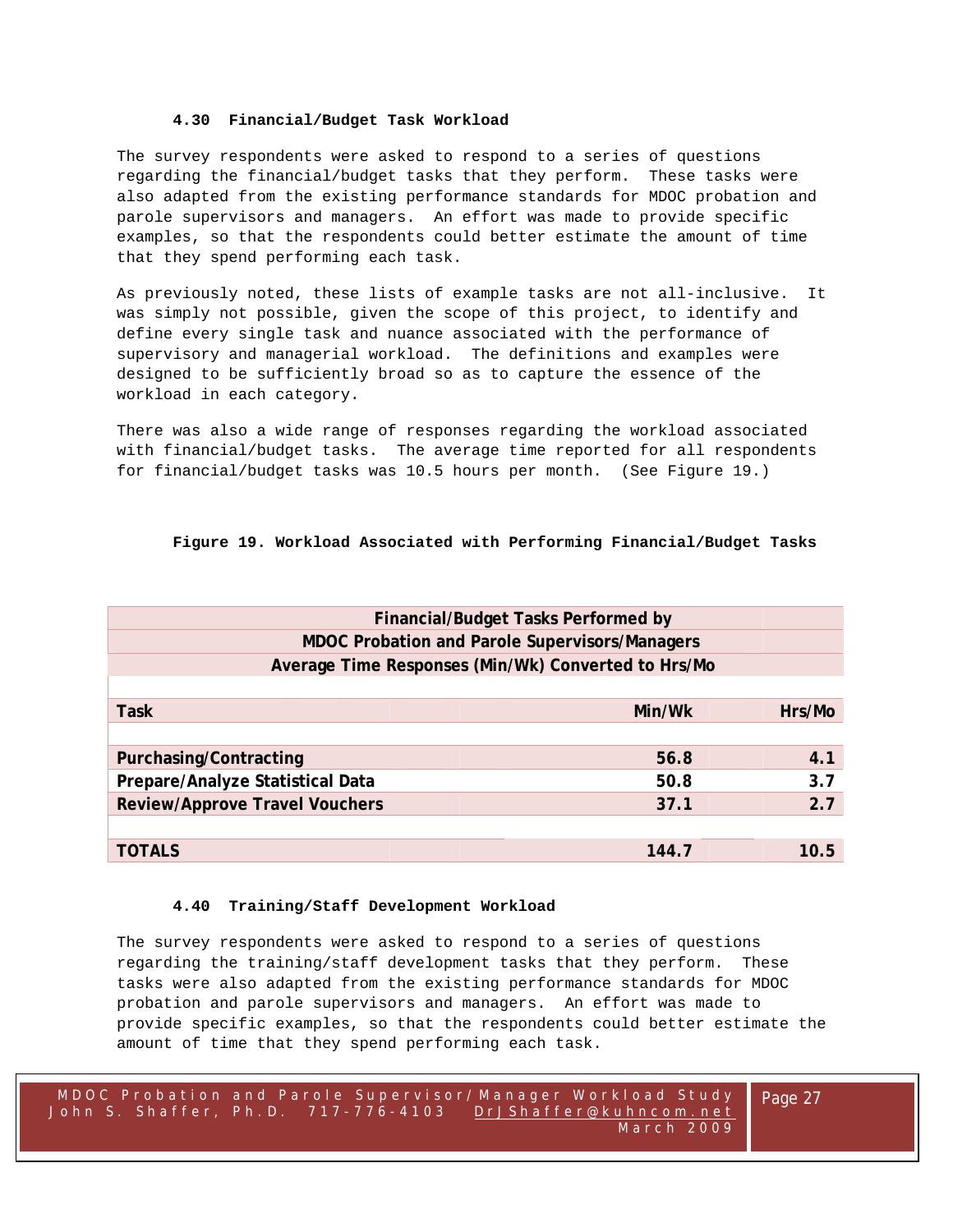As previously noted, these lists of example tasks are not all-inclusive. It was simply not possible, given the scope of this project, to identify and define every single task and nuance associated with the performance of supervisory and managerial workload. The definitions and examples were designed to be sufficiently broad so as to capture the essence of the workload in each category.

There was also a wide range of responses regarding the workload associated with training/staff development tasks. The average time reported for all respondents for training/staff development tasks was 16.8 hours per month. (See Figure 20.)

# **Figure 20. Workload Associated with Training/Staff Development Tasks**

| Training/Staff Development Tasks Performed by         |        |        |
|-------------------------------------------------------|--------|--------|
| <b>MDOC Probation and Parole Supervisors/Managers</b> |        |        |
| Average Time Responses (Min/Wk) Converted to Hrs/Mo   |        |        |
|                                                       |        |        |
| <b>Task</b>                                           | Min/Wk | Hrs/Mo |
|                                                       |        |        |
| <b>Train Staff/Evaluate Employees</b>                 | 131.0  | 9.5    |
| <b>Attend Training/Conferences</b>                    | 101.0  | 7.3    |
|                                                       |        |        |
| <b>TOTALS</b>                                         | 232.0  | 16.8   |

# **4.50 Management/Leadership Workload**

The survey respondents were asked to respond to a series of questions regarding the management/leadership tasks that they perform. These tasks were also adapted from the existing performance standards for MDOC probation and parole supervisors and managers. An effort was made to provide specific examples, so that the respondents could better estimate the amount of time that they spend performing each task.

As previously noted, these lists of example tasks are not all-inclusive. It was simply not possible, given the scope of this project, to identify and define every single task and nuance associated with the performance of supervisory and managerial workload. The definitions and examples were designed to be sufficiently broad so as to capture the essence of the workload in each category.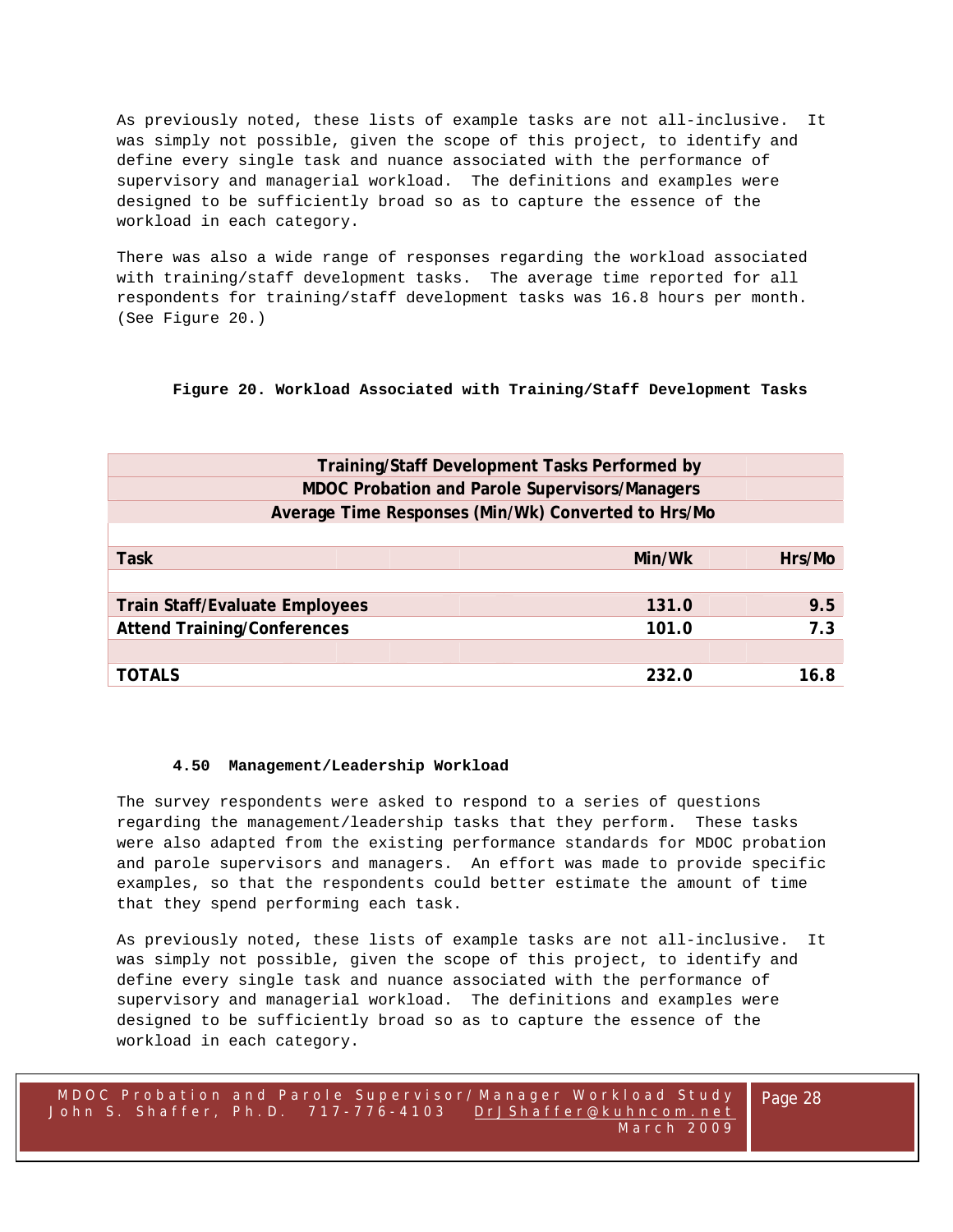There was also a wide range of responses regarding the workload associated with management/leadership tasks. The average time reported for all respondents for management/leadership tasks was 76.0 hours per month. (See Figure 21.)

# **Figure 21. Workload Associated with Performing Management/Leadership Tasks**

| Management/Leadership Tasks Performed by              |        |        |  |
|-------------------------------------------------------|--------|--------|--|
| <b>MDOC Probation and Parole Supervisors/Managers</b> |        |        |  |
| Average Time Responses (Min/Wk) Converted to Hrs/Mo   |        |        |  |
|                                                       |        |        |  |
| <b>Task</b>                                           | Min/Wk | Hrs/Mo |  |
|                                                       |        |        |  |
| Provide Leadership and Direction to Staff             | 288.1  | 20.8   |  |
| <b>Facilitate Arrests</b>                             | 69.5   | 5.0    |  |
| <b>Respond to Emergencies</b>                         | 76.1   | 5.5    |  |
| <b>Internal Communications</b>                        | 390.7  | 28.2   |  |
| <b>Attend Meetings</b>                                | 135.9  | 9.8    |  |
| <b>Visit Field Offices</b>                            | 93.1   | 6.7    |  |
|                                                       |        |        |  |
| <b>TOTALS</b>                                         | 1053.4 | 76.0   |  |

# **4.60 Office Operations Workload**

The survey respondents were asked to respond to a series of questions regarding the office operations tasks that they perform. These tasks were also adapted from the existing performance standards for MDOC probation and parole supervisors and managers. An effort was made to provide specific examples, so that the respondents could better estimate the amount of time that they spend performing each task.

As previously noted, these lists of example tasks are not all-inclusive. It was simply not possible, given the scope of this project, to identify and define every single task and nuance associated with the performance of supervisory and managerial workload. The definitions and examples were designed to be sufficiently broad so as to capture the essence of the workload in each category.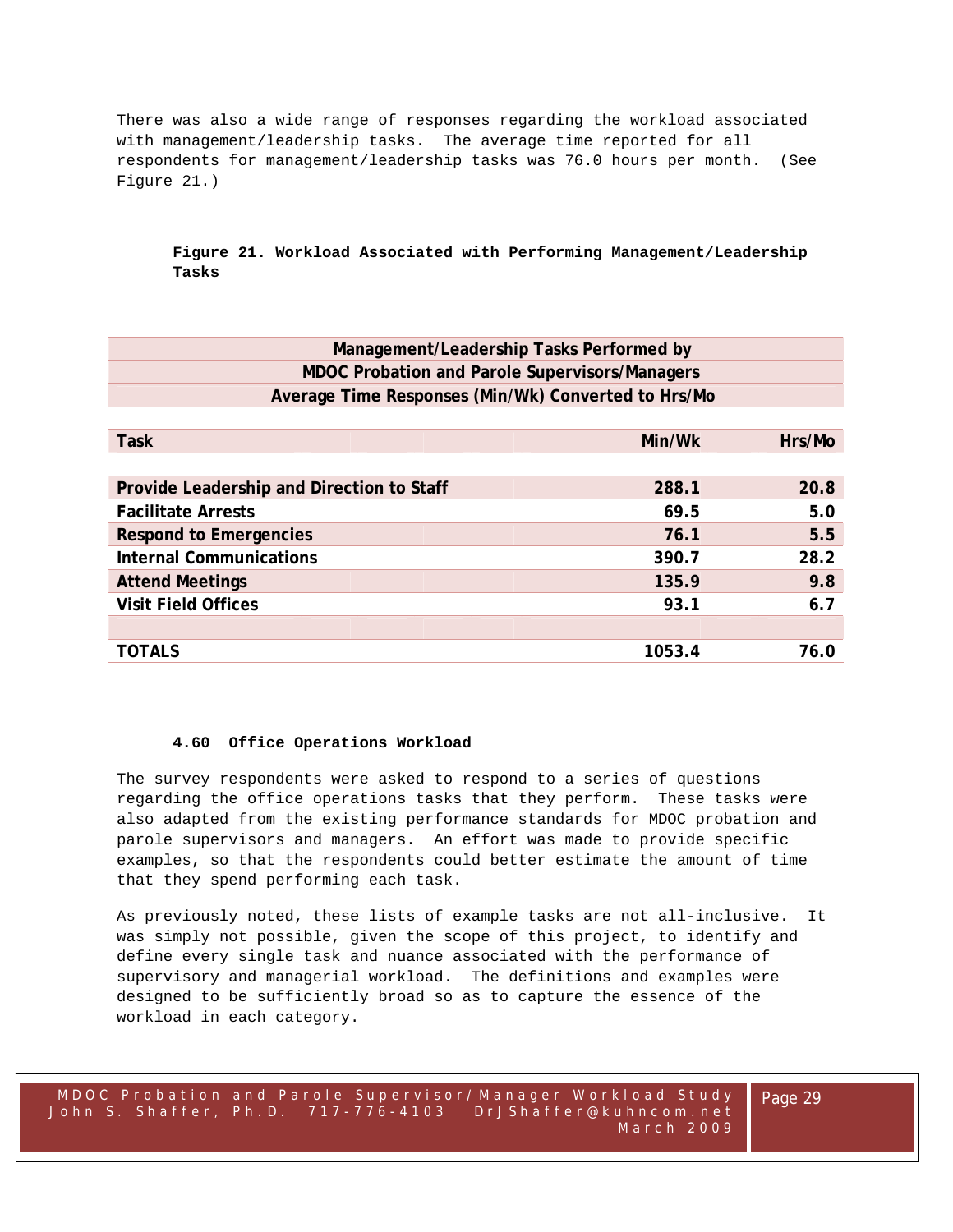There was also a wide range of responses regarding the workload associated with office operations tasks. The most frequent time reported for all respondents for office operations tasks was 71.8 hours per month. (See Figure 22.)

# **Figure 22. Workload Associated with Managing Office Operations**

| <b>MDOC Probation and Parole Supervisors/Managers</b><br>Average Time Responses (Min/Wk) Converted to Hrs/Mo |        |
|--------------------------------------------------------------------------------------------------------------|--------|
|                                                                                                              |        |
|                                                                                                              |        |
|                                                                                                              |        |
| <b>Task</b><br>Min/Wk                                                                                        | Hrs/Mo |
|                                                                                                              |        |
| <b>Schedule Work Assignments</b><br>455.0                                                                    | 32.9   |
| 104.9<br><b>Maintain Records</b>                                                                             | 7.6    |
| <b>Review CRP Reclassifications</b><br>5.8                                                                   | 0.4    |
| 93.8<br><b>Conduct Investigations</b>                                                                        | 6.8    |
| <b>Review OMNI Caseload Audits</b><br>77.1                                                                   | 5.6    |
| 58.4<br><b>Review Policies and Procedures</b>                                                                | 4.2    |
| 91.3<br><b>Review/Prepare Reports</b>                                                                        | 6.6    |
| <b>Review/Approve Leave Requests</b><br>63.9                                                                 | 4.6    |
| Follow-up on DIT Service Requests<br>32.5                                                                    | 2.3    |
| <b>Process Misconduct Reports</b><br>10.8                                                                    | 0.8    |
|                                                                                                              |        |
| <b>TOTALS</b><br>993.5                                                                                       | 71.8   |

# **4.70 Planning Workload**

The survey respondents were asked to respond to a series of questions regarding the planning tasks that they perform. These tasks were also adapted from the existing performance standards for MDOC probation and parole supervisors and managers. An effort was made to provide specific examples, so that the respondents could better estimate the amount of time that they spend performing each task.

As previously noted, these lists of example tasks are not all-inclusive. It was simply not possible, given the scope of this project, to identify and define every single task and nuance associated with the performance of supervisory and managerial workload. The definitions and examples were designed to be sufficiently broad so as to capture the essence of the workload in each category.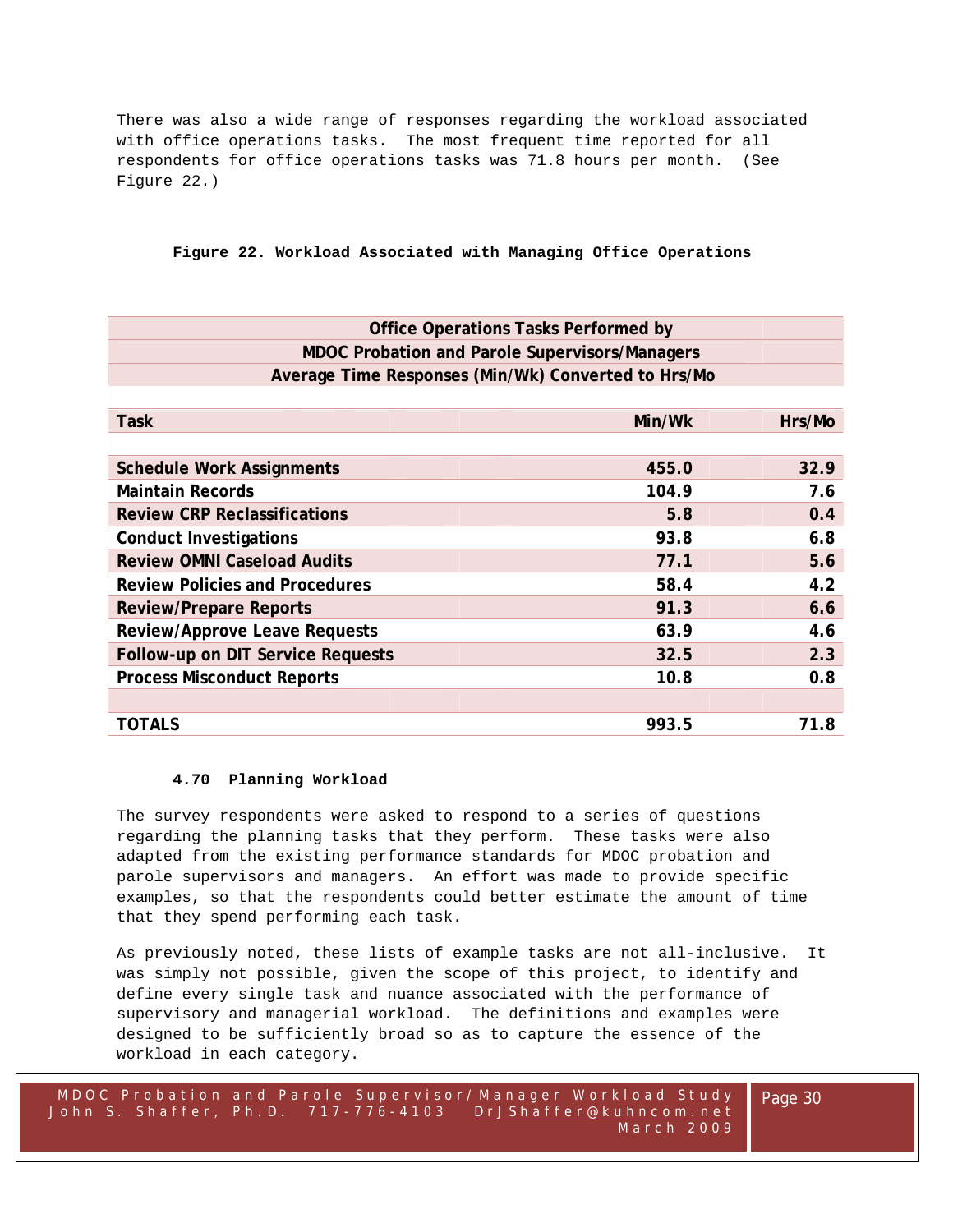There was also a wide range of responses regarding the workload associated with planning tasks. The most frequent time reported for all respondents for planning tasks was 15.7 hours per month. (See Figure 23.)

# **Figure 23. Workload Associated with Planning Tasks**

| <b>Planning Tasks Performed by</b>                    |  |        |        |
|-------------------------------------------------------|--|--------|--------|
| <b>MDOC Probation and Parole Supervisors/Managers</b> |  |        |        |
| Average Time Responses (Min/Wk) Converted to Hrs/Mo   |  |        |        |
|                                                       |  |        |        |
| <b>Task</b>                                           |  | Min/Wk | Hrs/Mo |
|                                                       |  |        |        |
| Develop/Monitor the Use of Alternative Sanctions      |  | 130.0  | 9.4    |
| Participate/Coordinate Community-Based Initiatives    |  | 67.8   | 4.9    |
| <b>Facilitate Opening/Closing Field Offices</b>       |  | 18.9   | 1.4    |
|                                                       |  |        |        |
| <b>TOTALS</b>                                         |  | 216.7  | 15.7   |
|                                                       |  |        |        |

# **4.80 Public Relations Workload**

The survey respondents were asked to respond to a series of questions regarding the public relations tasks that they perform. These tasks were also adapted from the existing performance standards for MDOC probation and parole supervisors and managers. An effort was made to provide specific examples, so that the respondents could better estimate the amount of time that they spend performing each task.

As previously noted, these lists of example tasks are not all-inclusive. It was simply not possible, given the scope of this project, to identify and define every single task and nuance associated with the performance of supervisory and managerial workload. The definitions and examples were designed to be sufficiently broad so as to capture the essence of the workload in each category.

There was also a wide range of responses regarding the workload associated with public relations tasks. The most frequent time reported for all respondents for public relations tasks was 21.1 hours per month. (See Figure 24.)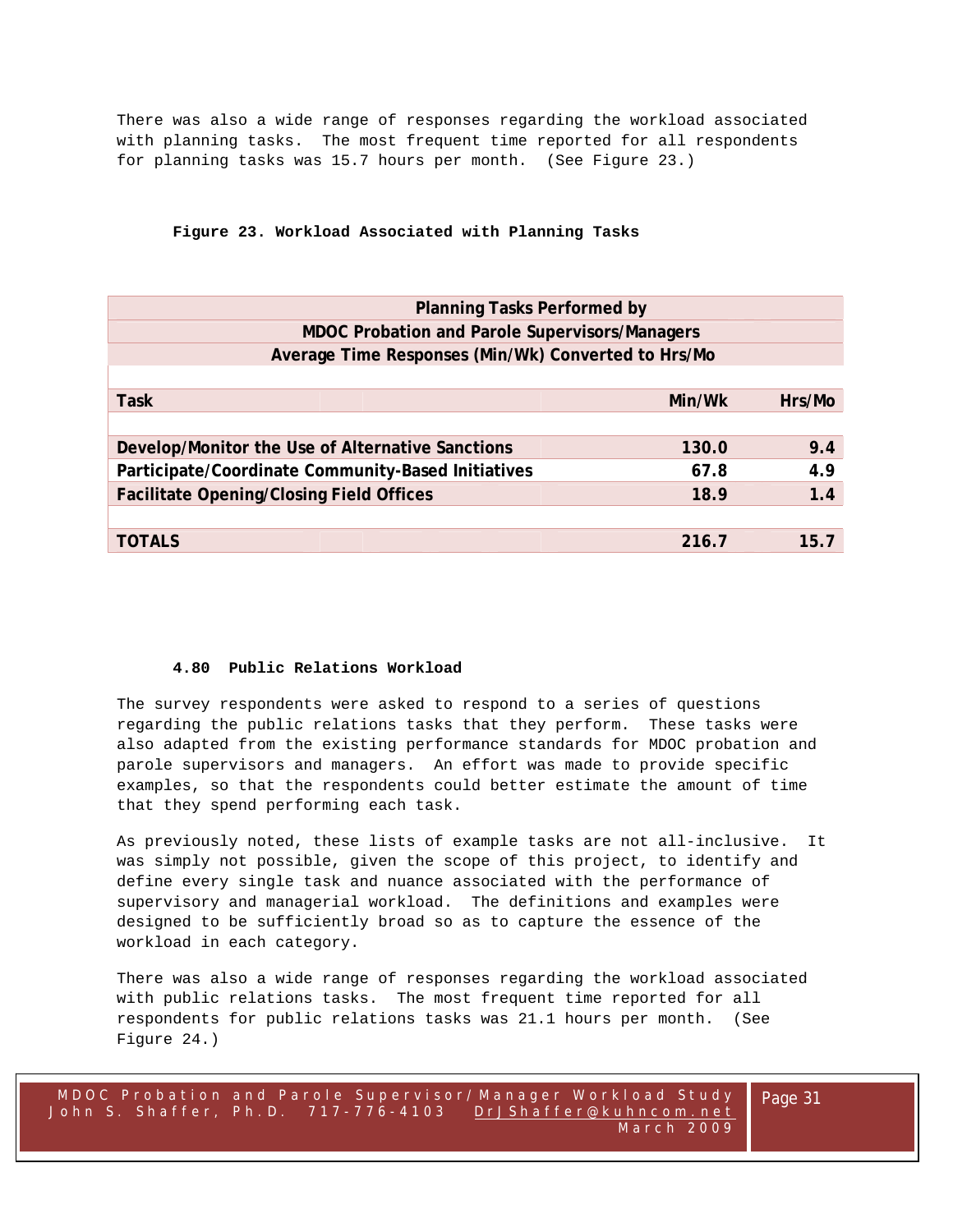# **Figure 24. Workload Associated with Public Relations Tasks**

| <b>Public Relations Tasks Performed by</b>                |        |        |  |
|-----------------------------------------------------------|--------|--------|--|
| <b>MDOC Probation and Parole Supervisors/Managers</b>     |        |        |  |
| Average Time Responses (Min/Wk) Converted to Hrs/Mo       |        |        |  |
|                                                           |        |        |  |
| <b>Task</b>                                               | Min/Wk | Hrs/Mo |  |
|                                                           |        |        |  |
| Serve as a Liaison to Criminal Justice/Community Agencies | 77.3   | 5.6    |  |
| Communicate with Courts/Parole Board/Others               | 95.2   | 6.9    |  |
| Mediate Between Staff/Offenders/Victims/Public            | 90.9   | 6.6    |  |
| <b>Handle Media Requests</b>                              | 7.6    | 0.5    |  |
| Serve as an Expert Witness Representing MDOC              | 6.4    | 0.5    |  |
| <b>Host Office Visits and Tours</b>                       | 13.4   | 1.0    |  |
|                                                           |        |        |  |
| <b>TOTALS</b>                                             | 290.8  |        |  |

# **4.90 Workload Calculation Summary**

Figure 25 presents a summary of the workload calculations for each functional task area.

# **Figure 25. MDOC Probation and Parole Supervisors and Managers Workload Calculation Summary**

| <b>MDOC Probation and Parole Supervisors/Managers</b> |        |
|-------------------------------------------------------|--------|
| <b>Workload Calculation Summary</b>                   |        |
|                                                       |        |
| <b>Functional Task Area</b>                           | Hrs/Mo |
|                                                       |        |
| <b>Human Resource Tasks</b>                           | 21.9   |
| <b>Financial/Budget Tasks</b>                         | 10.5   |
| <b>Training/Staff Development Tasks</b>               | 16.8   |
| Management/Leadership Tasks                           | 76.0   |
| <b>Office Operations Tasks</b>                        | 71.8   |
| <b>Planning Tasks</b>                                 | 15.7   |
| <b>Public Relations Tasks</b>                         | 21.1   |

**TOTALS 233.8**

| MDOC Probation and Parole Supervisor/Manager Workload Study   Page 32<br><sup>1</sup> John S. Shaffer, Ph.D. 717–776–4103 DrJShaffer@kuhncom.net,<br>March 2009 |  |
|-----------------------------------------------------------------------------------------------------------------------------------------------------------------|--|
|                                                                                                                                                                 |  |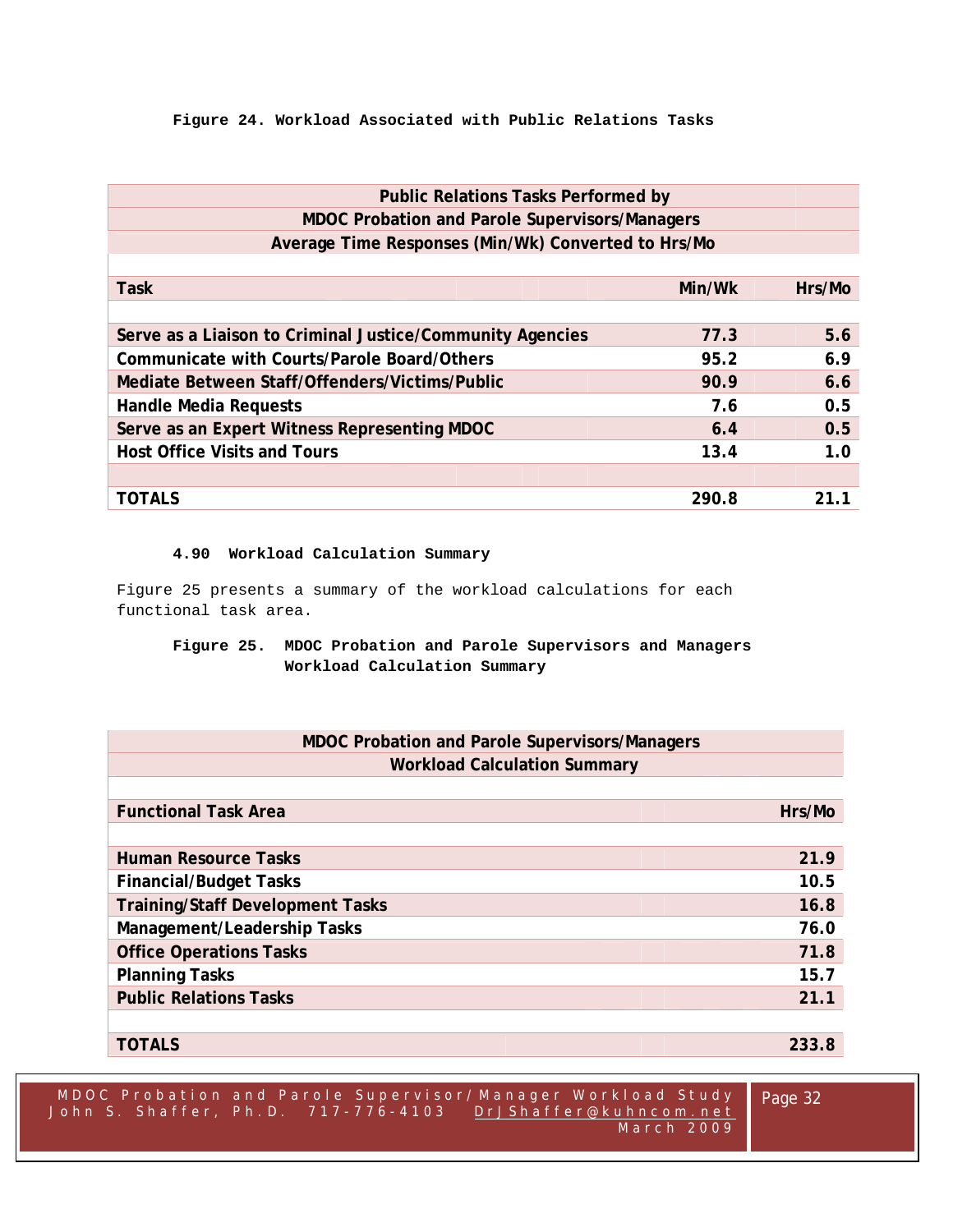Note that the findings presented here should be viewed as approximations of agency workload demand. There are many variables and nuances to the calculation of available time. This data represents average responses and approximations that may not be applicable to all supervisors and managers. Likewise, this data is based on a "snapshot" analysis of MDOC's workload in one brief period of time. Changes in policy, legislation, and critical events can have a considerable impact on future workload.

Section 5.00 presents an analysis of the findings.

#### **5.00 ANALYSIS OF THE SURVEY FINDINGS AND LABOR RELATIONS ISSUES**

#### **5.10 Survey Findings**

The average amount of time spent each month on the various supervisory and management tasks presented in Section 4.00 reveals that MDOC probation and parole supervisors and managers have no "surplus time" to perform any additional duties. The survey demonstrated that supervisors and managers actually work more than the amount of paid hours available. This finding is not unexpected. It is not uncommon in the probation and parole business for employees to conduct work-related business during their "off-duty hours".

As noted in Section 3.00, the total amount of working hours for a 40-hour employee is 173.3 hours per month. When the average leave time is deducted from the total working hours, there are only 141.7 hours per month of available work time. See the calculation below:

173.3 hours/month (total working time) – 29.0 hours/month (average leave time) = 141.7 hours/month (available time)

When the average workload times are tabulated for each of the functional tasks (i.e., Human Resources; Financial/Budget; Training/Staff Development; Management/Leadership; Office Operations; Planning; and Public Relations), the results show that, on average, MDOC probation and parole supervisors and managers are working approximately 233.8 hours each month. (See Figure 26.) This equates to working a 54 hour work week. See the calculation below:

233.8 hours/month X 12 months = 2806 hours/year  $\div$  52 weeks/year = 54 hours/week

Obviously, these MDOC employees are working well beyond the confines of their paid 40-hour work week. As several respondents noted in their comments, these are "24/7 jobs". It is not at all unusual for them to respond to "after-hours" inquiries or to the "*crisis du jour*". In many cases, they must take work home with them, simply to keep up with their regular assigned duties.

İ,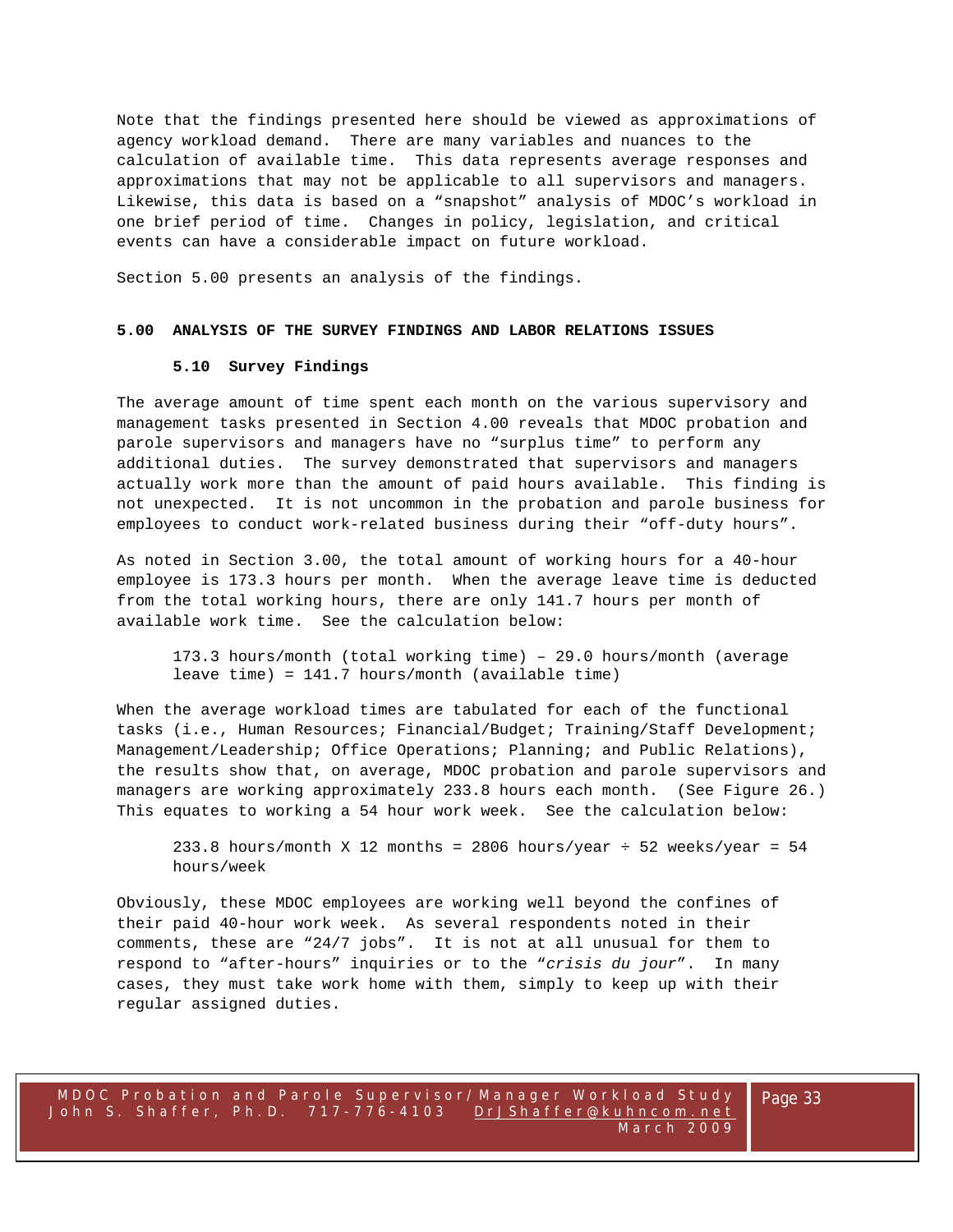These workload hours are approximations based on a brief "snapshot" in time. There are many variables that affect the workload of MDOC probation and parole supervisors and managers. There are differences and distinctions between the work of supervisors and managers that are assigned exclusively to probation, or exclusively to parole, or to a combination of both probation and parole. There are also distinct differences in the workload of staff assigned to rural offices versus urban offices, and those with responsibility for both types of offices. Specialty caseloads also carry unique workload responsibilities.

The absence of clear, prescriptive performance standards and measures have made this assessment particularly challenging. Nevertheless, this survey suggests that the MDOC probation and parole supervisors and managers are performing work above and beyond their regular paid hours. There does not appear to be any extra available time that would enable them to carry any additional caseload responsibilities.

Even if some of the duties of probation and parole supervisors and managers could be eliminated or redistributed in some fashion, there are collective bargaining issues that would prevent the assignment of caseload responsibilities to them. The collective bargaining agreement and labor relations issues are presented in Section 5.20.

## **5.20 Collective Bargaining Agreements and Labor Relations Issues**

On November 12, 2008, John S. Rubitschun, MDOC Deputy Director, Field Operations Administration, wrote to the United Auto Workers (UAW) Local 6000 President, Ed Mitchell, seeking the UAW's position on Public Act 245 of 2008. (See Appendix B - Letter to United Auto Workers (UAW).) The UAW is the collective bargaining representative for the MDOC probation and parole field agents. On November 17, 2008, Mr. Mitchell responded by stating that,

*(T)he Union is opposed to the assignment of caseload duties to managers and/or supervisors.* (See Appendix C - Letter from United Auto Workers (UAW).)

Clearly, the UAW intends to protect their negotiated preservation of bargaining unit work clause, Article 49, Section 1, which reads:

*The Employer shall not assign Bargaining Unit work to employees outside the Union Bargaining Units except in the case of emergency, temporary work relief or to the extent that such work is a part of their duties as provided in the Civil Service class specifications or to the extent that such assignment is a matter of customary practice prior to January 1, 1988.*

None of the exceptions contemplated in the collective bargaining agreement language are evident in the present situation. Certainly, discussions could be held with the UAW leadership on this issue, but a concession of this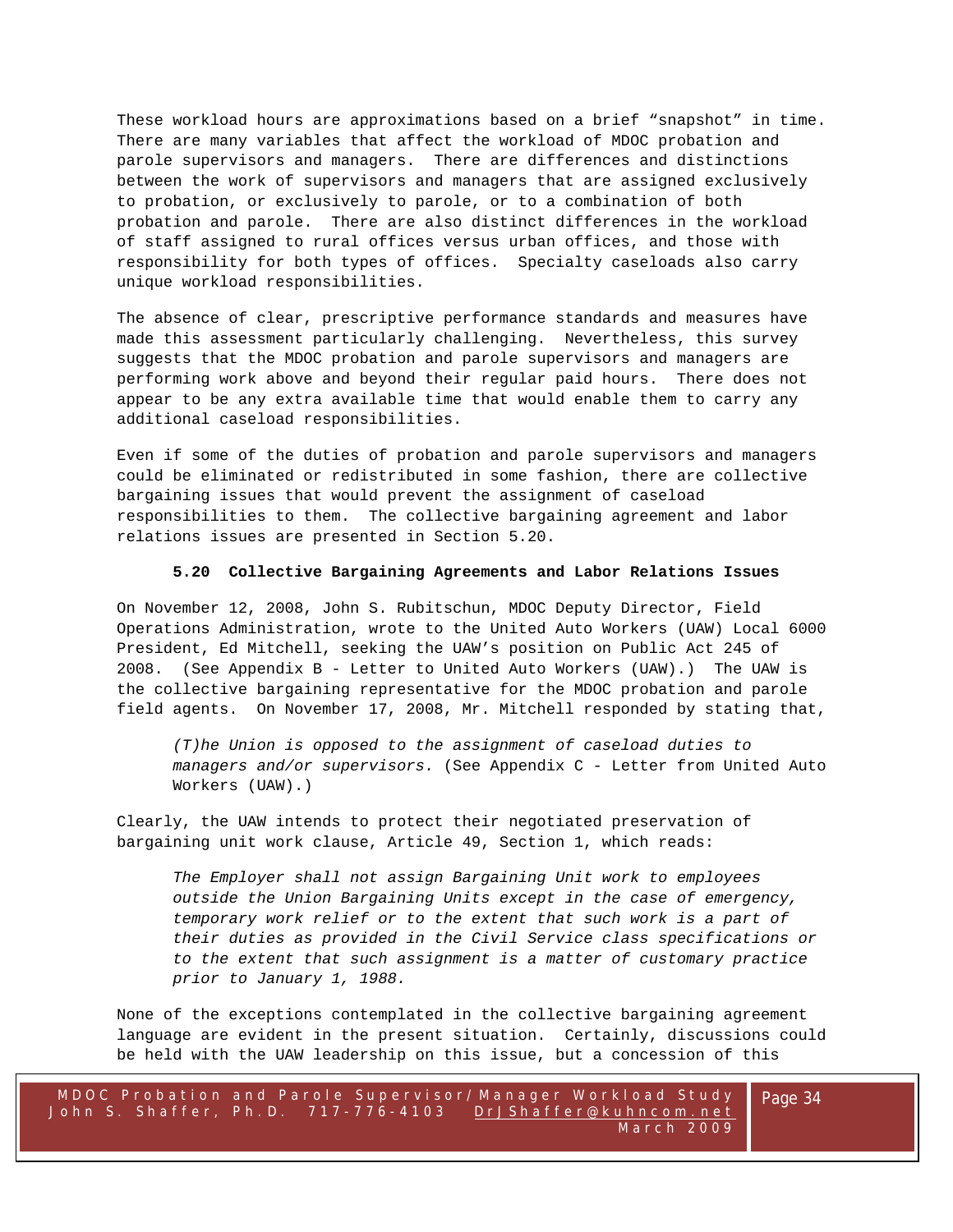magnitude would be difficult for their membership to accept. If, in fact, there is a need for additional personnel to do casework, then the UAW would likely take the position that additional field agents should be hired.

There is no recent record of any conflicts between MDOC and the UAW over the preservation of bargaining unit work. There has been a long and stable relationship between the parties. The current UAW agreement is in effect until December 31, 2010. Changes to the definition of bargaining unit work to permit supervisors and managers to perform functions that are currently considered to be the exclusive UAW bargaining unit work could be proposed during the contract negotiation process.

Some collective bargaining agreements have language that permits supervisors and managers to "lend an occasional hand", or to perform bargaining unit work during "peak workload". Language such as this would offer some operational flexibility, but would not likely have any appreciable impact on the workload of either field agents or supervisors/managers.

#### **6.00 CONCLUSIONS**

Pursuant to Public Act No. 245 (SB1095), effective July 18, 2008, Sec. 607 (p. 19), the Michigan Department of Corrections (MDOC) conducted a statewide workload study of parole or probation agent supervisors and managers. The study was intended to assess the ability of the supervisors and managers to carry a caseload of parolees, probationers, or both, in addition to completing their professional duties as supervisors and managers.

The workload survey revealed that the assignment of caseload responsibilities to supervisors and managers is not feasible for two important reasons:

- 1. There is no "surplus" time available given all of the other responsibilities that these staff have; and
- 2. There is a negotiated collective bargaining agreement in place with the United Auto Workers (UAW) that preserves casework as the exclusive bargaining unit work of the probation and parole field agents.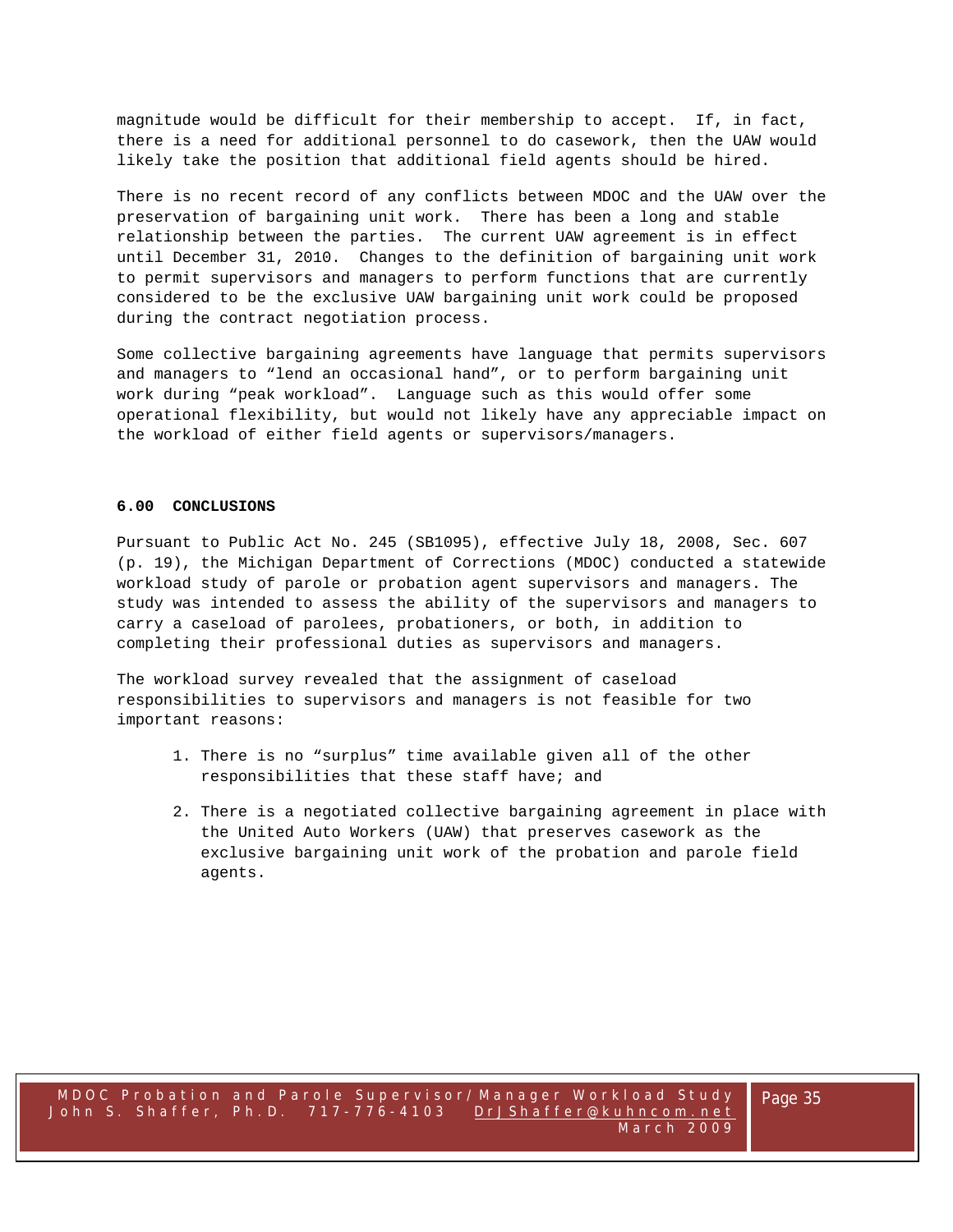#### **7.00 APPENDICES**

**7.10 Appendix A - MDOC Probation and Parole Supervisor/Manager e-SURVEY**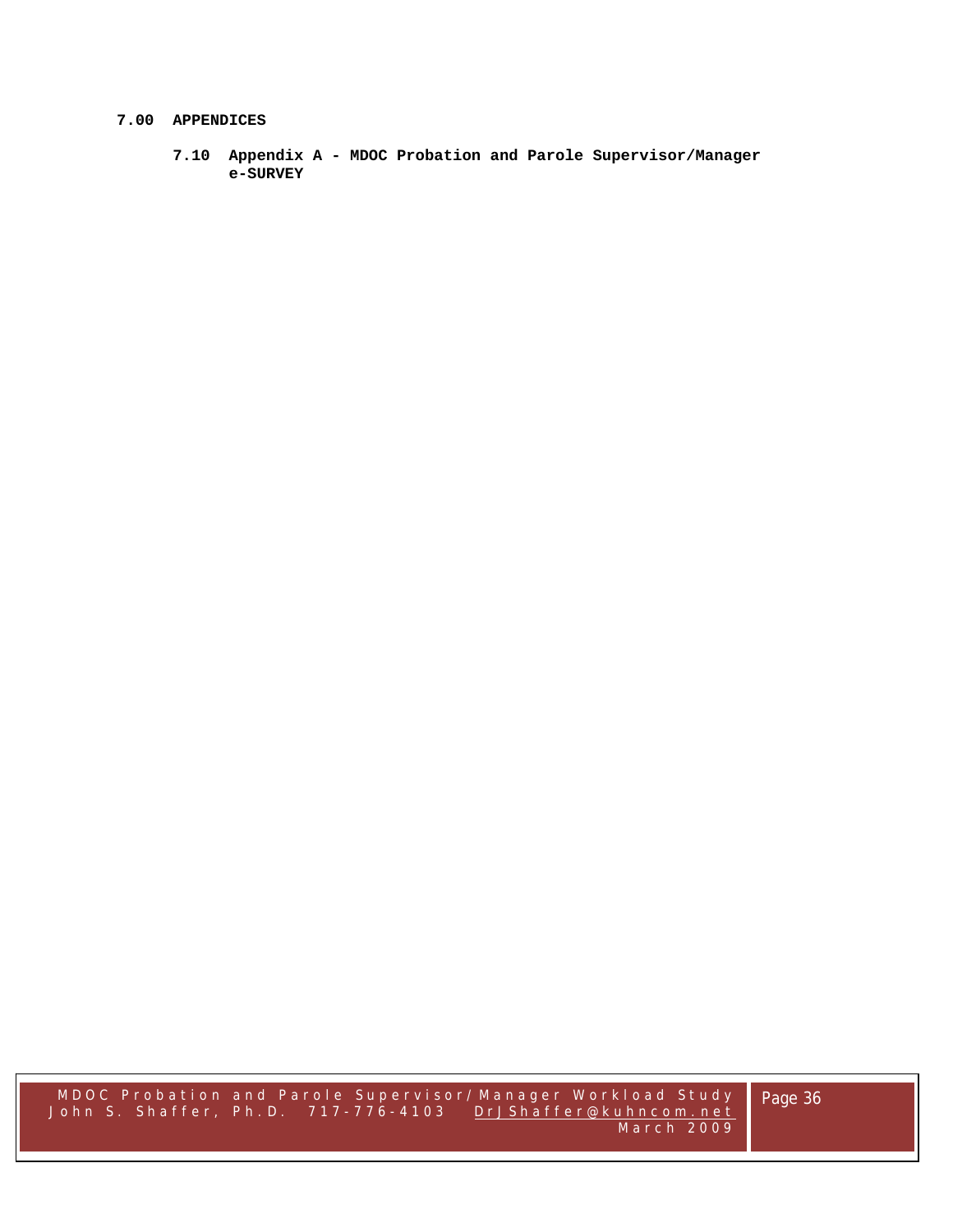e-SURVEY **Michigan Department of Corrections (MDOC) Probation and Parole Supervisor/Manager Workload Study ... e-SURVEY Why Did I Receive This e-SURVEY?** You were selected to participate in this on-line e-SURVEY of the Michigan Department of Corrections (MDOC) Probation and Parole Supervisor/Manager workload because you are employed by the MDOC as either a Probation and Parole supervisor or a manager. **Why Is This Workload Study Being Conducted?** This workload study is being conducted in accordance with Public Act No. 245 (SB1095), effective July 18, 2008, Sec. 607 (p. 19), which mandates: "By March 1, 2009, the department (MDOC) shall report to the senate and house appropriations subcommittees on corrections, the senate and house fiscal agencies, and the state budget director on a statewide workload study of parole or probation agent supervisors and parole or probation agent managers. The study shall assess the ability of the supervisors and managers to carry a caseload of parolees, probationers, or both, in addition to completing their professional duties as supervisors and managers." **Who Is Conducting the Workload Study?** MDOC has contracted with John S. Shaffer, Ph.D. to conduct this on-line workload study using a commercially available on-line survey instrument called "SurveyMonkey". This on-line survey should take you approximately 60 minutes to complete. Your responses will be anonymous. The data will not be used to evaluate individual performance. Responses will be returned electronically, directly to Dr. Shaffer, who will aggregate, analyze, and present the results as agency-wide data. **The e-PILOT SURVEY** Due to the significant number of changes between the e-PILOT SURVEY and the final e-SURVEY, staff who participated in the e-PILOT SURVEY, must also complete this final e-SURVEY. This will ensure that all responses are incorporated in a single survey. I am certain that as you take the survey again, you will see that your feedback and constructive critique was incorporated into the final e-SURVEY design. **To Preview the e-SURVEY or to Print a Hardcopy for Preview Purposes** If you would like to preview the questions, or print a hardcopy of the e-SURVEY for preview purposes prior to starting the on-line e-SURVEY, please exit the survey now (by clicking-on the "Exit and Return Later" link at the top of the page. Then, open the file named: "Print Copy of e-SURVEY.pdf" that is attached to the introductory e-mail that you received from Russ Cilibraise. **NOTE: Manual responses cannot be submitted.** You must return to the on-line e-SURVEY in order to complete the survey and have your responses included in the results. You may review and edit your on-line responses by clicking on the "Prev" or "Next" buttons located at the bottom of each page. Continue to click the "Next" button at the bottom of each page until you reach the last page of the survey. Once you click-on the "Done" button on the last page of the survey, you will no longer be permitted to re-enter the survey to edit your responses. For those **1. Introduction**

**Please complete and submit your e-SURVEY no later than 4:00 pm on February 4, 2009.**

from only one computer. SurveyMonkey will block you from attempting to respond from multiple locations.

staff who may have access to multiple computers in different field offices, you must complete the on-line e-SURVEY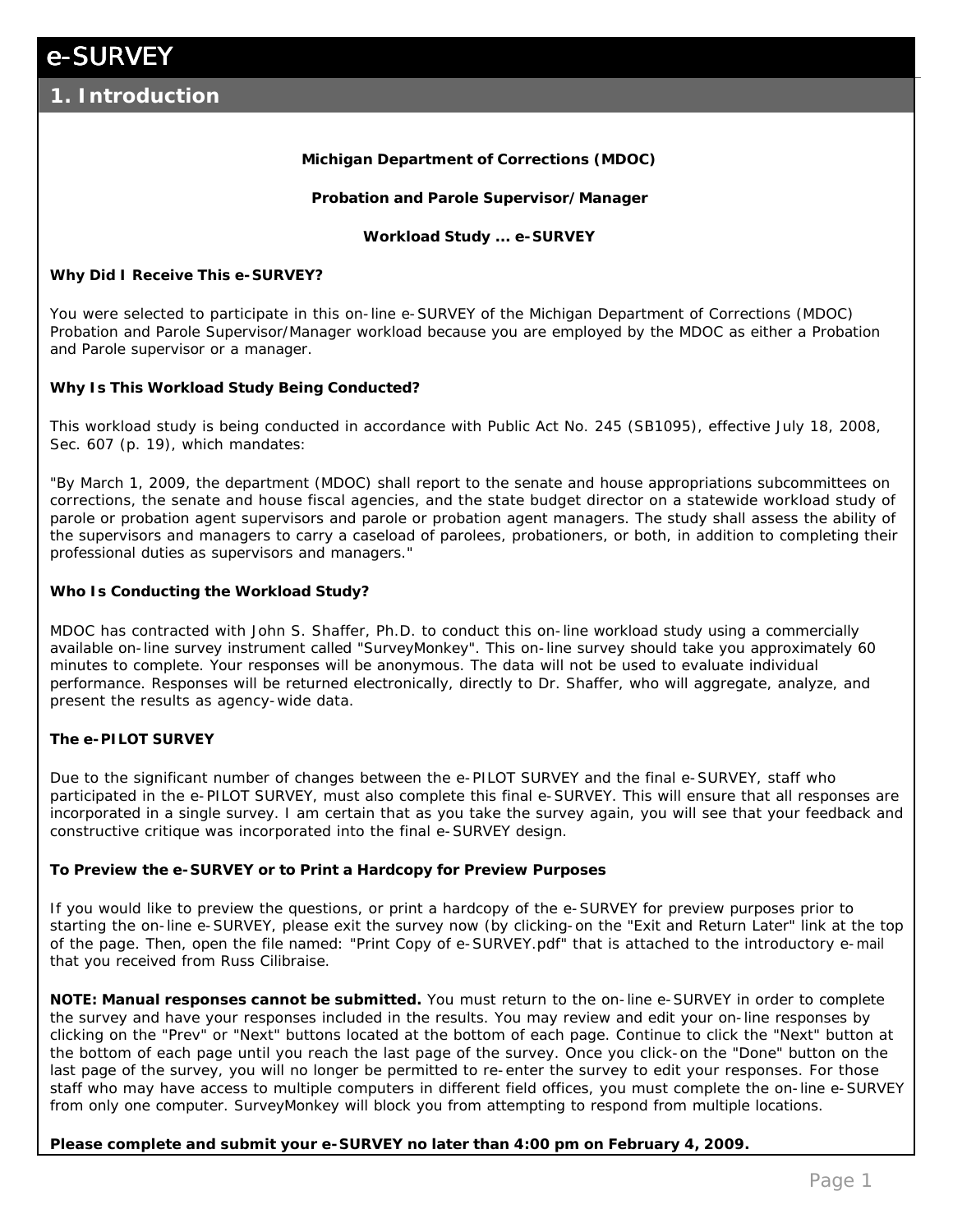It is extremely important that you take the time necessary to complete the survey to ensure that the workload study yields results that accurately reflect the workload of Michigan Department of Corrections (MDOC) Probation and Parole Supervisors and Managers.

Your efforts are appreciated.

Sincerely,

John S. Rubitschun

Deputy Director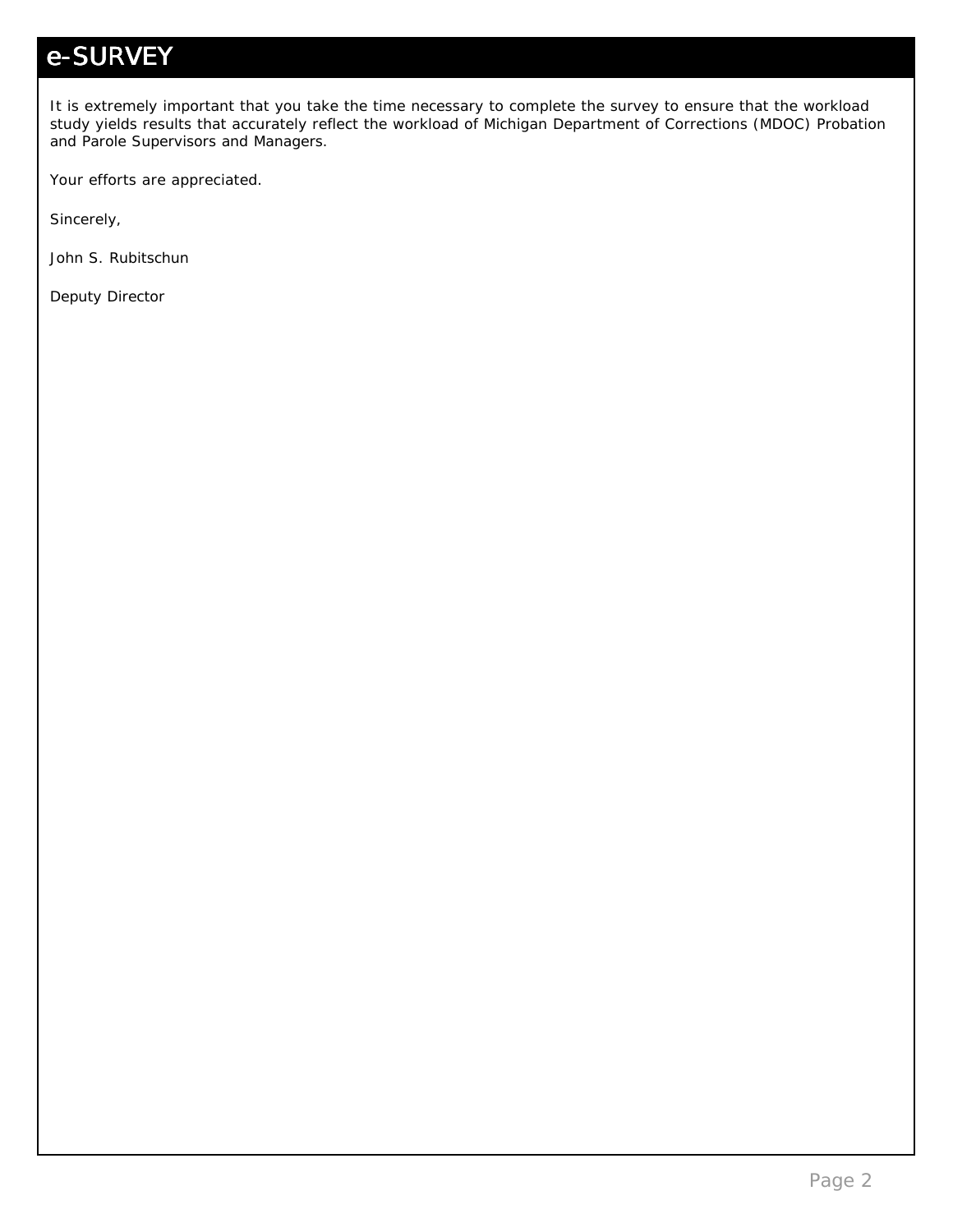| 2. Demographic Information                                                               |                     |  |  |  |  |  |  |
|------------------------------------------------------------------------------------------|---------------------|--|--|--|--|--|--|
| The demographic information collected below will not be used to identify you in any way. |                     |  |  |  |  |  |  |
| $*$ 1. Do you work in ?                                                                  |                     |  |  |  |  |  |  |
| Probation                                                                                |                     |  |  |  |  |  |  |
| Parole                                                                                   |                     |  |  |  |  |  |  |
| Both Probation and Parole                                                                |                     |  |  |  |  |  |  |
| * 2. Please enter your Position Classification.                                          |                     |  |  |  |  |  |  |
| Supervisor                                                                               |                     |  |  |  |  |  |  |
| Area Manager                                                                             |                     |  |  |  |  |  |  |
| * 3. How long have you held this position?                                               |                     |  |  |  |  |  |  |
| 0-6 months                                                                               | 2-3 years           |  |  |  |  |  |  |
| 7-11 months                                                                              | 3-5 years           |  |  |  |  |  |  |
| -2 years                                                                                 | $5 + \text{ years}$ |  |  |  |  |  |  |
|                                                                                          |                     |  |  |  |  |  |  |

- **4. How many TOTAL years of service do you have with MDOC? \***
	- $\bigcirc$  1-5 years
	- 6-10 years
	- $11-15$  years
	- $16-20$  years
	- $21-25$  years
	- $26-30$  years
	- 31-35 years
	- 36-40 years
	- $40+$  years
- **5. What Region are you assigned to? \***
	- Metropolitan Region
	- Outstate Region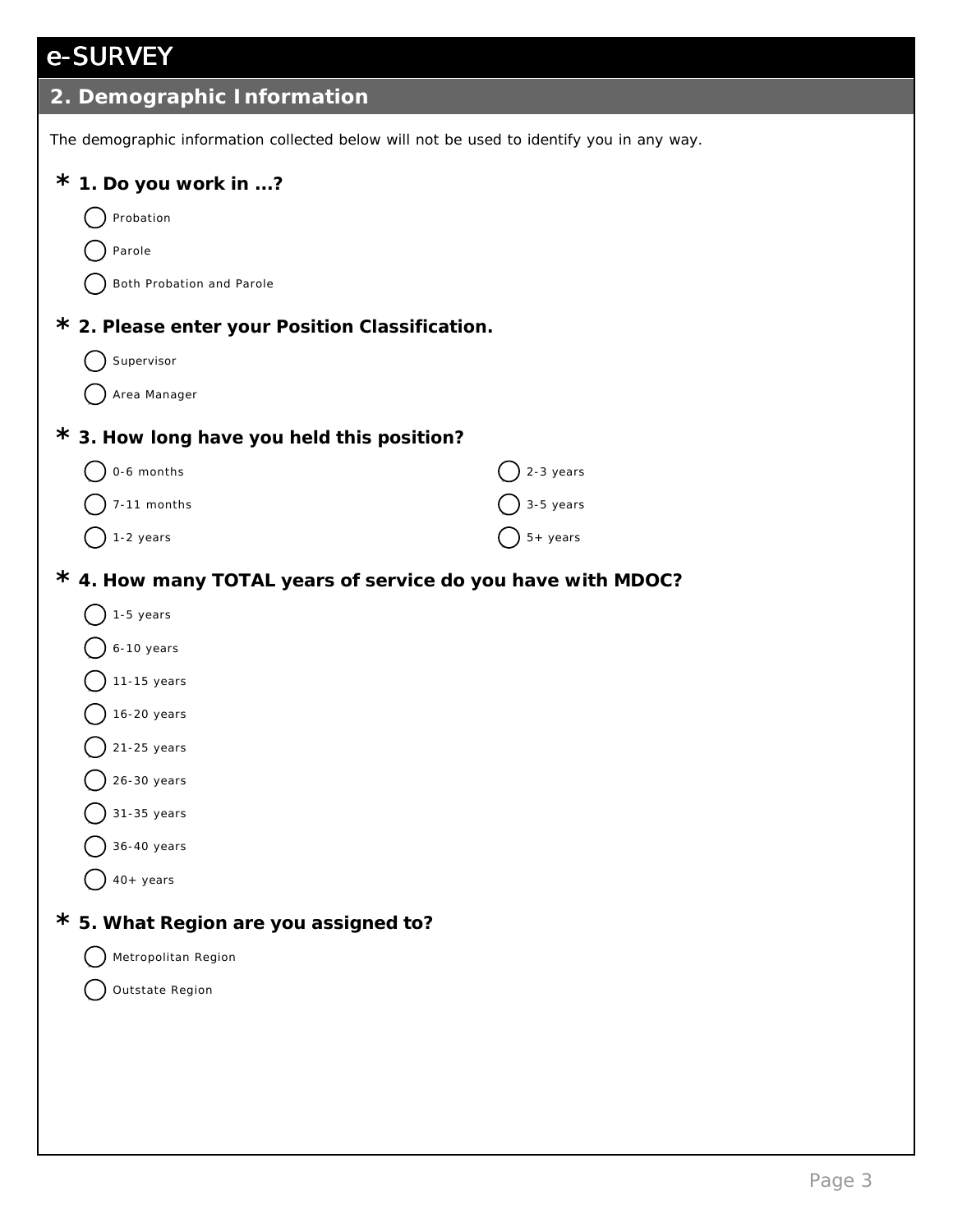| e-SURVEY                            |                          |
|-------------------------------------|--------------------------|
| * 6. Please enter your Area Office. |                          |
| Central Area Office                 | Lawton Area Office       |
| Flint Area Office                   | Muskegon Area Office     |
| Gaylord Area Office                 | Northeastern Area Office |
| Grand Rapids Area Office            | Northwestern Area Office |
| Kalamazoo Area Office               | Special Programs         |
| Lansing Area Office                 | Western Area Office      |
|                                     |                          |

**7. Please indicate whether you work in an "urban" or "rural" setting or "both". \***

**(NOTE: For the purpose of this study, counties are defined as "rural" or "urban" by the size and function of the office. Counties with eight or fewer agents, and responsibility for both probation and parole supervision, are defined as "rural". All other offices would be considered "urban".)**

Rural County

- Urban County
- Both Rural and Urban Counties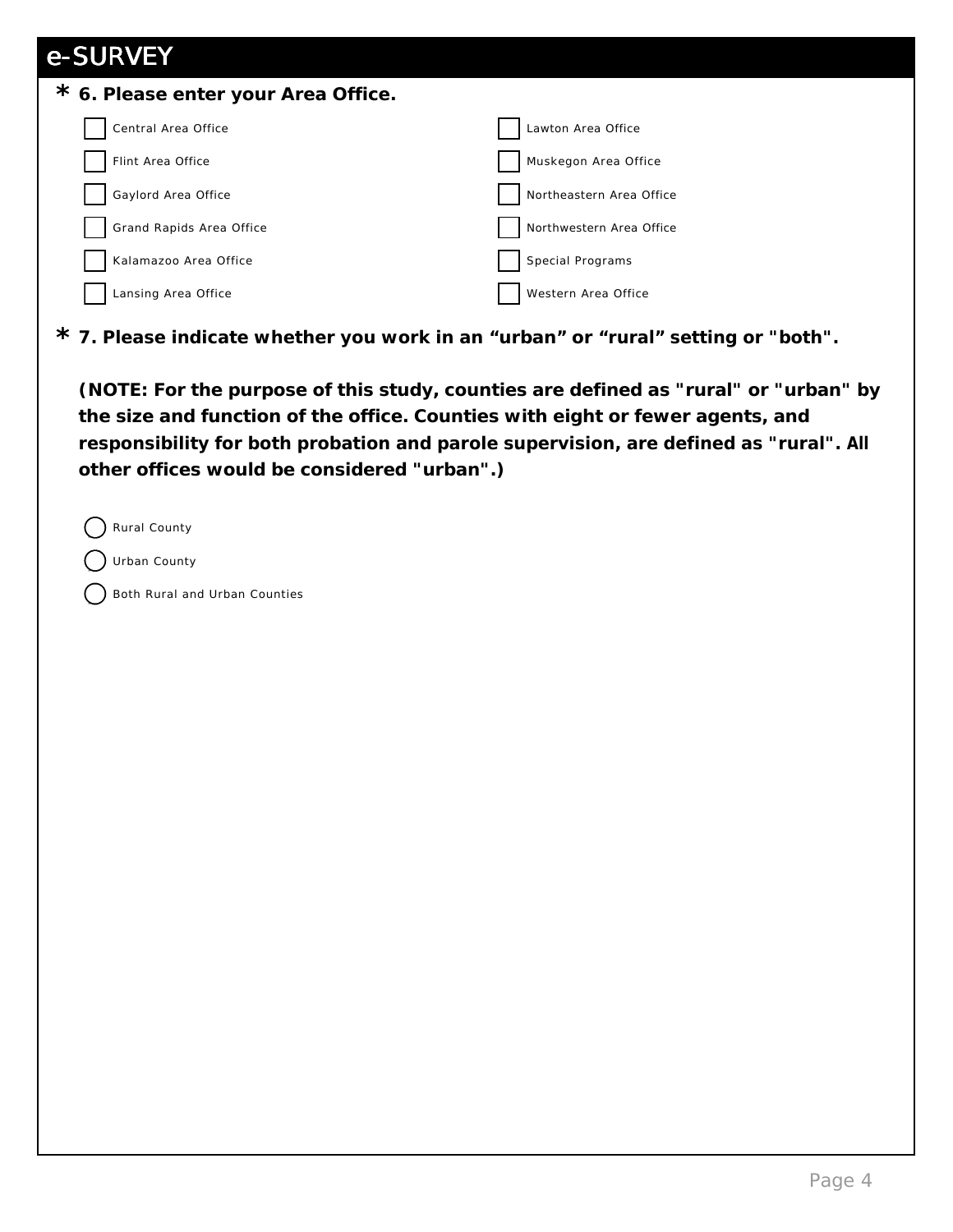**8. (NOTE: If you answered "Rural County" in question #6 above, click on, "Rural \* Supervisor or Manager, Skip to Next Question" below. If you answered "Urban County", or "Both Rural and Urban Counties" in question #6 above, please follow the instructions below in order to determine if you should respond to this question.)**

**Instructions:**

**If an agent under your supervision has approximately 50% or more of his/her caseload that is comprised of offenders noted as specialialty cases below, then the agent is considered a "specialty agent." If, as a supervisor or manager, 50% or more of your agents are "specialty agents", please indicate below which special cases you are responsible for. If less than 50% of your agents are "specialty agents", please click-on "< 50% of Agents are "Specialty Agents", Skip to Next Question."**

**In accordance with these instructions, please indicate if you are responsible for any of the following special caseloads. (Check All That Apply)**

| Rural Supervisor or Manager, Skip to Next Question   | Non-Sex Offender GPS Caseload          |
|------------------------------------------------------|----------------------------------------|
| < 50% of Agents are "Specialty Agents", Skip to Next | Domestic Violence Caseload             |
| Question                                             | Felony Non-Support Caseload            |
| Sex Offender Caseload                                | Drug Court Caseload                    |
| Interstate Compact Caseload                          | Gang Affiliated Caseload               |
| Gender Specific Caseload                             |                                        |
| Pre-Sentence Writer Caseload                         | PA 511 Caseload                        |
| Mental Health Caseload                               | Probation Enhancement Program Caseload |
| Electronic Monitoring Caseload                       | SAI Aftercare Caseload                 |

**9. Please identify your gender. (response optional)**

| $\bigcap$ Male    |  |  |  |
|-------------------|--|--|--|
| $\bigcirc$ Female |  |  |  |
|                   |  |  |  |
|                   |  |  |  |
|                   |  |  |  |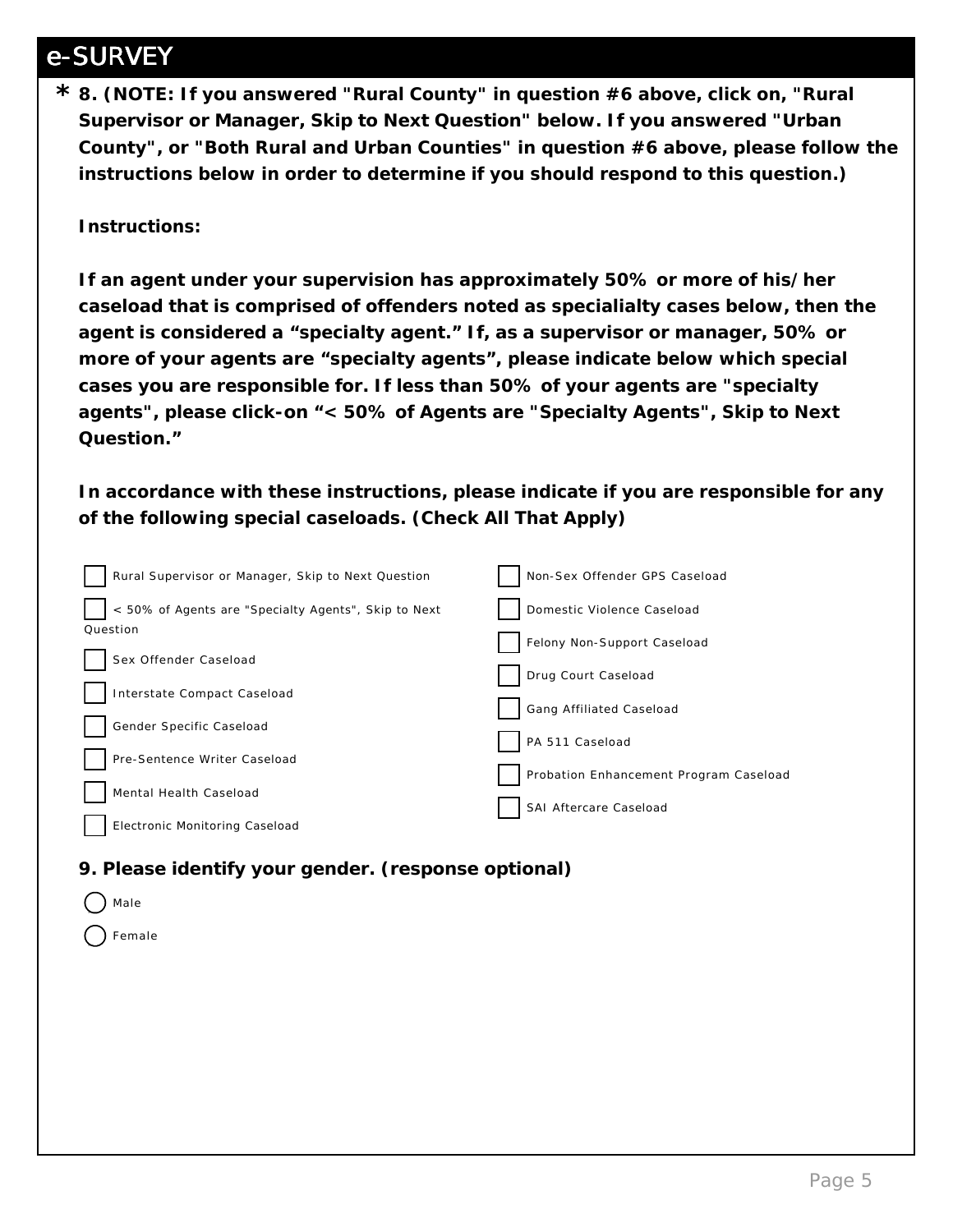| 10. Please identify your race. (response optional)      |           |
|---------------------------------------------------------|-----------|
| American Indian or Alaska Native                        |           |
| Asian                                                   |           |
| Black/African American                                  |           |
| Native Hawaiian or Pacific Islander                     |           |
| White (not of Hispanic Origin)                          |           |
| Hispanic or Latino                                      |           |
| Other                                                   |           |
| 11. Please identify your age range. (response optional) |           |
| $21 - 30$                                               | $51 - 60$ |
| $31 - 40$                                               | $61 - 70$ |
| $41 - 50$                                               | $71 +$    |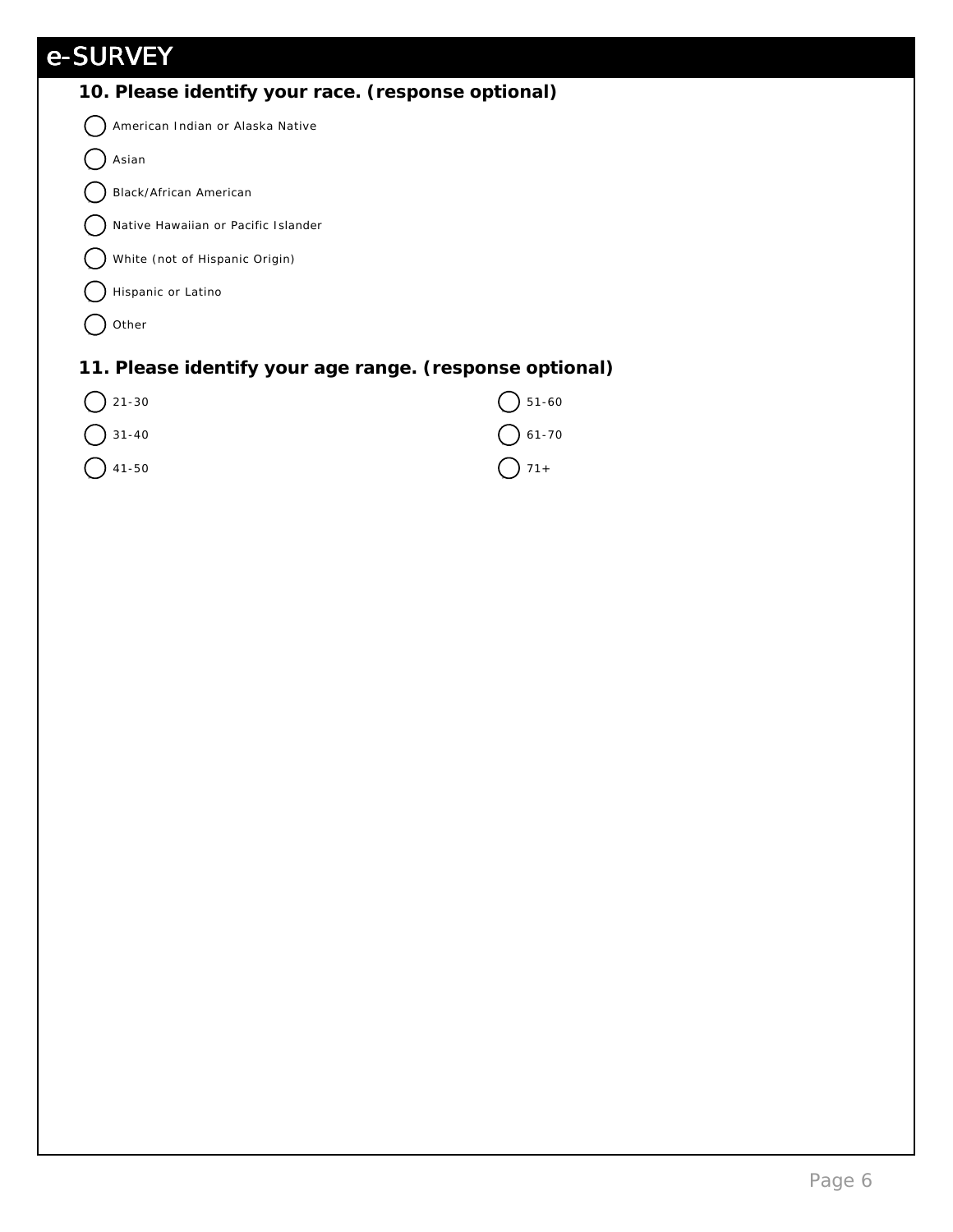#### **3. Workload Study Instructions and Examples**

Below is a list of job functions for your position:

Human Resources Financial/Budget Training/Staff Development Management/Leadership Office Operations Planning Public Relations

The pages that follow will ask you to estimate the amount of time in MINUTES PER WEEK you spend performing each task under these functional headings.

#### EXAMPLES:

DAILY TASKS - If the task is one that you perform daily, simply estimate the number of minutes that you spend on this task each workday, then multiply that number by five workdays to compute the estimated number of MINUTES PER WEEK that you devote to that task.

DAILY TASK COMPUTATION EXAMPLE: If you spend, on average, about thirty (30) minutes per day responding to emails, you would report that you spend 150 MINUTES PER WEEK on this task (COMPUTATION: 30 minutes/day X 5  $days/week = 150$  MINUTES PER WEEK).

INFREQUENT TASKS - If the task is one that you perform infrequently, please pro-rate the amount of time that you spend performing that task, and report the workload as MINUTES PER WEEK (see INFREQUENT TASK COMPUTATION EXAMPLE below).

INFREQUENT TASK COMPUTATION EXAMPLE: You are required to prepare an annual report once per year. You spend eight (8) hours in June preparing the annual report, but you do nothing else on this report during any other month. You should report that you spend 9 MINUTES PER WEEK performing this task (COMPUTATION: 60 minutes/hour X 8 hours =  $480$  minutes, divided by  $52$  weeks =  $9$  MINUTES PER WEEK).

You will note that the same range of response time has been inserted for all the following questions (allowing response times between the range of "Not Applicable" to "226-240 Minutes"). If your response time falls within the range presented, simply click-on the appropriate response. If, however, your response time exceeds 241 minutes per week on any particular question, please click-on "Other", and report the number of MINUTES PER WEEK that you spend performing this task in the text box provided. Note that you must click-on the "Other" button, then add your comments in the "Other" text box provided.

You will also be given the opportunity (at the end of each section of the survey), to report any additional tasks that you believe were not covered in that section.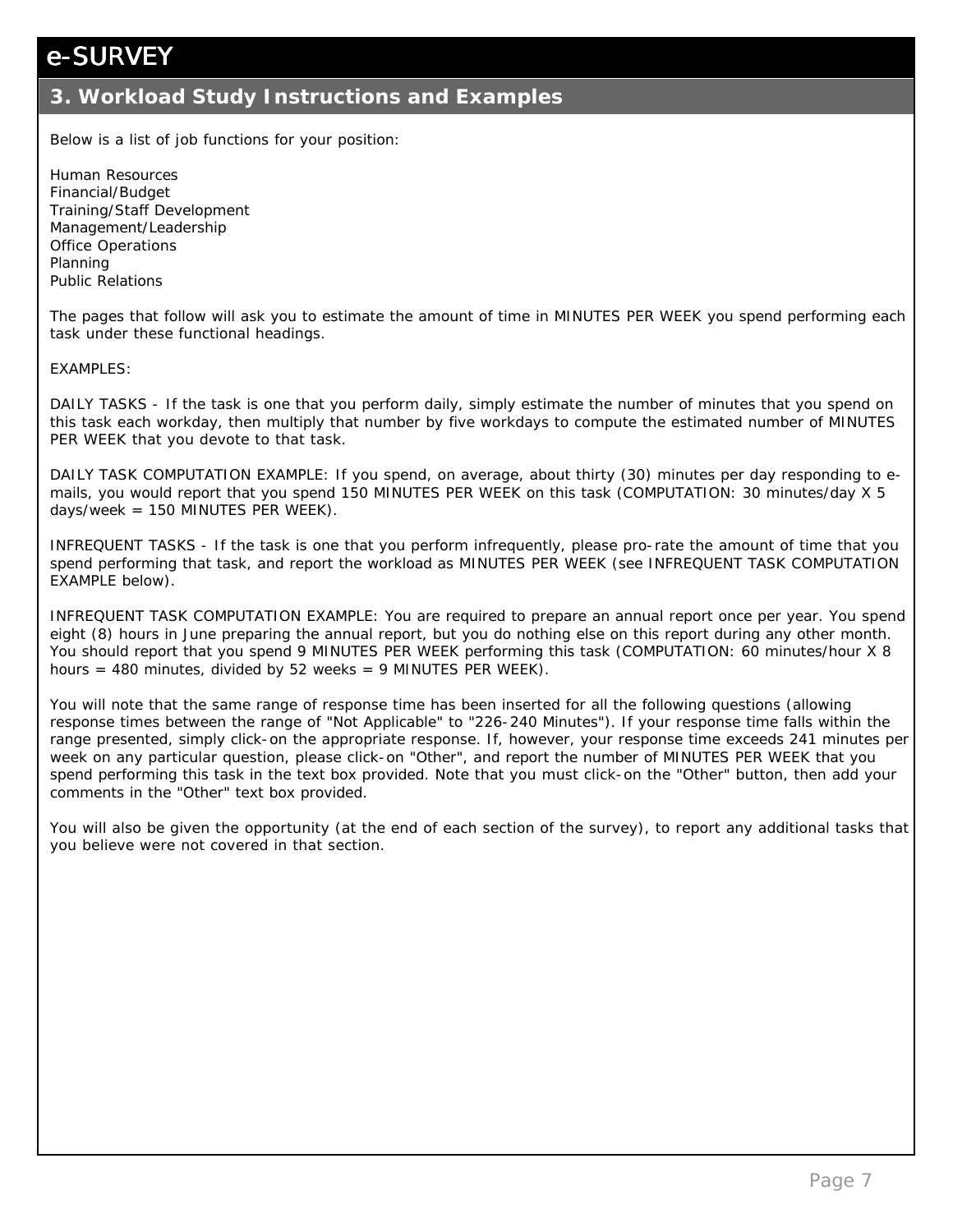#### **4. Human Resources**

Below is a list of Human Resource duties, assignments, and responsibilities for your position. Please estimate the amount of time (in MINUTES PER WEEK) you spend on each task.

**1. Human Resource Task - Take corrective action for employee performance \* problems.** 

**Please estimate how many MINUTES PER WEEK you spend taking corrective action for employee performance problems (including corrective action dealing with late reports and/or inaccurate information, conducting disciplinary conferences, and preparing related reports).**



**2. Human Resource Task - Interview new employees, conduct reference checks, \* take pictures of new employees, conduct orientation of new staff (and completion of the paperwork associated with the orientation of new employees).**

**Please estimate how many MINUTES PER WEEK you spend interviewing new employees, conducting reference checks, taking pictures of new employees, conducting orientation of new staff (and completion of the paperwork associated with the orientation of new employees).**

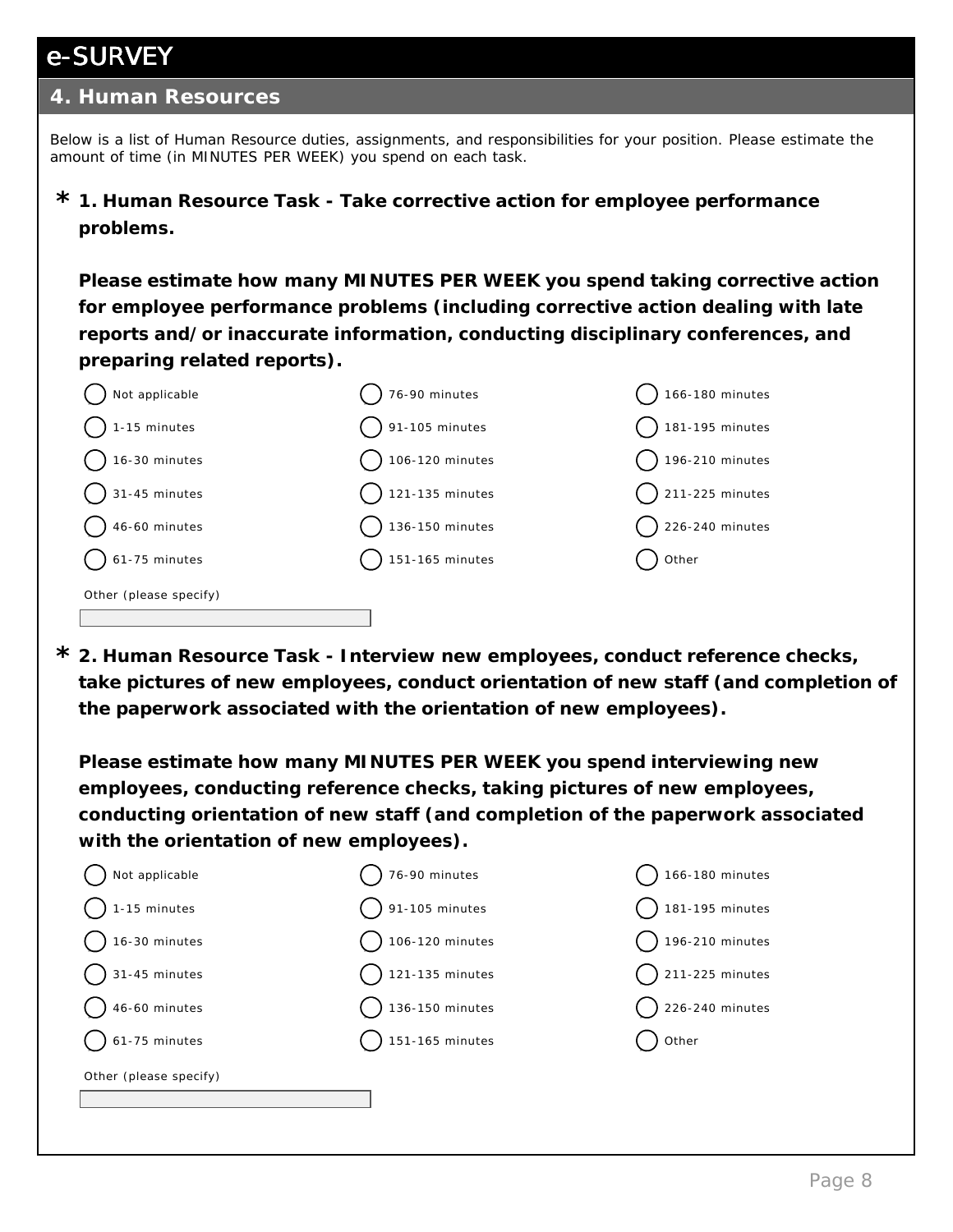**3. Human Resource Task - Acknowledge positive employee performance and \* nominate staff for various awards.**

**Please estimate how many MINUTES PER WEEK you spend acknowledging positive employee performance and nominating employees for various awards.**



**4. Human Resource Task - Respond to employee grievances. \***

**Please estimate how many MINUTES PER WEEK you spend responding to employee grievances.**

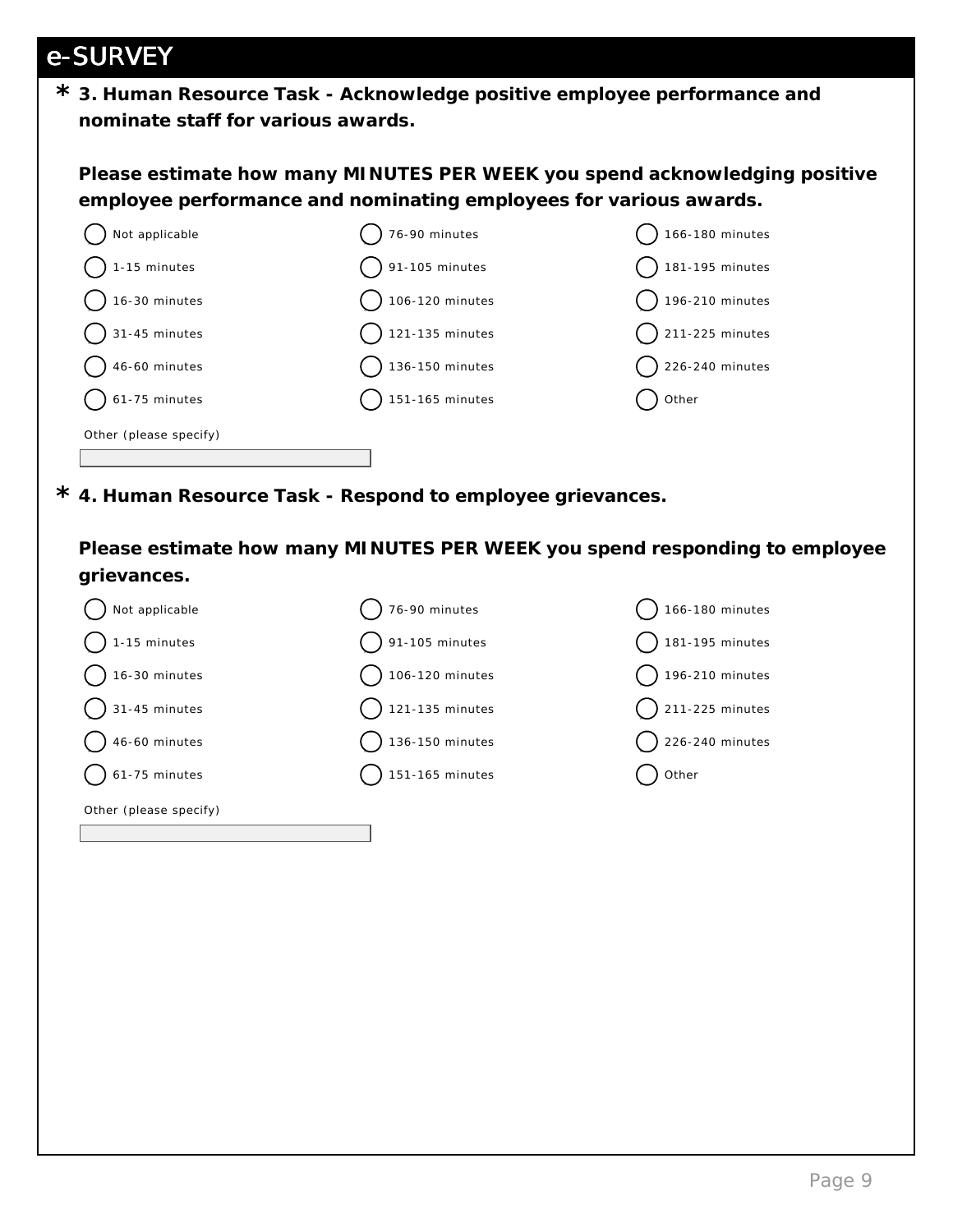**5. Human Resource Task - Respond to Step II grievances from offenders. \***

**Please estimate how many MINUTES PER WEEK you spend responding to Step II grievances from offenders.**



**6. Please list other Human Resource tasks you do each week that have not been addressed by the preceding questions. Please estimate how much time (in MINUTES PER WEEK) you spend performing each task.**

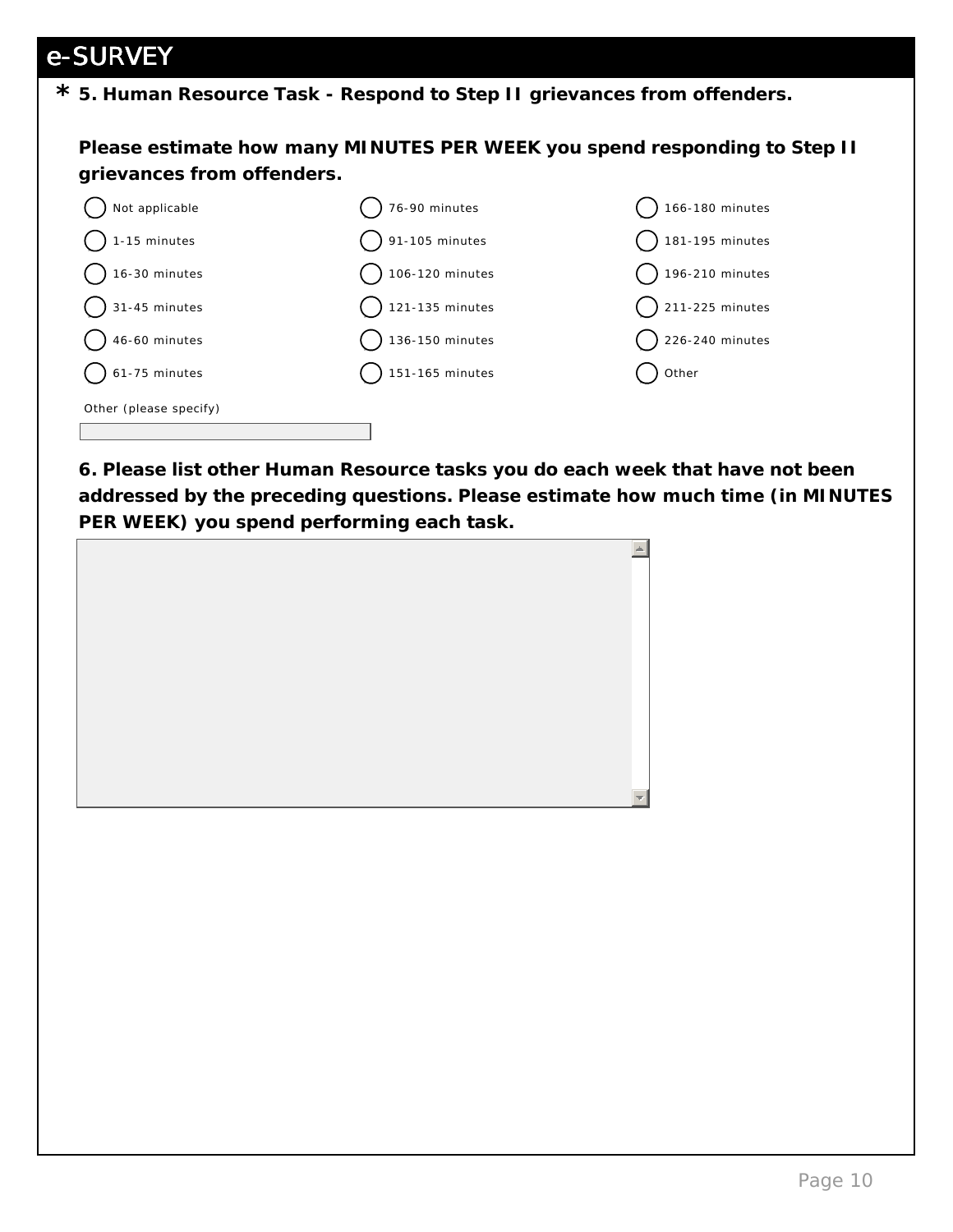#### **5. Financial/Budget**

Below is a list of Financial/Budget duties, assignments, and responsibilities for your position. Please estimate the amount of time (in MINUTES PER WEEK) you spend on each task.

**1. Financial/Budget Task - Approve purchases, prepare and review new contract bid \* packages, manage contracts, 15% funding, MPRI funding, the substance abuse budget, local county budgets and CCAB services, handle lease issues, order office supplies, process medical and jail reimbursement billings, and obtain maintenance services.**

**Please estimate how many MINUTES PER WEEK you spend approving purchases, preparing and reviewing new contract bid packages, managing contracts, 15% funding, MPRI funding, the substance abuse budget, local county budgets and CCAB services, handling lease issues, ordering office supplies, processing medical and jail reimbursement billings, and obtaining maintenance services.**

| Not applicable         | 76-90 minutes              | 166-180 minutes            |
|------------------------|----------------------------|----------------------------|
| 1-15 minutes           | $\bigcirc$ 91-105 minutes  | 181-195 minutes            |
| 16-30 minutes          | $\big)$ 106-120 minutes    | $\big)$ 196-210 minutes    |
| 31-45 minutes          | $\bigcap$ 121-135 minutes  | $\bigcap$ 211-225 minutes  |
| 46-60 minutes          | $\bigcirc$ 136-150 minutes | $\bigcirc$ 226-240 minutes |
| $\big)$ 61-75 minutes  | $\bigcap$ 151-165 minutes  | Other                      |
| Other (please specify) |                            |                            |

**2. Financial/Budget Task - Prepare and analyze statistical data and related reports. \***

**Please estimate how many MINUTES PER WEEK you spend preparing and analyzing statistical data and related reports.**

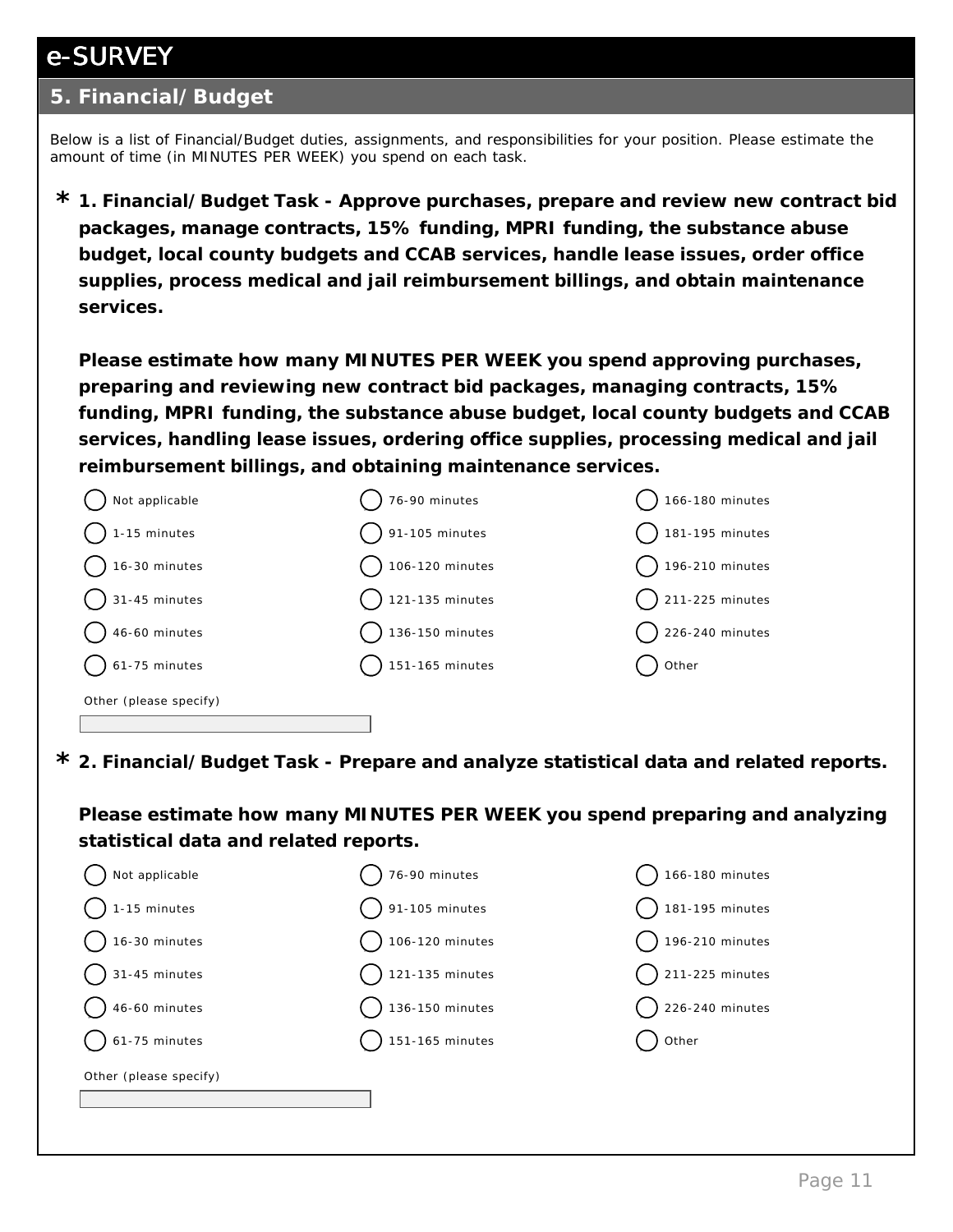**3. Financial/Budget Task - Review and approve travel vouchers. \***

**Please estimate how many MINUTES PER WEEK you spend reviewing and approving travel vouchers.**



**4. Please list other Financial/Budget tasks you do each week that have not been addressed by the preceding questions. Please estimate how much time (in MINUTES PER WEEK) you spend performing each task.**

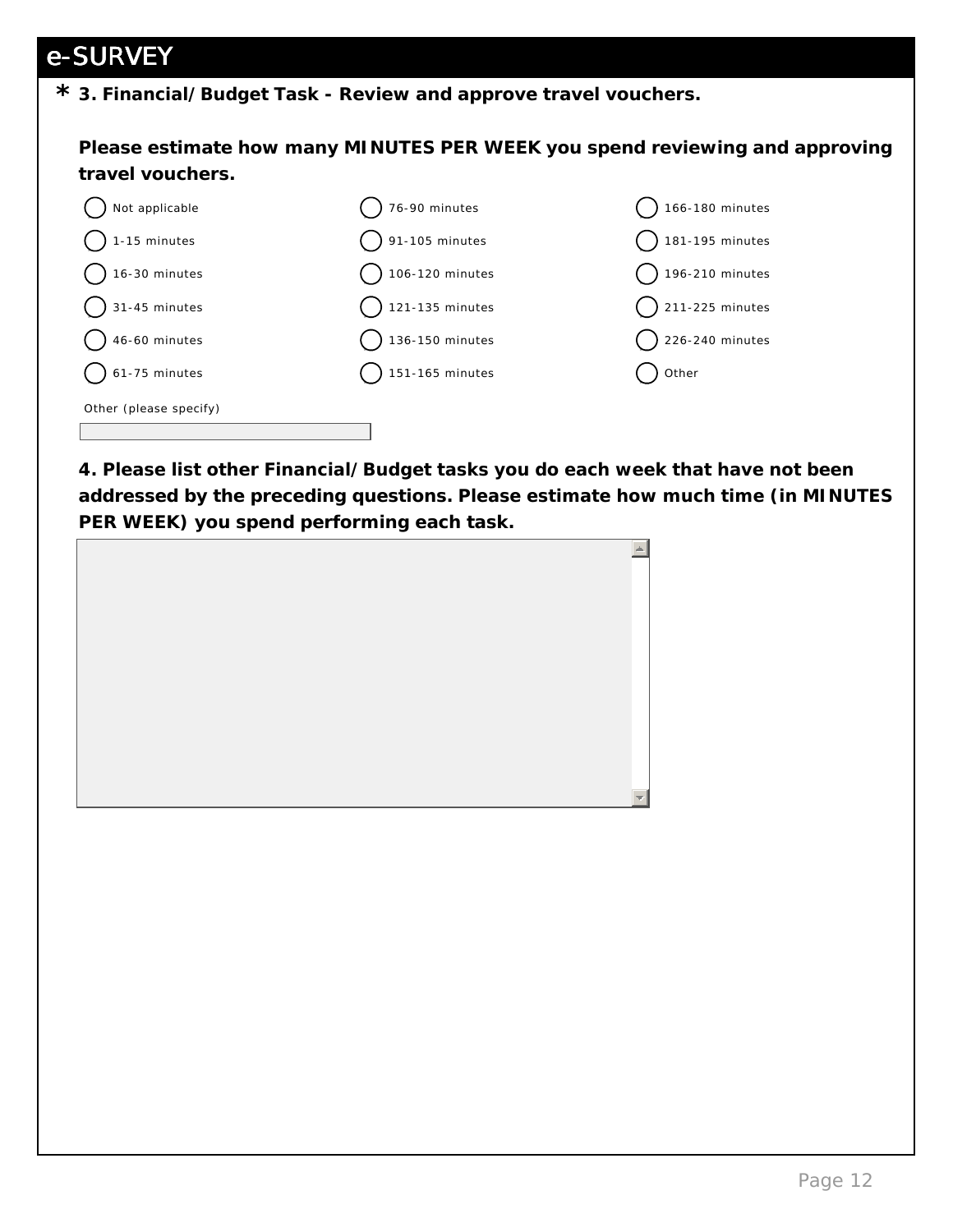#### **6. Training/Staff Development**

Below is a list of Training/Staff Development duties, assignments, and responsibilities for your position. Please estimate the amount of time (in MINUTES PER WEEK) you spend on each task.

#### **1. Training/Staff Development Task - Train staff and evaluate employee \* performance.**

**Please estimate how many MINUTES PER WEEK you spend training staff, ensuring completion of mandatory training programs, and evaluating employee performance.**

| Not applicable         | 76-90 minutes             | 166-180 minutes            |
|------------------------|---------------------------|----------------------------|
| 1-15 minutes           | $\bigcirc$ 91-105 minutes | 181-195 minutes            |
| 16-30 minutes          | $\big)$ 106-120 minutes   | 196-210 minutes            |
| 31-45 minutes          | $\bigcap$ 121-135 minutes | $\bigcap$ 211-225 minutes  |
| 46-60 minutes          | $\big)$ 136-150 minutes   | $\bigcirc$ 226-240 minutes |
| $\big)$ 61-75 minutes  | $\bigcap$ 151-165 minutes | Other                      |
| Other (please specify) |                           |                            |
|                        |                           |                            |

**2. Training/Staff Development Task - Attend training sessions and conferences. \***

**Please estimate how many MINUTES PER WEEK you spend attending training sessions and conferences.**

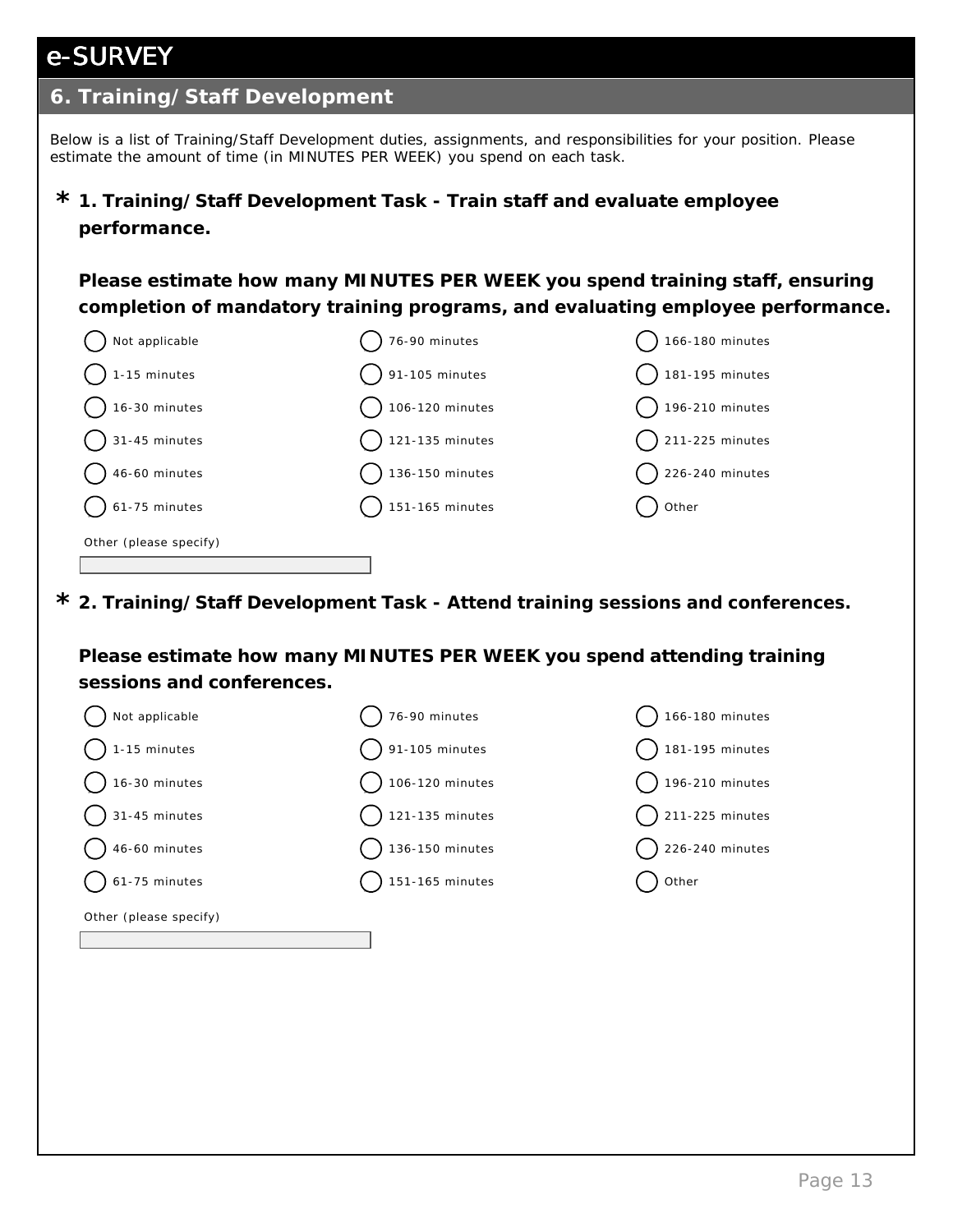**3. Please list other Training/Staff Development tasks you do each week that have not been addressed by the preceding questions. Please estimate how much time (in MINUTES PER WEEK) you spend performing each task.**

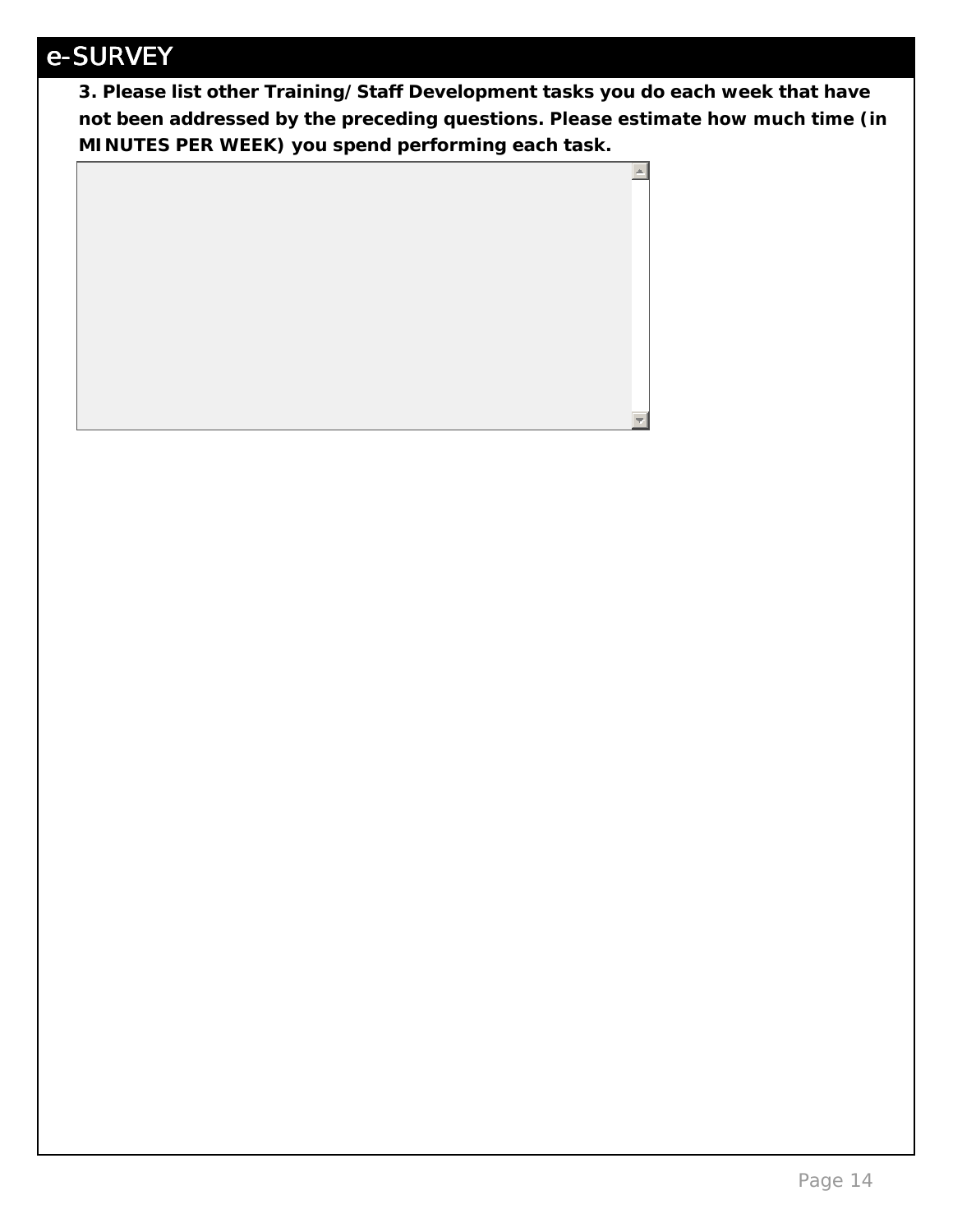#### **7. Management/Leadership**

Below is a list of Management/Leadership duties, assignments, and responsibilities for your position. Please estimate the amount of time (in MINUTES PER WEEK) you spend on each task.

**1. Management/Leadership Task - Provide leadership and direction to staff \* (including daily case management conferences), and mentor staff.** 

**Please estimate how many MINUTES PER WEEK you spend providing leadership and direction to staff (including daily case management conferences), and mentoring staff.** 

| Not applicable           | 76-90 minutes   | 166-180 minutes            |
|--------------------------|-----------------|----------------------------|
| 1-15 minutes             | 91-105 minutes  | $\bigcap$ 181-195 minutes  |
| 16-30 minutes            | 106-120 minutes | $\bigcap$ 196-210 minutes  |
| $\bigcap$ 31-45 minutes  | 121-135 minutes | $\bigcap$ 211-225 minutes  |
| $46-60$ minutes          | 136-150 minutes | $\bigcirc$ 226-240 minutes |
| $\bigcirc$ 61-75 minutes | 151-165 minutes | ) Other                    |
| Other (please specify)   |                 |                            |
|                          |                 |                            |

**2. Management/Leadership Task - Facilitate arrests in the office. \***

**Please estimate how many MINUTES PER WEEK you spend facilitating arrests in the office.**

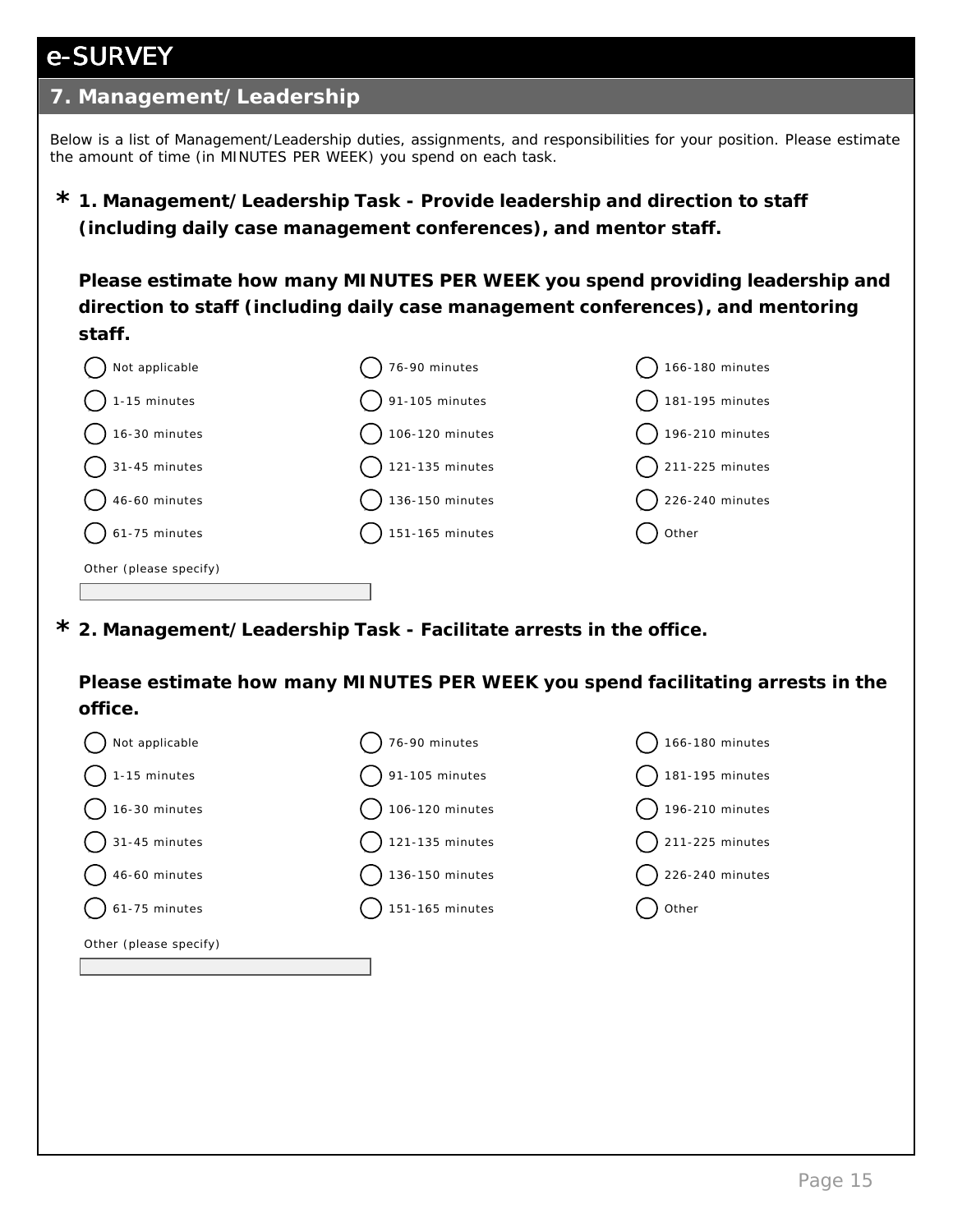**3. Management/Leadership Task - Respond to emergencies by providing direction, \* notice, and guidance to staff; including preparing, reviewing, and approving Critical Incident Reports.** 

**Please estimate how many MINUTES PER WEEK you spend responding to emergencies by providing direction, notice, and guidance to staff; including preparing, reviewing, and approving Critical Incident Reports.**



**4. Management/Leadership Task - Communicate information, both vertically and \* horizontally, within the organization.**

**Please estimate how many MINUTES PER WEEK you spend communicating information, both vertically and horizontally, within the organization (including initiating/responding to business-related e-mails, placing/receiving business-related telephone calls, and reading/writing business-related correspondence).**

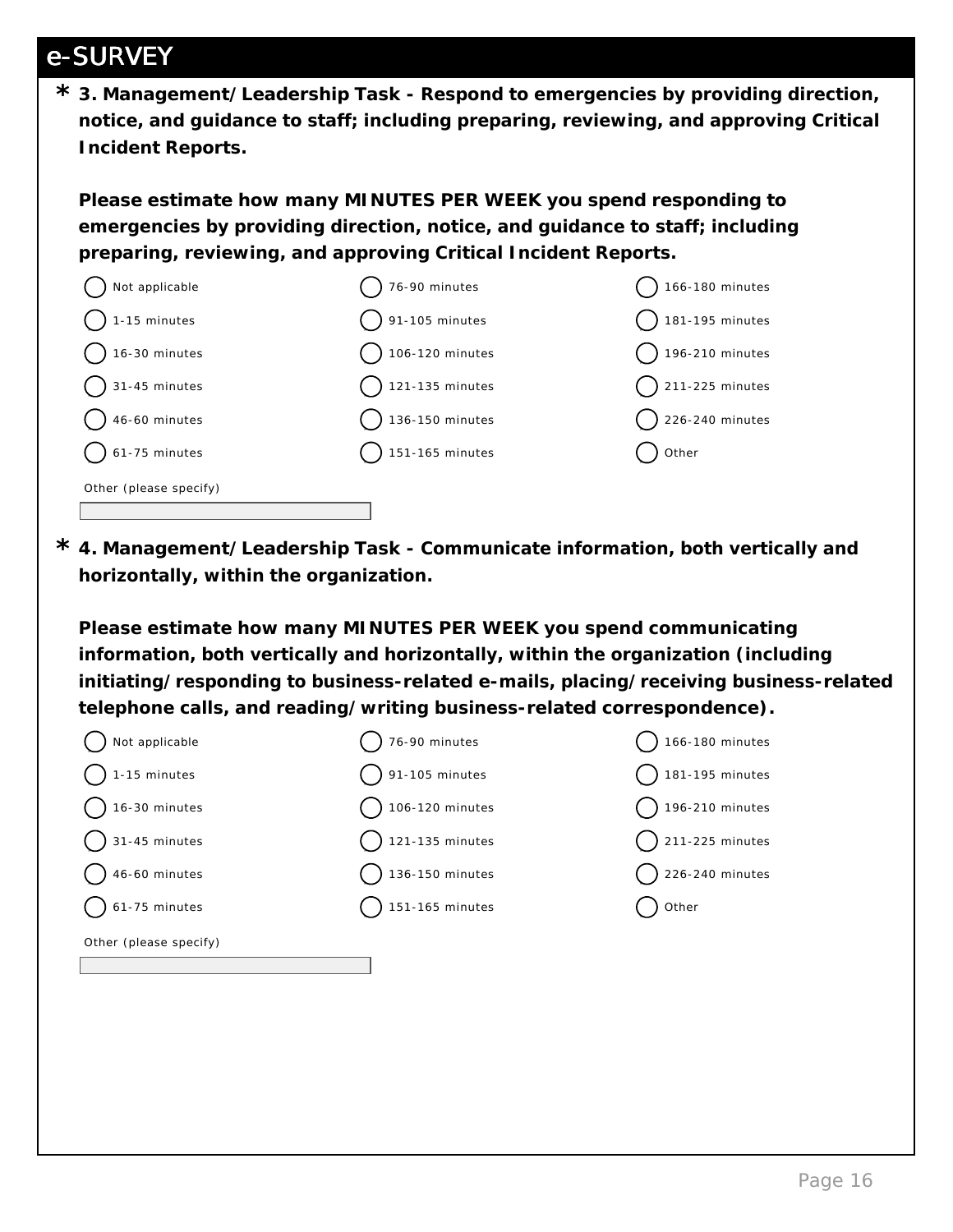**5. Management/Leadership Task - Attend management team meetings (including \* management team meetings, monthly staff meetings, and any other businessrelated meetings).**

**Please estimate how many MINUTES PER WEEK you spend attending management team meetings (including management team meetings, monthly staff meetings, and any other business-related meetings). (NOTE: Also include the time spent preparing agendas, reviewing and approving meeting minutes.)**



**6. Management/Leadership Task - Make on-site visits to various offices. \***

**Please estimate how many MINUTES PER WEEK you spend making on-site visits to various offices (including travel time).**

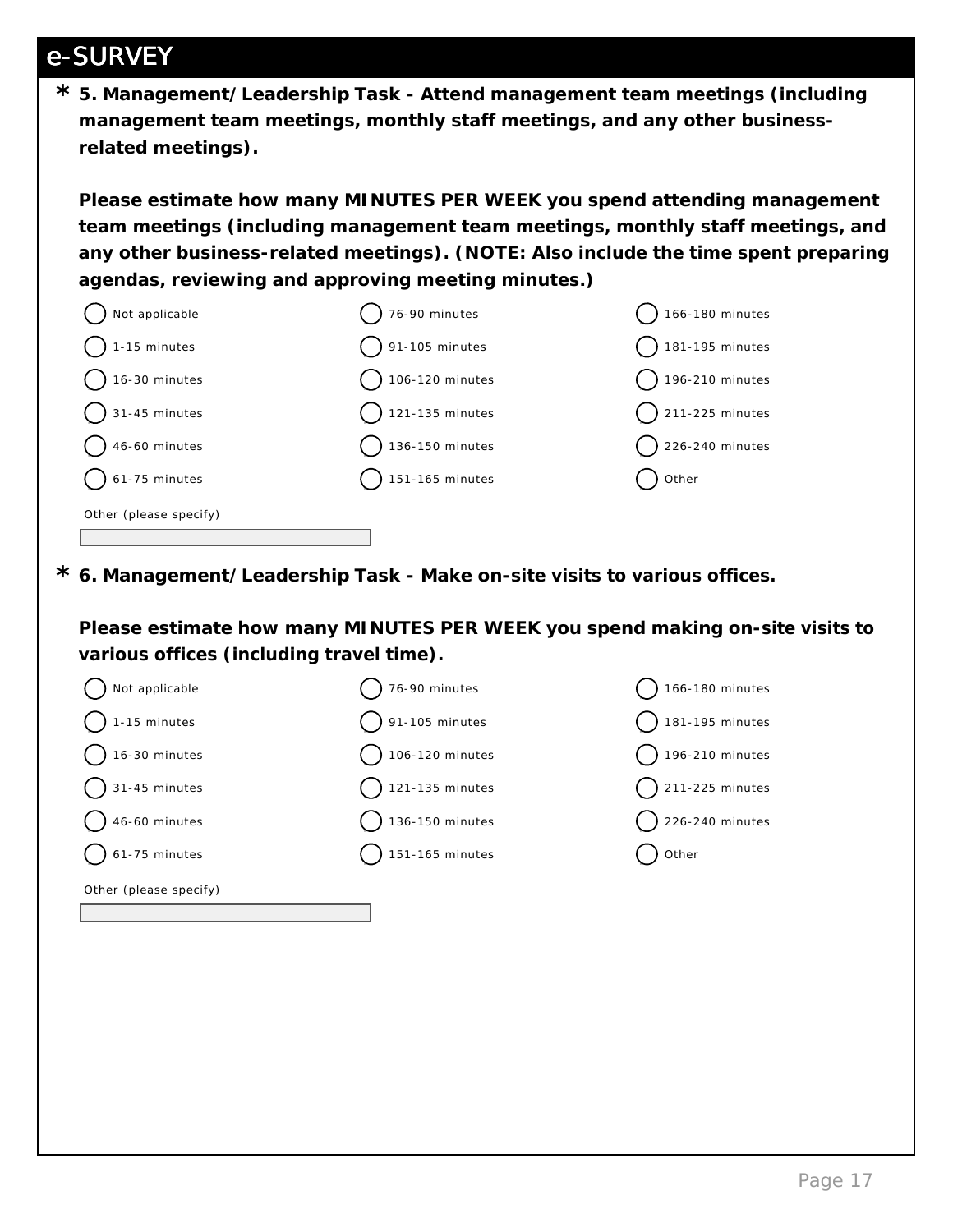**7. Please list other Management/Leadership tasks you do each week that have not been addressed by the preceding questions. Please estimate how much time (in MINUTES PER WEEK) you spend performing each task.**

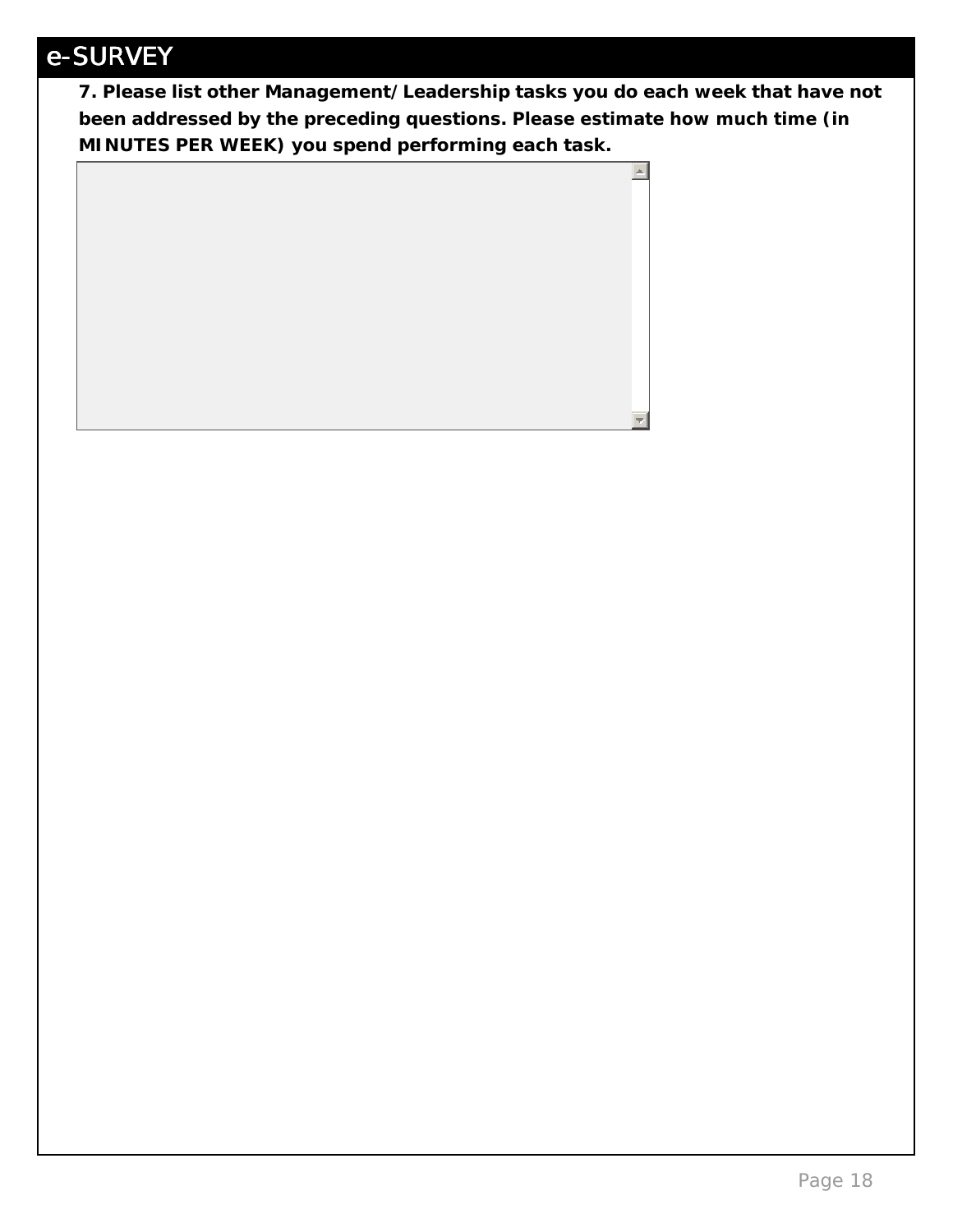#### **8. Office Operations**

Below is a list of Office Operations duties, assignments, and responsibilities for your position. Please estimate the amount of time (in MINUTES PER WEEK) you spend on each task.

**1. Office Operations Task - Review reports and take corrective action, schedule \* work assignments and workload equalization, set priorities, direct and inspect staff work, monitor personnel assignments, redistribute caseloads of agents on extended leave, follow-up on sick leave return dates, and consult with Human Resources staff.**

**Please estimate how many MINUTES PER WEEK you spend reviewing reports and taking corrective action, scheduling work assignments and workload equalization, setting priorities, directing and inspecting staff work, monitoring personnel assignments, redistributing caseloads of agents on extended leave, following-up on sick leave return dates, and consulting with Human Resources staff.** 

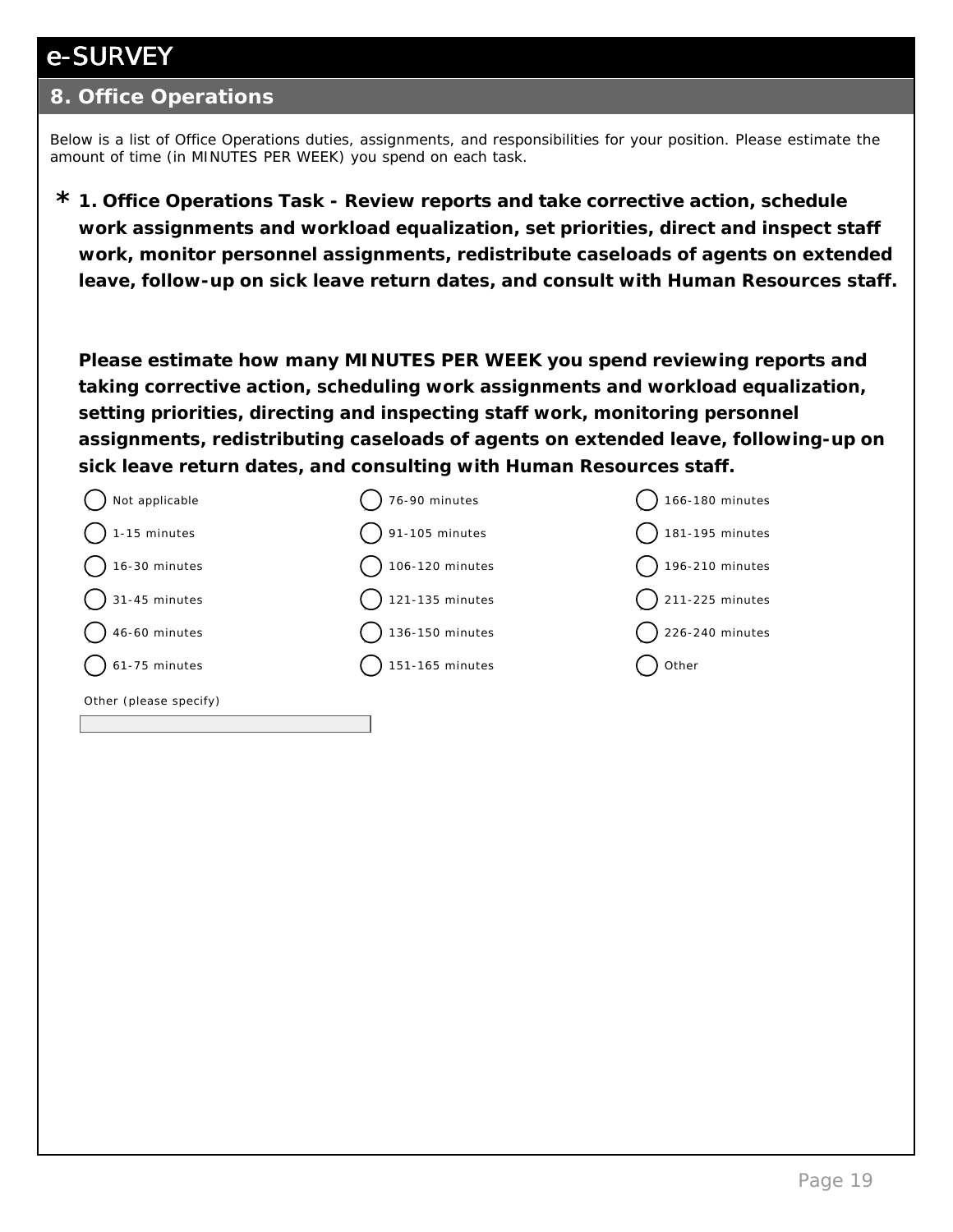**2. Office Operations Task - Conduct research required to respond to FOA \* administrative inquiries, prepare reports and correspondence, complete accident reports, document random drug testing results, and maintain other records.**

**Please estimate how many MINUTES PER WEEK you spend conducting research required to respond to FOA administrative inquiries, preparing reports and correspondence, completing accident reports, documenting random drug testing results, and maintaining other records.**



**3. Office Operations Task - Review CRP reclassifications and make appropriate \* decisions.**

**Please estimate how many MINUTES PER WEEK you spend reviewing CRP reclassifications and making appropriate decisions.**

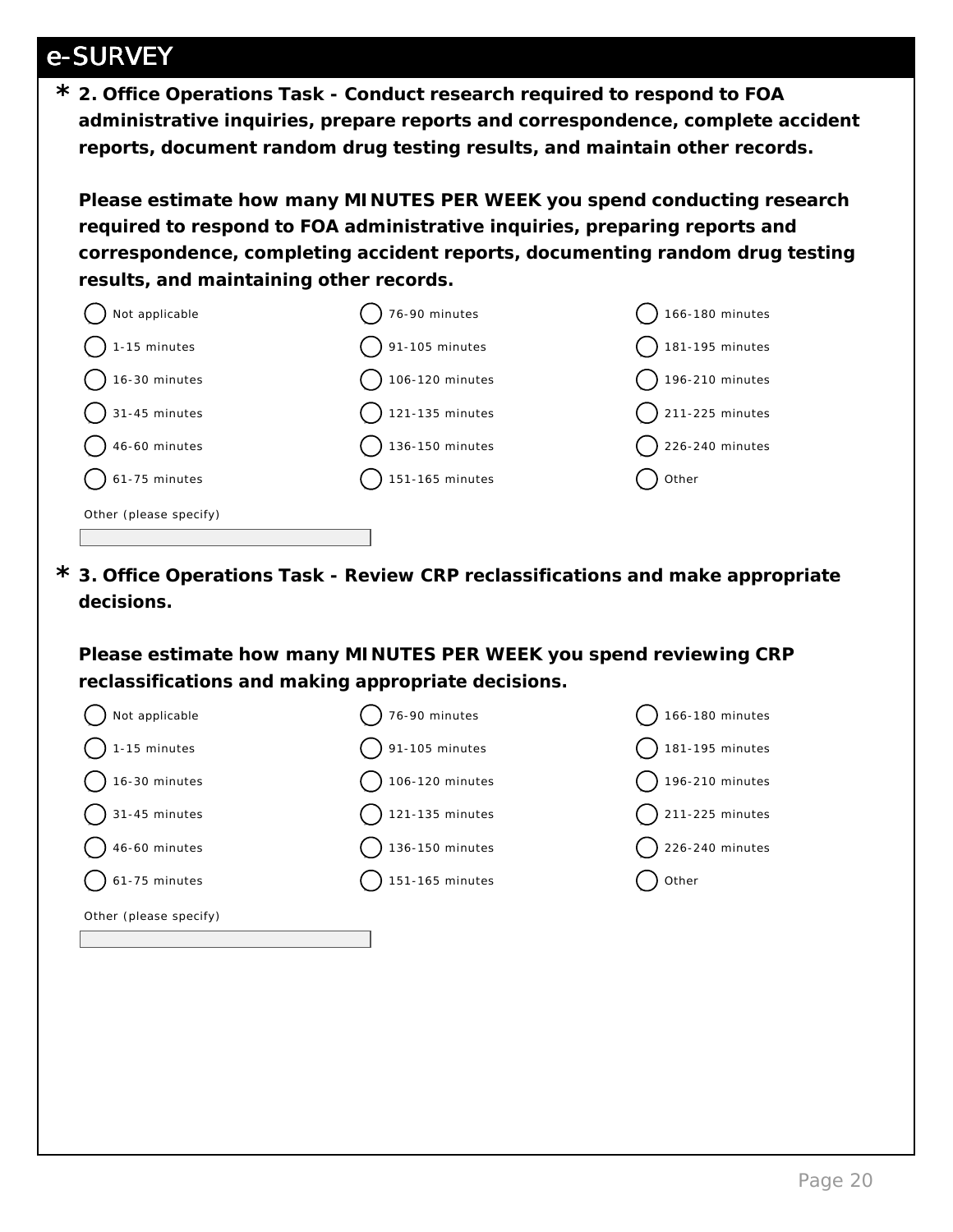**4. Office Operations Task - Conduct investigations, complete accident reports, and \* monitor/guide investigations by others.**

**Please estimate how many MINUTES PER WEEK you spend conducting investigations, completing accident reports, and monitoring/guiding investigations by others.**



**5. Office Operations Task - Review all OMNI caseload audits and recommend \* administrative responses.**

**Please estimate how many MINUTES PER WEEK you spend reviewing all OMNI caseload audits and recommending administrative responses.**

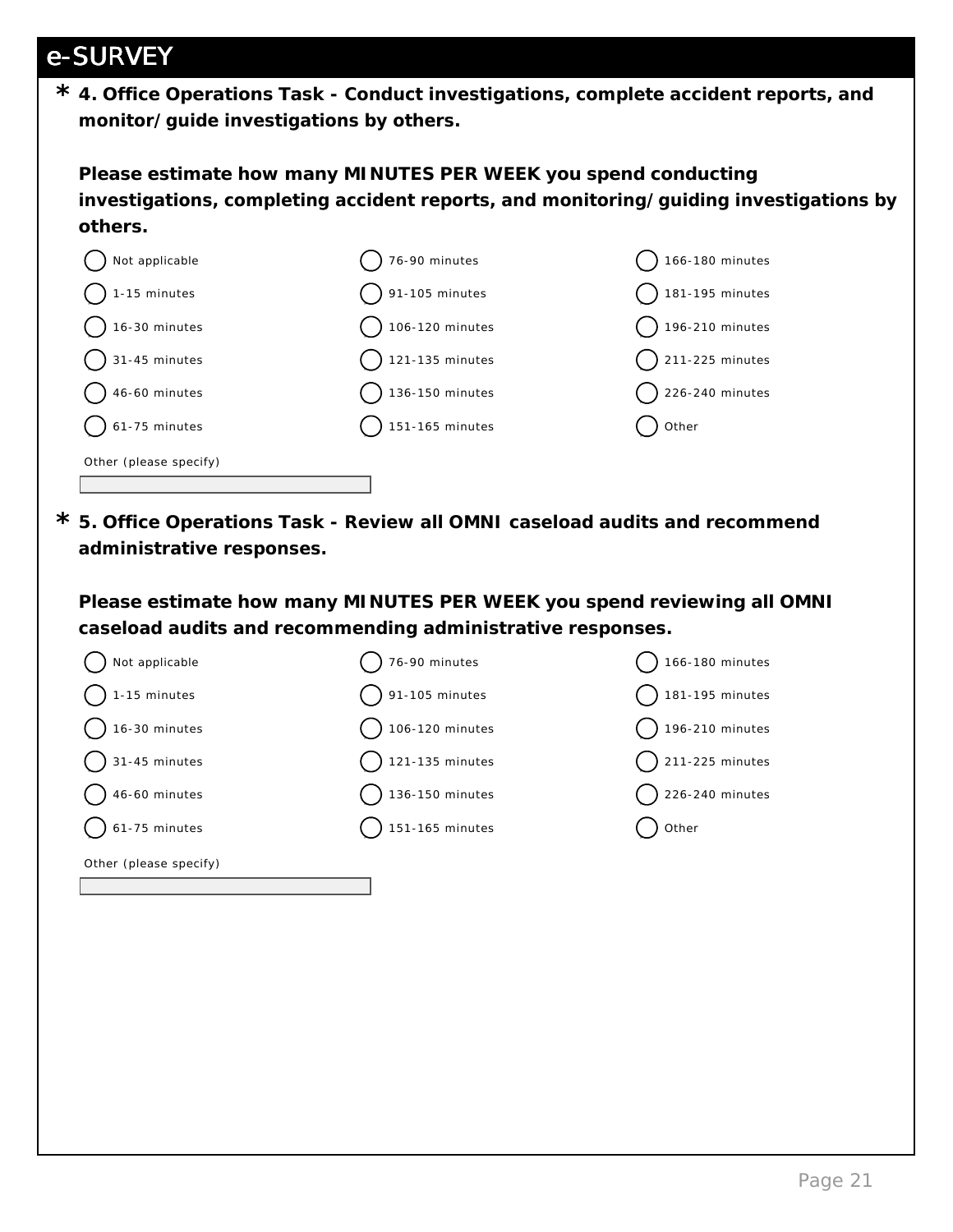**6. Office Operations Task - Review policies and procedures, and make \* recommendations for modifications as needed.** 

**Please estimate how many MINUTES PER WEEK you spend reviewing policies and procedures, and making recommendations for modifications as needed.**



**7. Office Operations Task - Review daily reports, and prepare monthly, quarterly, \* and annual reports.**

**Please estimate how many MINUTES PER WEEK you spend reviewing daily reports, and preparing monthly, quarterly, and annual reports.**

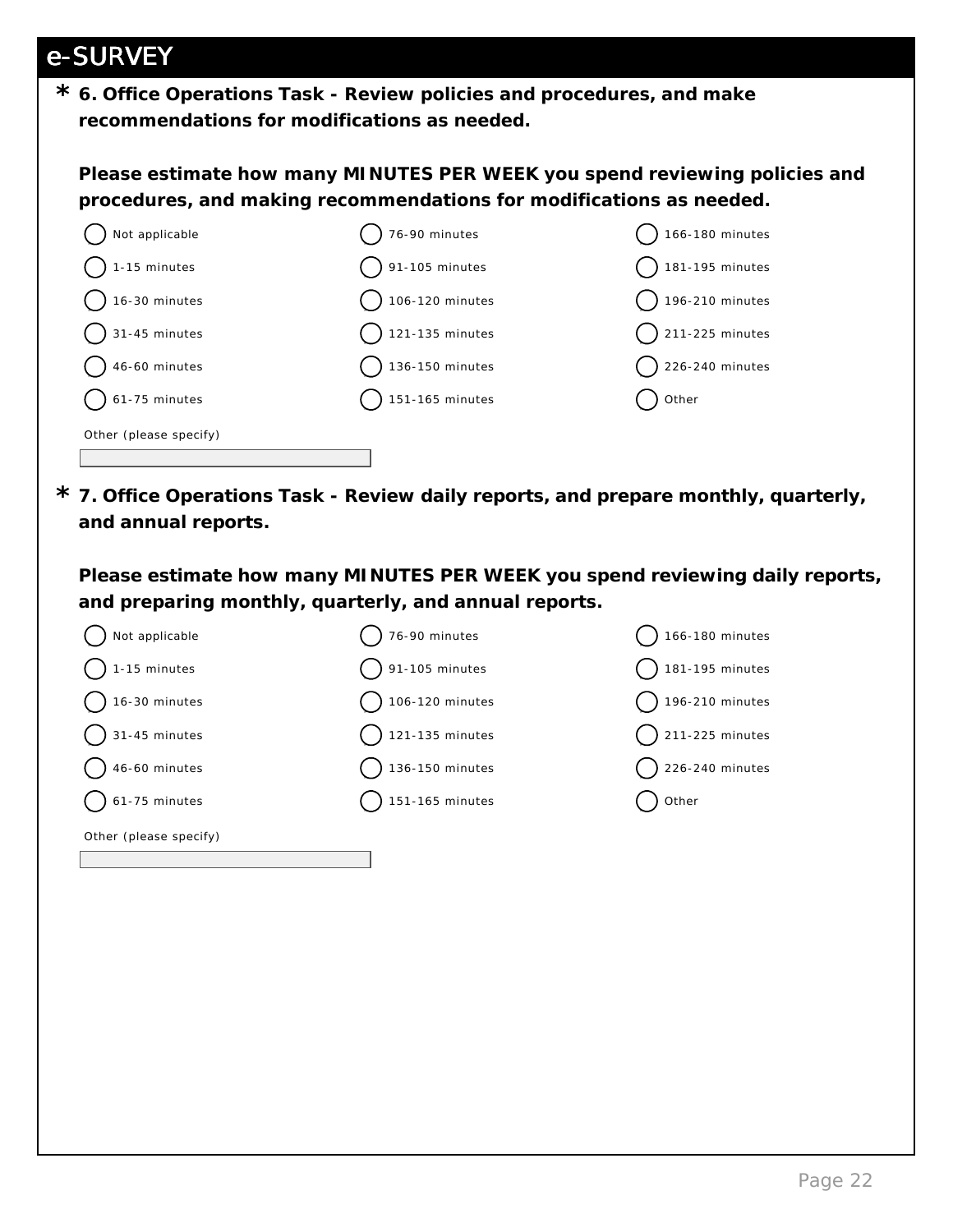### **8. Office Operations Task - Approve time and leave requests in DCDS. \***

**Please estimate how many MINUTES PER WEEK you spend approving time and leave requests in DCDS.**



**9. Office Operations Task - Follow-up on DIT service requests. \***

**Please estimate how many MINUTES PER WEEK you spend following-up on DIT service requests.**

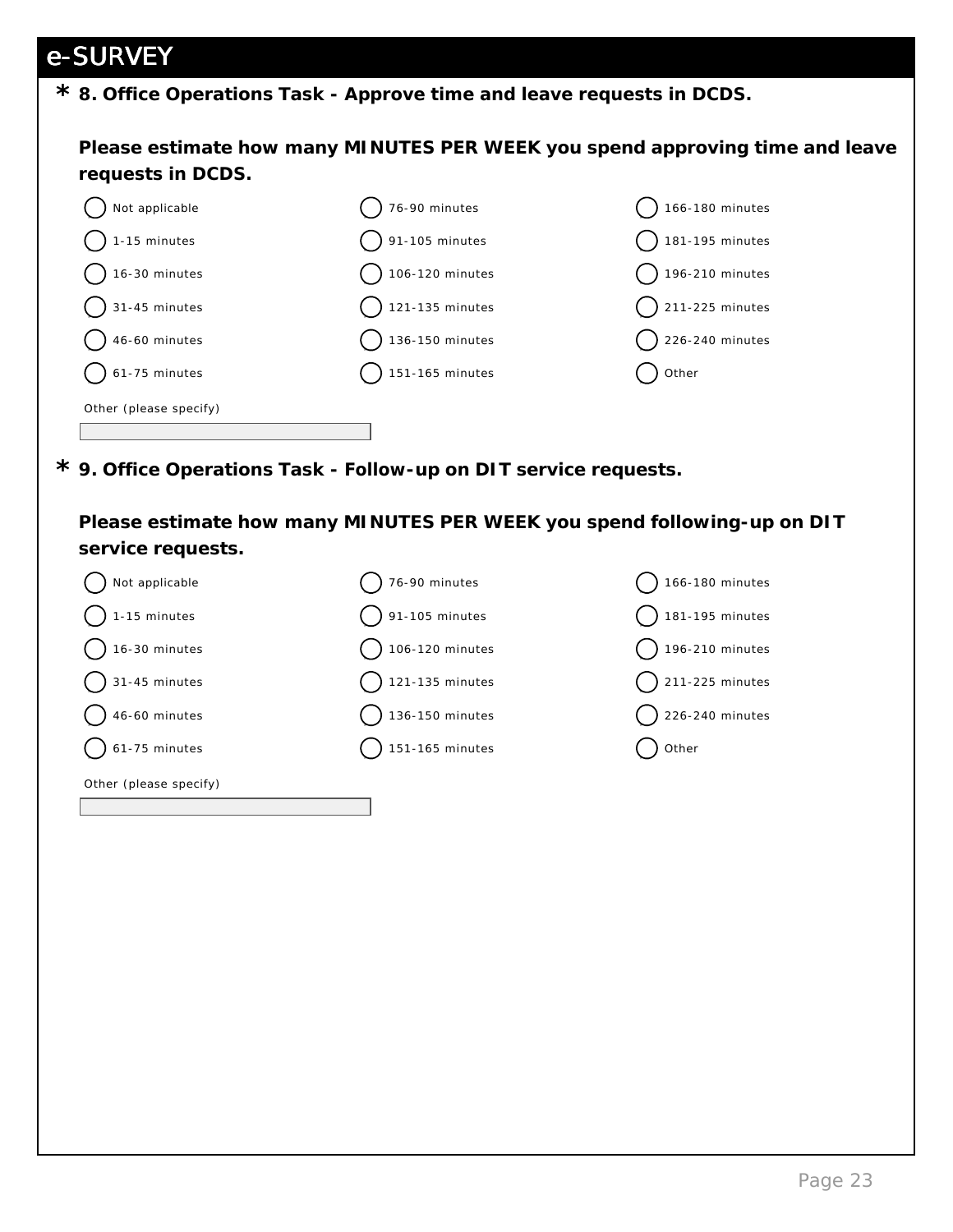**10. Office Operations Task - Write, review, and submit misconduct reports. \***

**Please estimate how many MINUTES PER WEEK you spend writing, reviewing, and submitting misconduct reports.**



**11. Please list other Office Operations tasks you do each week that have not been addressed by the preceding questions. Please estimate how much time (in MINUTES PER WEEK) you spend performing each task.**

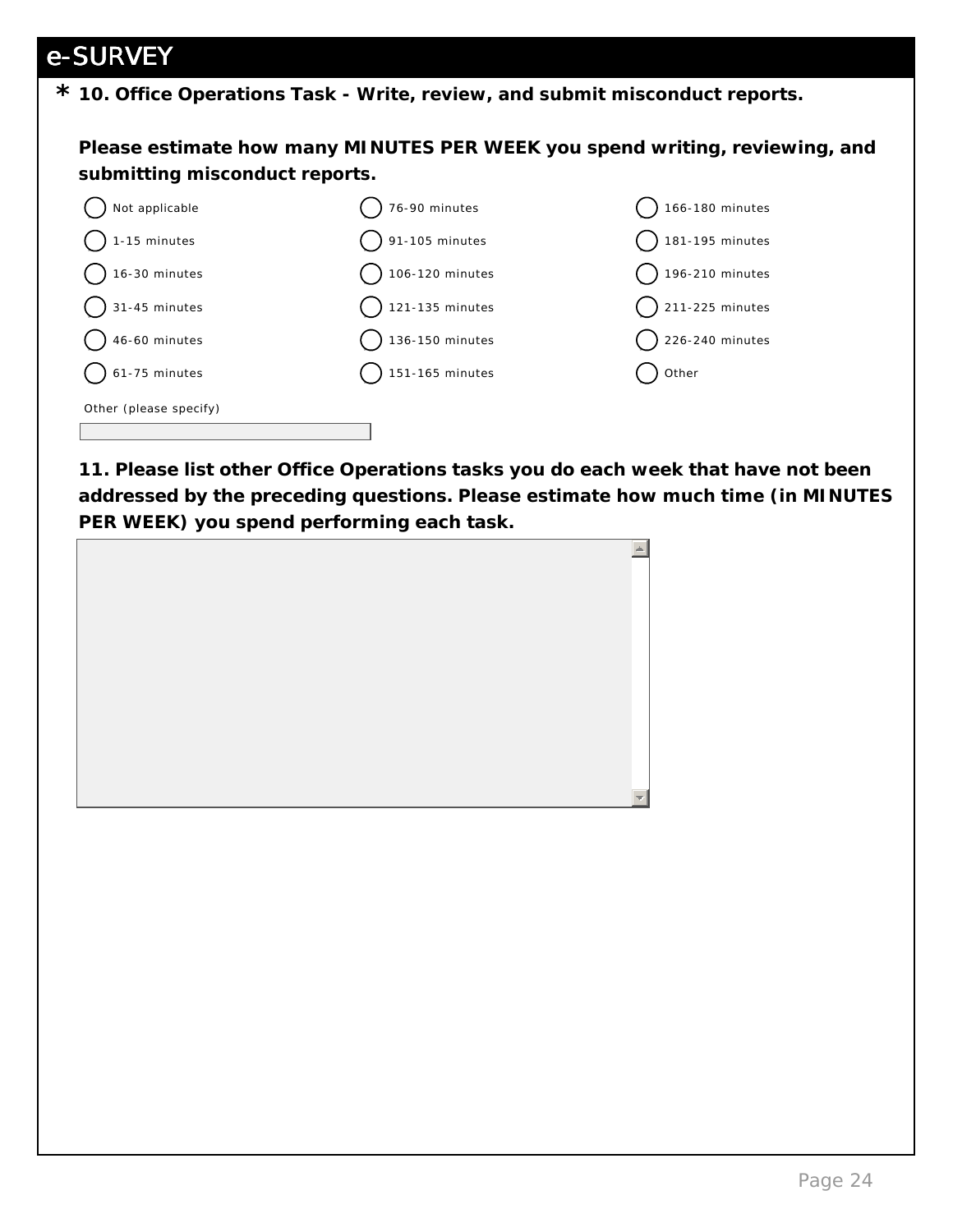#### **9. Planning**

Below is a list of Planning duties, assignments, and responsibilities for your position. Please estimate the amount of time (in MINUTES PER WEEK) you spend on each task.

**1. Planning Task - Develop and/or monitor the use of alternative community \* sanctions to reduce prison intake.**

**Please estimate how many MINUTES PER WEEK you spend developing and/or monitoring the use of alternative community sanctions to reduce prison intake.**

| Not applicable         | 76-90 minutes             | 166-180 minutes           |
|------------------------|---------------------------|---------------------------|
| 1-15 minutes           | 91-105 minutes            | 181-195 minutes           |
| 16-30 minutes          | 106-120 minutes           | 196-210 minutes           |
| $\big)$ 31-45 minutes  | $\bigcap$ 121-135 minutes | $\bigcap$ 211-225 minutes |
| 46-60 minutes          | 136-150 minutes           | 226-240 minutes           |
| 61-75 minutes          | 151-165 minutes           | Other                     |
| Other (please specify) |                           |                           |
|                        |                           |                           |

**2. Planning Task - Participate in and coordinate various community-based initiatives. \***

**Please estimate how many MINUTES PER WEEK you spend participating in and coordinating various community-based initiatives.**

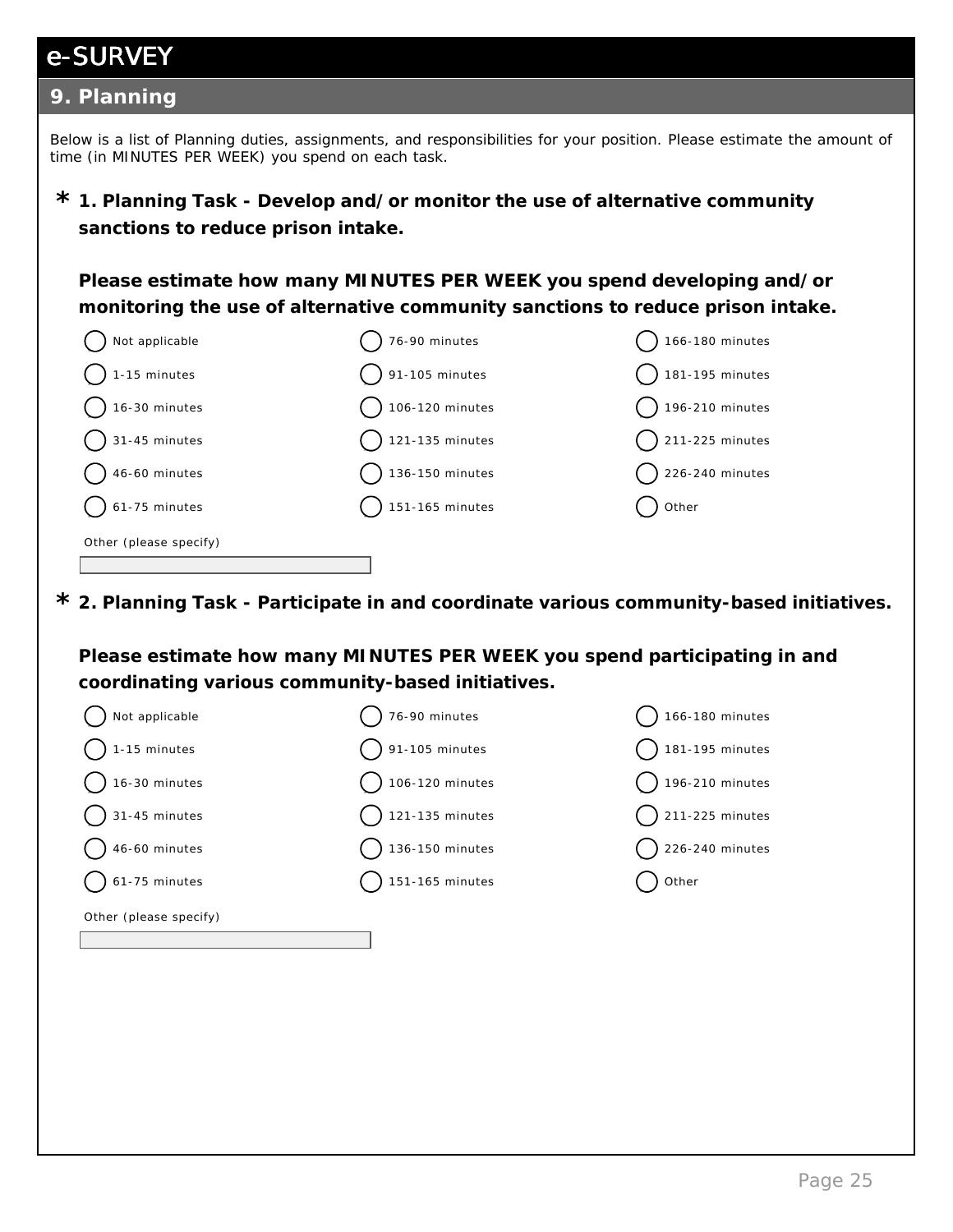### **3. Planning Task - Facilitate the opening and/or closing of field office locations. \***

**Please estimate how many MINUTES PER WEEK you spend facilitating the opening and/or closing of field office locations.**



**4. Please list other Planning tasks you do each week that have not been addressed by the preceding questions. Please estimate how much time (in MINUTES PER WEEK) you spend performing each task.**

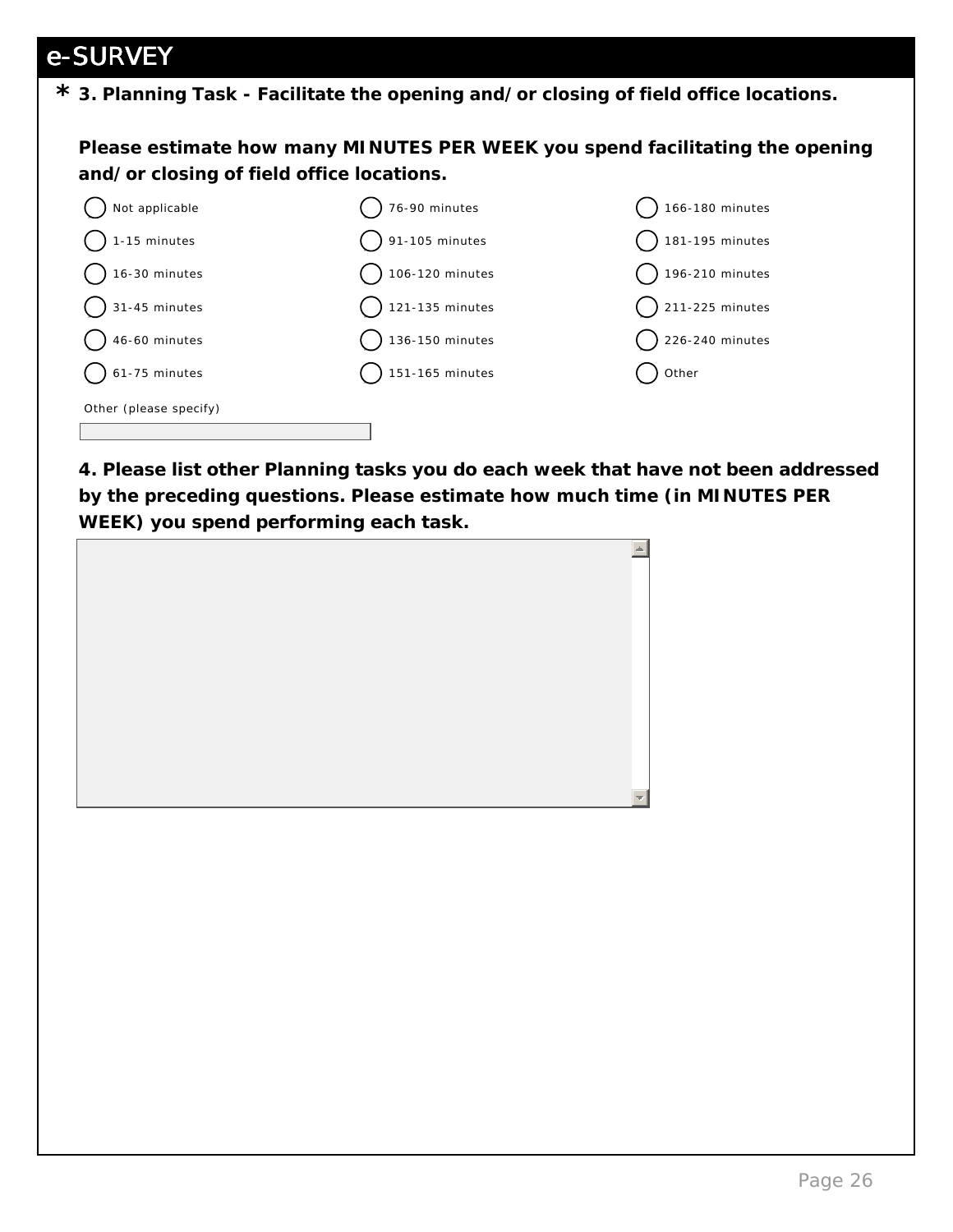#### **10. Public Relations**

Below is a list of Public Relations duties, assignments, and responsibilities for your position. Please estimate the amount of time (in MINUTES PER WEEK) you spend on each task.

**1. Public Relations Task - Serve as a liaison to various criminal justice and community \* agencies at the state, county, and municipal level.**

**Please estimate how many MINUTES PER WEEK you spend serving as a liaison to various criminal justice and community agencies at the state, county, and municipal level.** 

| Not applicable                   | 76-90 minutes             | 166-180 minutes            |
|----------------------------------|---------------------------|----------------------------|
| 1-15 minutes                     | 91-105 minutes            | 181-195 minutes            |
| 16-30 minutes                    | 106-120 minutes           | $\bigcap$ 196-210 minutes  |
| $\bigcirc$ 31-45 minutes         | $\bigcap$ 121-135 minutes | $\bigcap$ 211-225 minutes  |
| $46-60$ minutes                  | $\big)$ 136-150 minutes   | $\bigcirc$ 226-240 minutes |
| $\left($ $\right)$ 61-75 minutes | 151-165 minutes           | Other                      |
| Other (please specify)           |                           |                            |
|                                  |                           |                            |

**2. Public Relations Task - Respond to special requests from staff, the courts, the \* parole board, the general public, community groups, outside agencies, and legislators.**

**Please estimate how many MINUTES PER WEEK you spend responding to special requests from staff, the courts, the parole board, the general public, community groups, outside agencies, and legislators.**

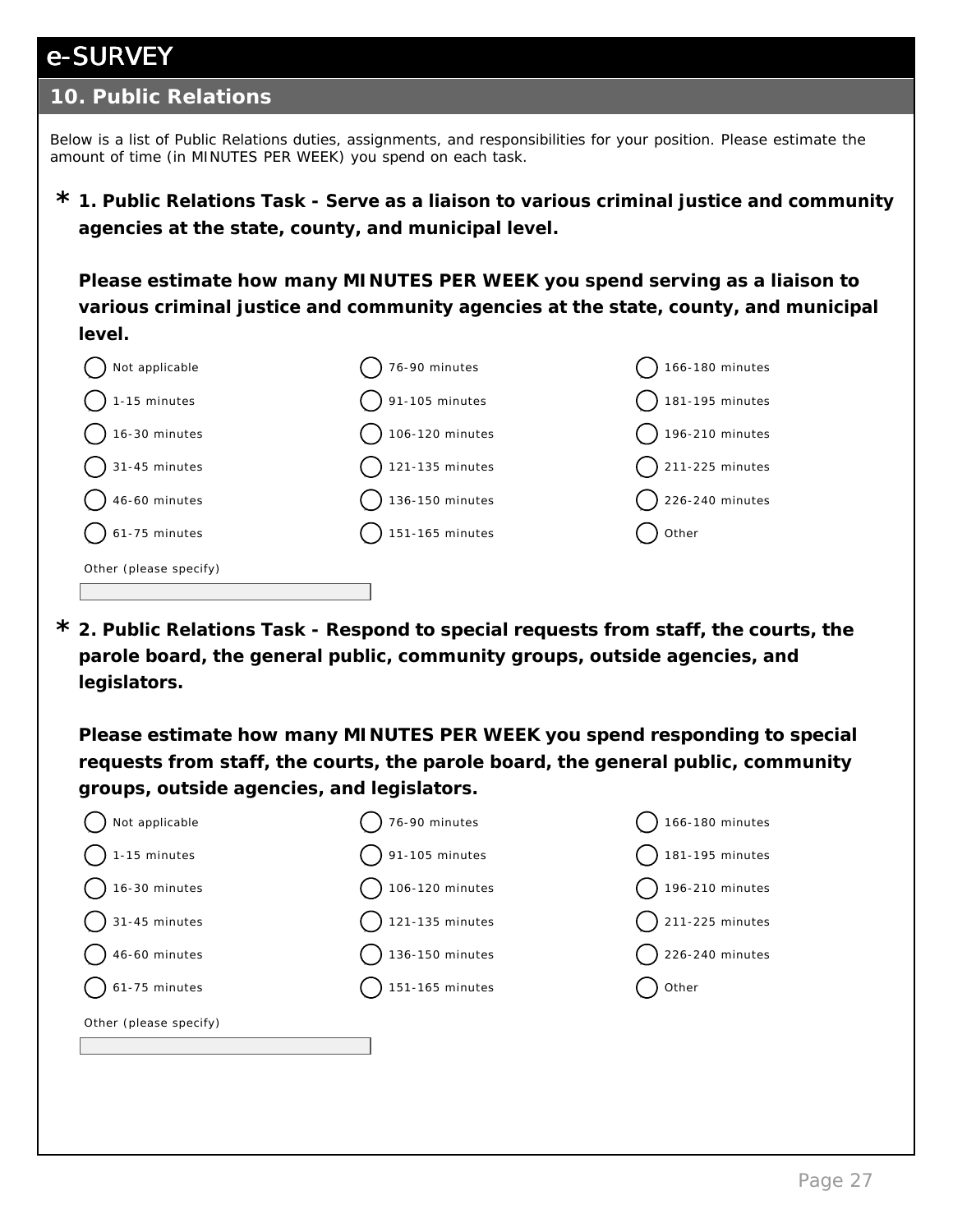**3. Public Relations Task - Mediate between staff, offenders, victims, and the public. \***

**Please estimate how many MINUTES PER WEEK you spend mediating between staff, offenders, victims, and the public.**



**4. Public Relations Task - Handle media requests and meet with media \* representatives as directed.**

**Please estimate how many MINUTES PER WEEK you spend handling media requests and meeting with media representatives as directed.**

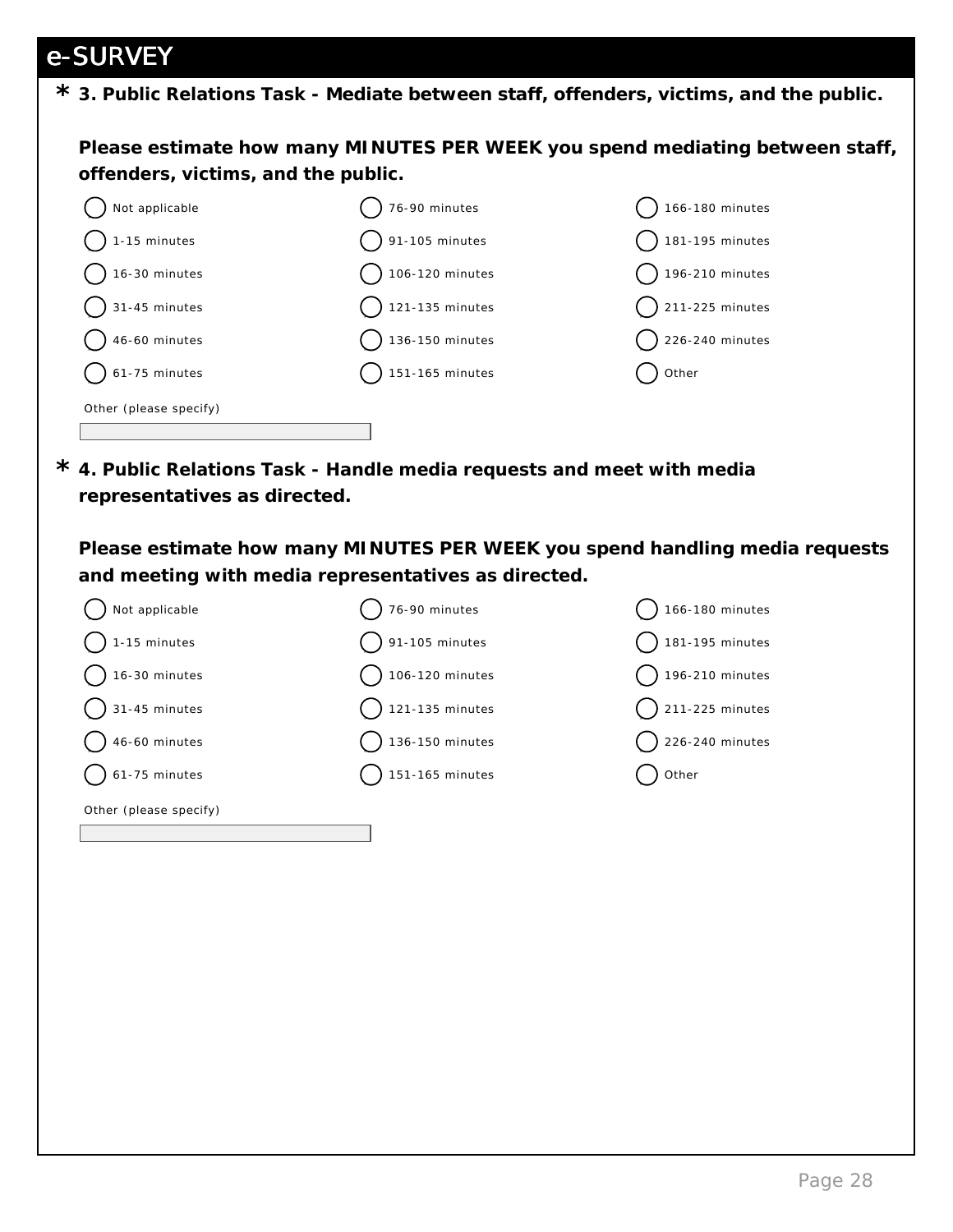|  |           |  |  |  |  | * 5. Public Relations Task - Serve as an expert witness representing MDOC as |
|--|-----------|--|--|--|--|------------------------------------------------------------------------------|
|  | directed. |  |  |  |  |                                                                              |

**Please estimate how many MINUTES PER WEEK you spend serving as an expert witness representing MDOC.**



**6. Public Relations Task - Host office visits and tours. \***

**Please estimate how many MINUTES PER WEEK you spend hosting office visits and tours.**

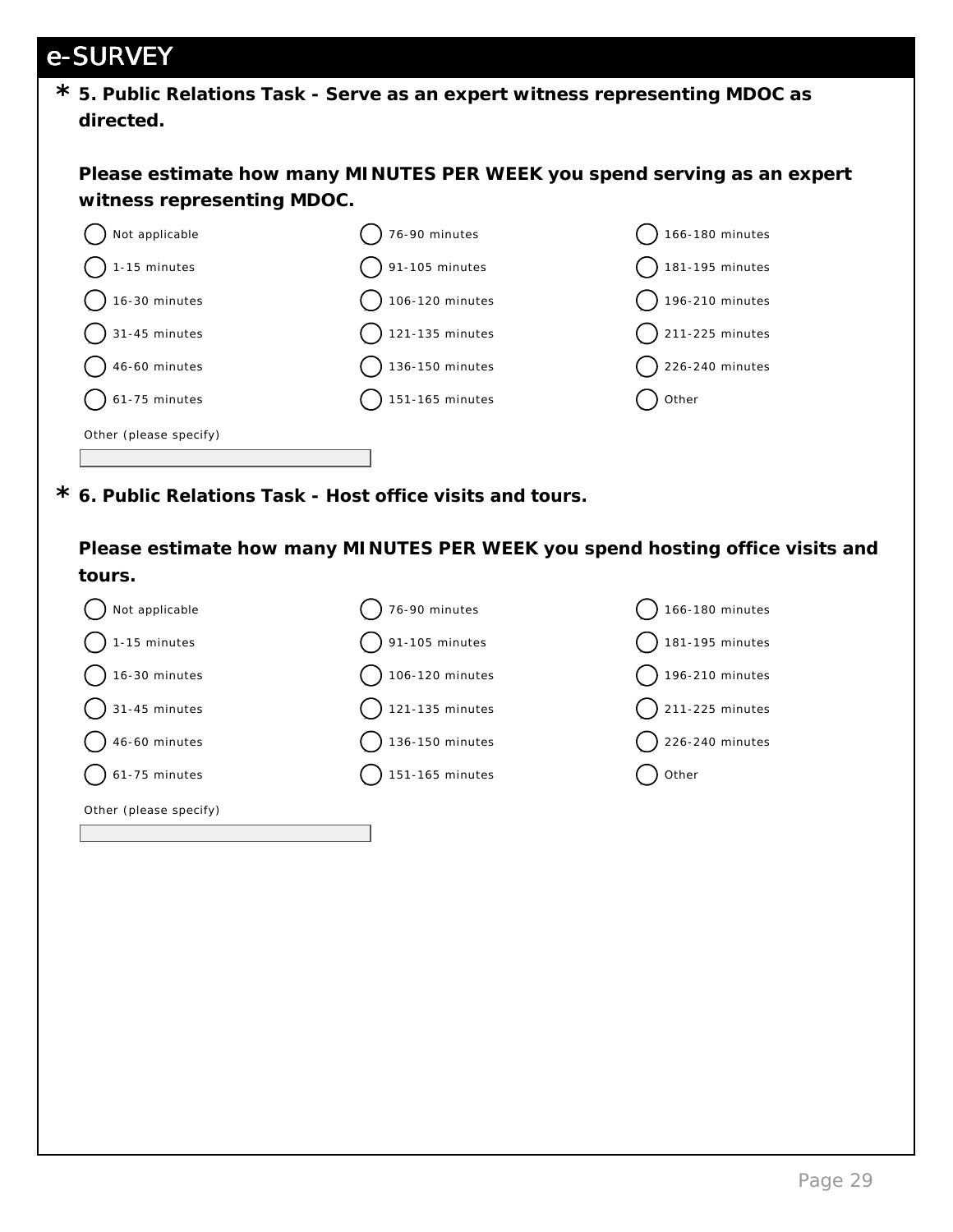**7. Please list other Public Relations tasks you do each week that have not been addressed by the preceding questions. Please estimate how much time (in MINUTES PER WEEK) you spend performing each task.**

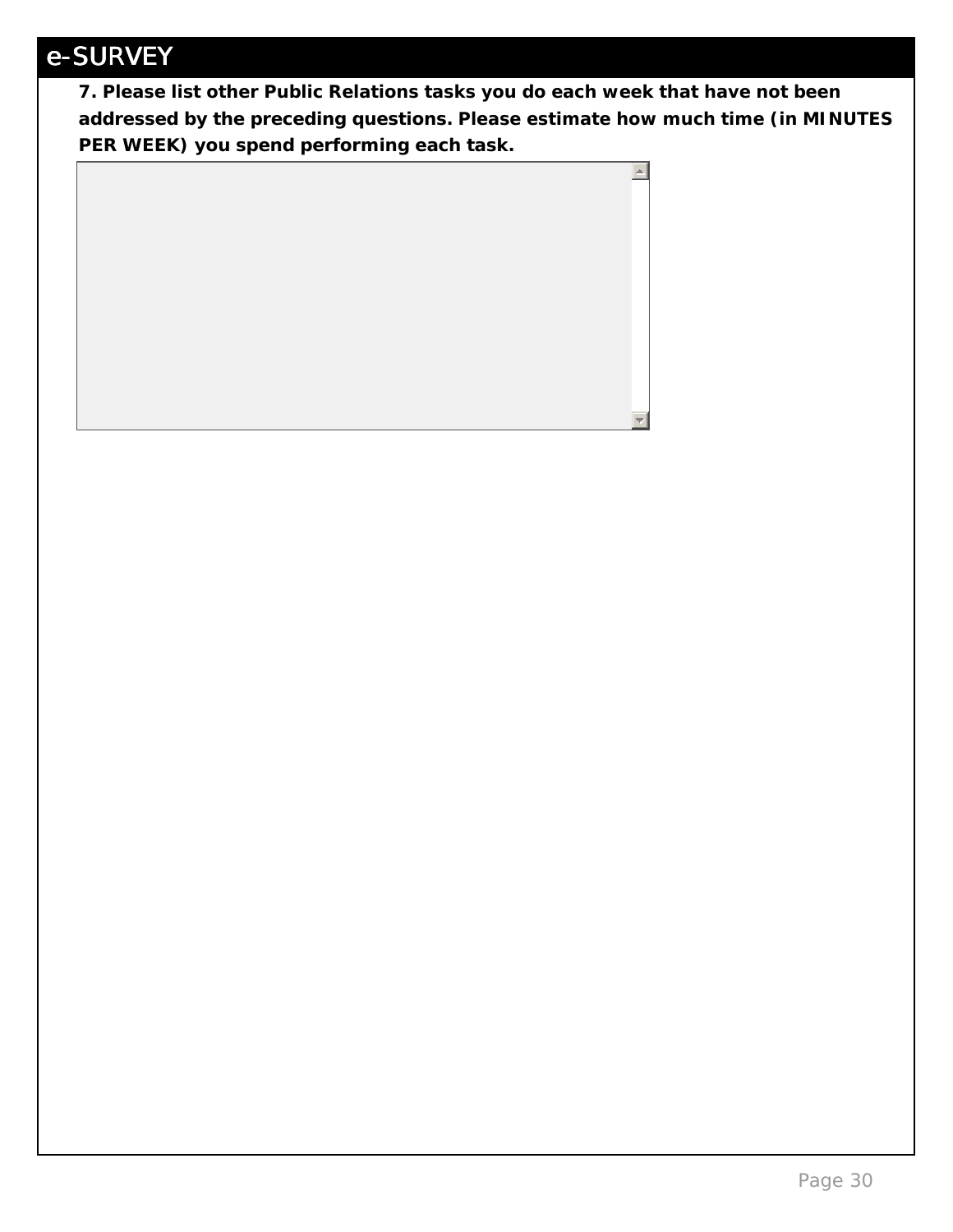### **11. Other Tasks and Comments Not Previously Reported**

In this section, you will have an opportunity to report ANY OTHER TASKS you do each week that have not been addressed by the preceding questions. Please report the amount of time (in MINUTES PER WEEK) you spend on these "Other" tasks.

You may also provide COMMENTS regarding the survey design, ease-of-use, clarity of instructions, length of time required to complete the survey, or any other suggestions for improvement of future e-SURVEY designs.

And, finally, you will be asked to report how long it took you (in MINUTES) to respond to this survey.

**1. Please list ANY OTHER tasks you do each week that have not been addressed by the preceding questions. Please estimate how much time (in MINUTES PER WEEK) you spend performing each task.**

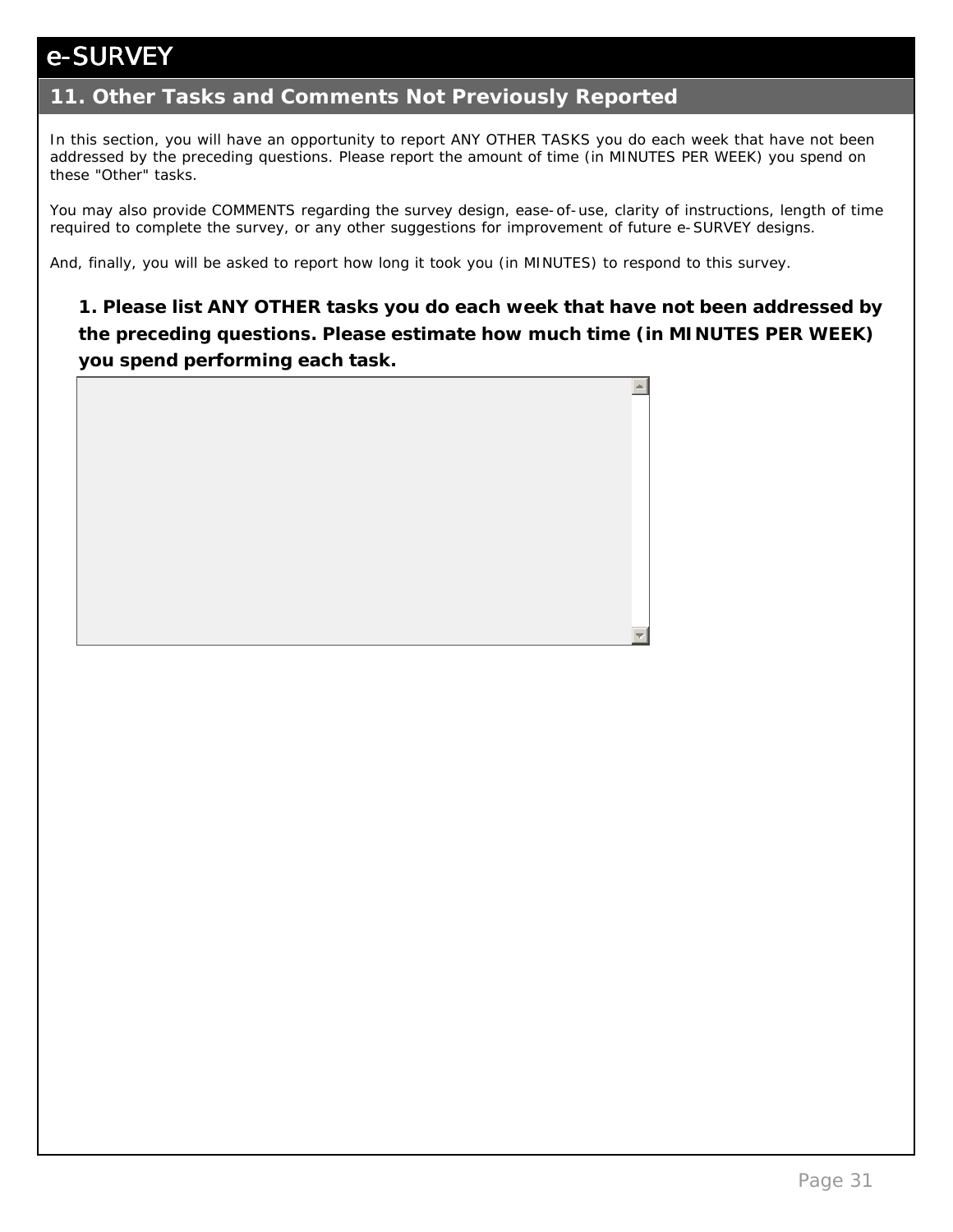| * 2. Please COMMENT on the following: (NOTE: For any item that you rank as "Poor"                                                           |      |      |               |      |           |  |  |
|---------------------------------------------------------------------------------------------------------------------------------------------|------|------|---------------|------|-----------|--|--|
| or "Fair", please provide specific suggestions on how to improve future e-SURVEY<br>designs in the "Suggestions for Improvement" text box.) |      |      |               |      |           |  |  |
|                                                                                                                                             | Poor | Fair | Neutral       | Good | Excellent |  |  |
| Survey Design                                                                                                                               |      |      |               |      |           |  |  |
| Ease-of-Use                                                                                                                                 |      |      |               |      |           |  |  |
| Clarity of Instructions                                                                                                                     |      |      |               |      |           |  |  |
| Length of Time Required<br>to Complete the Survey                                                                                           |      |      |               |      |           |  |  |
| Suggestions for Improvement (please specify)                                                                                                |      |      |               |      |           |  |  |
| * 3. Please report how long it took you (in MINUTES) to respond to this survey.                                                             |      |      |               |      |           |  |  |
| 10-15 minutes                                                                                                                               |      |      | 41-45 minutes |      |           |  |  |
| 16-20 minutes                                                                                                                               |      |      | 46-50 minutes |      |           |  |  |
| 21-25 minutes                                                                                                                               |      |      | 51-55 minutes |      |           |  |  |
| 26-30 minutes                                                                                                                               |      |      | 56-60 minutes |      |           |  |  |
| 31-35 minutes                                                                                                                               |      |      | Other         |      |           |  |  |
| 36-40 minutes                                                                                                                               |      |      |               |      |           |  |  |
| Other (please specify)                                                                                                                      |      |      |               |      |           |  |  |
|                                                                                                                                             |      |      |               |      |           |  |  |
|                                                                                                                                             |      |      |               |      |           |  |  |
|                                                                                                                                             |      |      |               |      |           |  |  |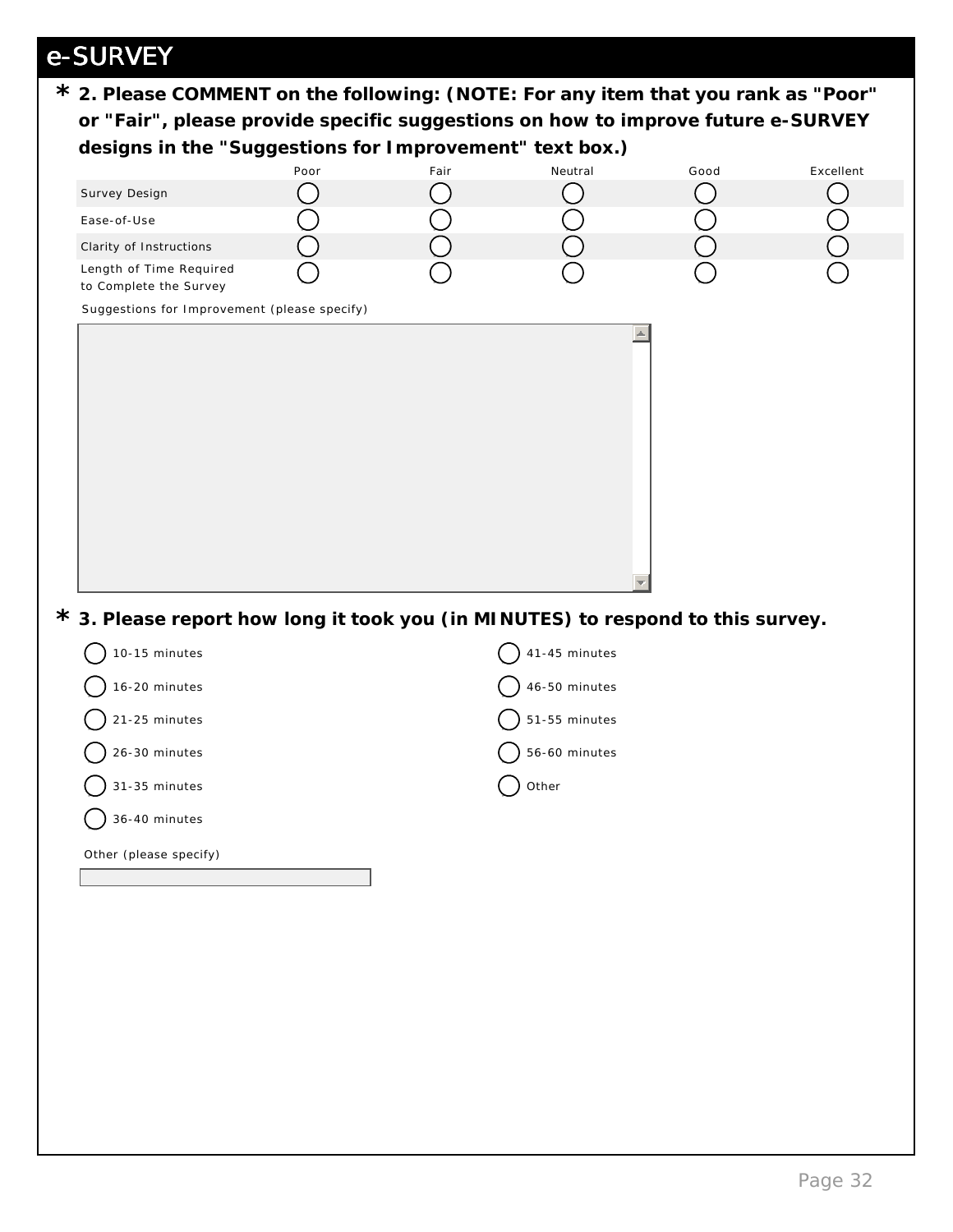#### **12. Review and Submit**

You may review your responses by clicking on the "Prev" and "Next" buttons located at the bottom of each page. You may scroll to and change any answer. Once you are satisfied that your answers are correct, please scroll down to the bottom of the page and click the "Next" button. Continue to click the "Next" button at the bottom of each page until you reach the last page of the survey. Please click-on the "Done" button at the bottom of the last page to submit your completed survey to Dr. Shaffer. You will receive a "Thank You" message indicating that your survey was submitted and received. Click-on the "Done" button at the bottom of the "Thank You" page, and you will be returned to whatever application you were working in before you started the survey.

NOTE: YOUR RESPONSE IS DUE NO LATER THAN 4:00 pm on WEDNESDAY, FEBRUARY 4, 2009.

Thank you for participating in this important survey of the Michigan Department of Corrections (MDOC) Probation and Parole Supervisor/Manager workload. Your efforts are much appreciated.

Sincerely,

John S. Rubitschun Deputy Director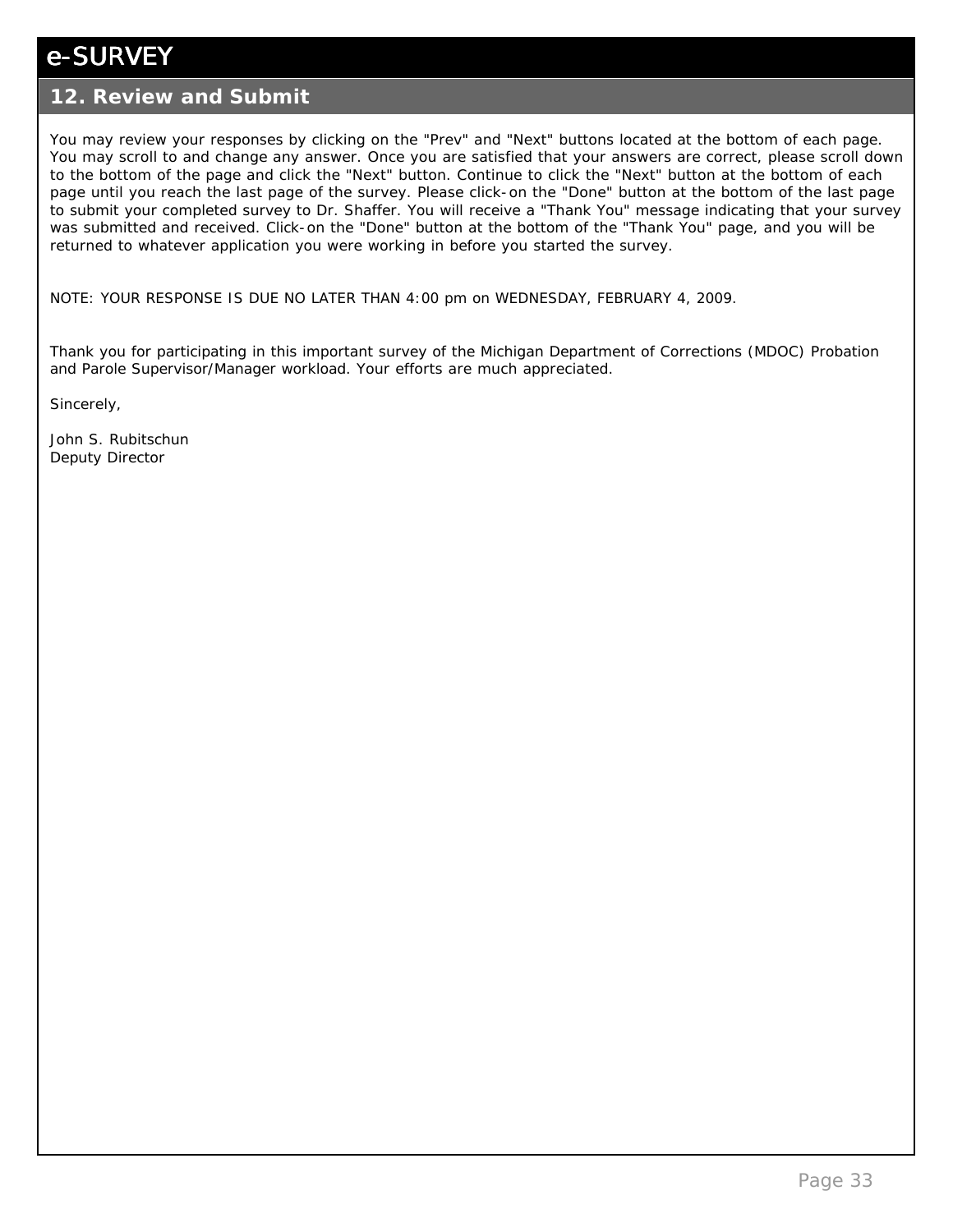**7.20 Appendix B - Letter to United Auto Workers (UAW)** 

MDOC Probation and Parole Supe rvisor/Manager Workload Study John S. Shaffer, Ph.D. 717-776-4103 DrJShaffer@kuhncom.net March 2009

Page 37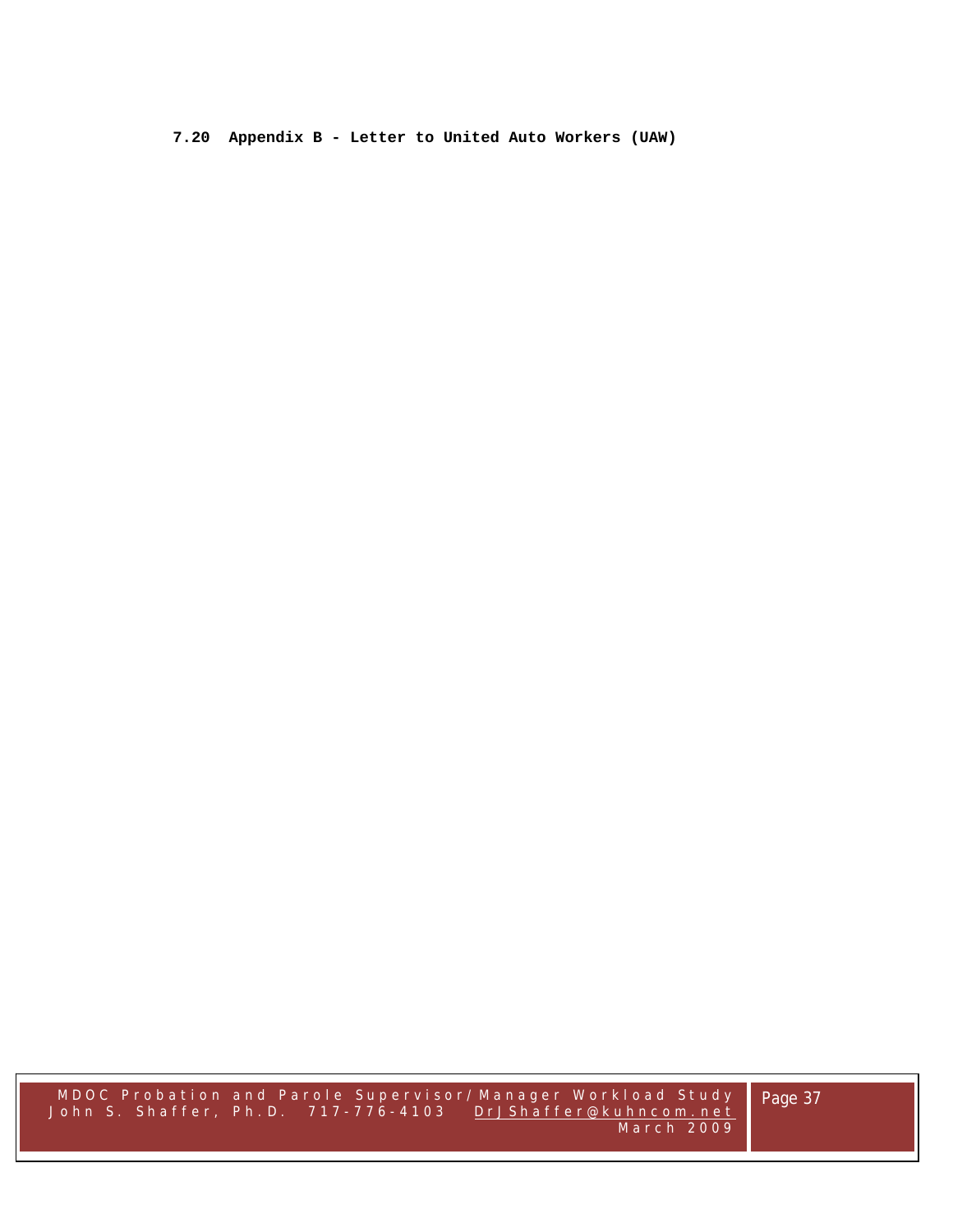

JENNIFER M. GRANHOLM **GOVERNOR** 

**STATE OF MICHIGAN** DEPARTMENT OF CORRECTIONS LANSING

PATRICIA L. CARUSO **DIRECTOR** 

November 12, 2008

Mr. Ed Mitchell, President UAW Local 6000 P.O. Box 40720 Lansing, Michigan 48901-7920

RE: PA 245 of 2008 - Workload Study

Dear President Mitchell:

As you are likely aware, Section 607 of Public Act 245 of 2008, requires that a workload study be conducted to assess the ability of parole/probation supervisors and managers to carry a caseload of parolees, probationers, or both, in addition to completing their professional duties as supervisors and managers. The Department has contracted with Dr. John S. Shaffer to conduct this workload study. By March 1, 2009, the Department is required to report to the State Budget Director, Senate and House Appropriation Subcommittees and Fiscal Agencies regarding this workload study.

It is my belief that UAW Local 6000 may wish to have the opportunity for input on the potential assignment of caseload duties to managers and/or supervisors. Accordingly, I respectfully request that the position of the UAW be conveyed to me in a letter format for inclusion in the workload study. The input of UAW Local 6000 is valued as we strive to maintain a positive relationship with you and your members.

Should you have any questions or concerns, please do not hesitate to contact me.

Sincerely,

DEPARTMENT OF CORRECTIONS

Khn S. Rubitschun, Deputy Director Field Operations Administration

cc: Director Patricia L. Caruso, MDOC Administrator Gary Manns, OSA Director, Sharon Bommarito, OSE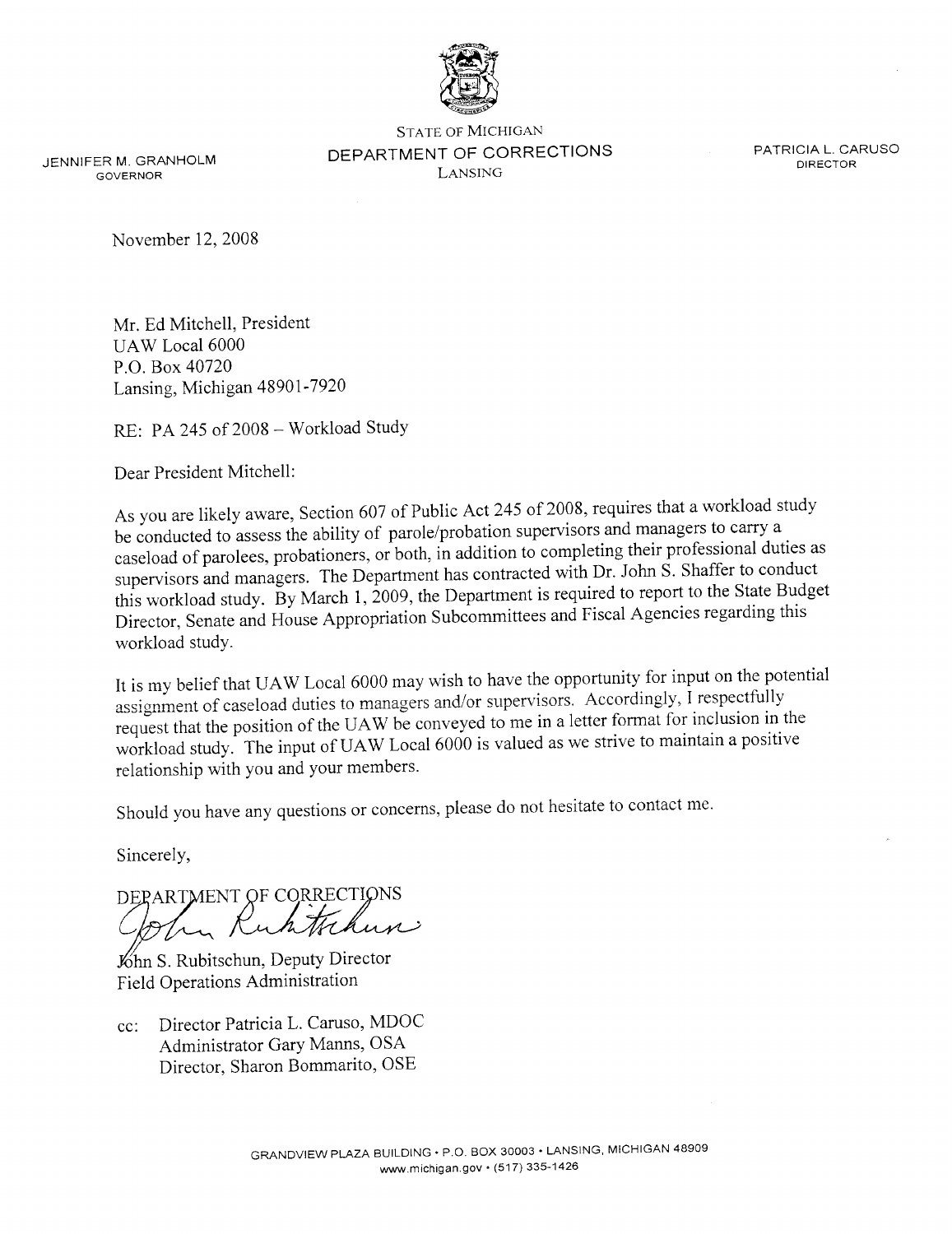**7.30 Appendix C - Letter from United Auto Workers (UAW)**

MDOC Probation and Parole Supe rvisor/Manager Workload Study John S. Shaffer, Ph.D. 717-776-4103 DrJShaffer@kuhncom.net March 2009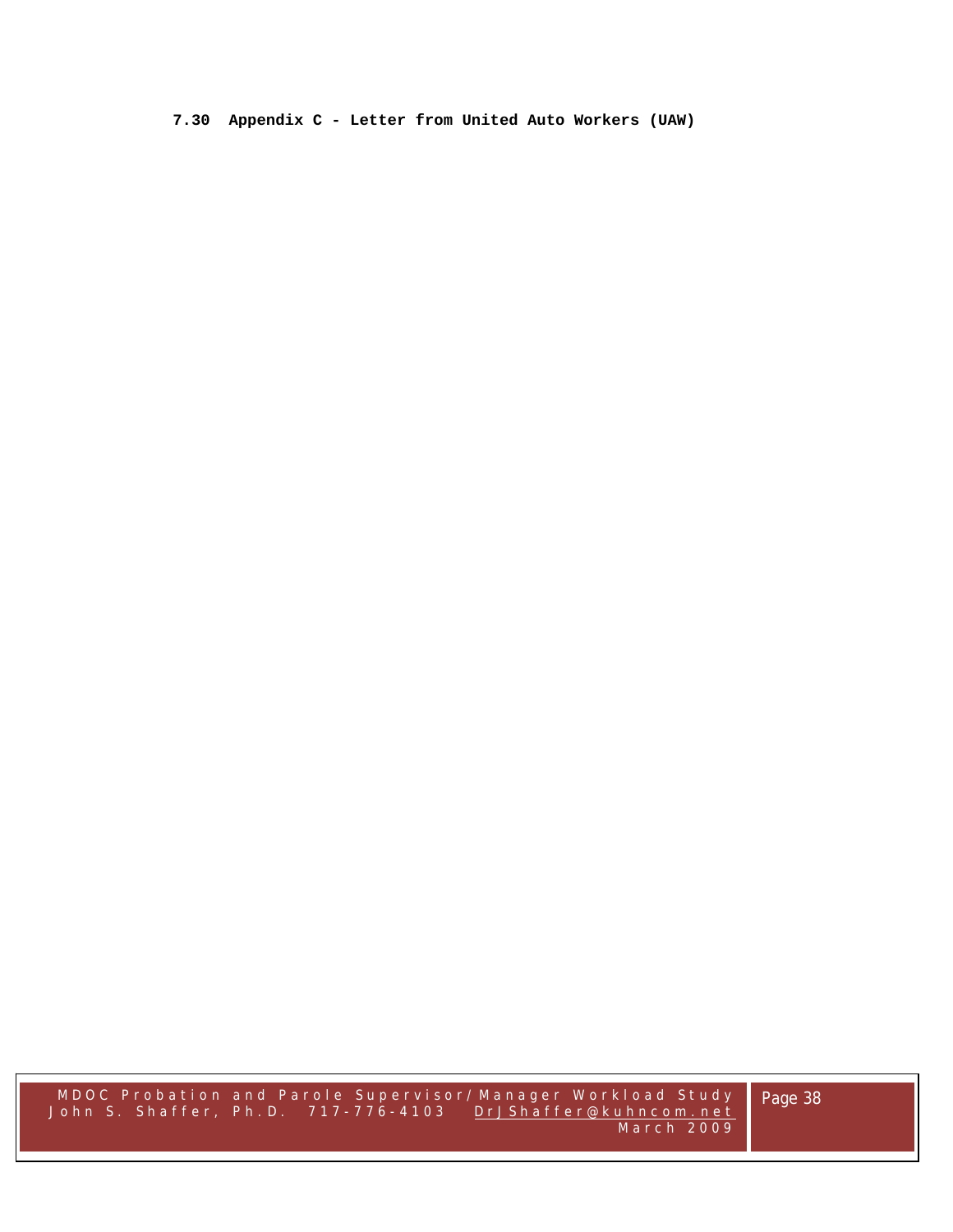Michigan's



UAW LOCAL 6000 • P.O. Box 40720 • Lansing, Michigan 48901-7920 • (517) 484-6000 (517) 484-8489 facsimile • www.uawlocal6000.org

| <b>SUSAN MIDURA</b><br>Vice President | <b>EDWARD M. MITCHELL</b><br>Vice President | <b>SANDRA MASARIK</b><br>Recording Secretary |                                          | ALAN J. KILAR<br>Financial Secretary/Treasurer |                                | DOLORES K. ANSARI<br>Retired Member |
|---------------------------------------|---------------------------------------------|----------------------------------------------|------------------------------------------|------------------------------------------------|--------------------------------|-------------------------------------|
| <b>DEB RUIZ</b><br>Trustee            | <b>ABBIE MADDOX</b><br>Trustee              |                                              | <b>GREGORY URBAN</b><br>Sergeant-at-Arms |                                                | <b>RICK HANKINSON</b><br>Guide |                                     |

**SANDRA PARKER** President

Members-at-Large: • David Coburn • Sandra Frein • Cheri Woodring • Juanita Ademodi • Steve Gilroy • Vanessa Mauldin

17 November 2008

John S. Rubitschun, Deputy Director **Field Operations Administration** Michigan Department of Corrections P. O. Box 30003 Lansing MI 48909

Dean Mr. Rubitschun:

This letter is in response to your letter of November 12, 2008 concerning PA 245 of 2008 - Workload Study. It is the position of UAW Local 6000 that Bargaining Unit work is to be performed by Bargaining Unit employees. Article 49, Section 1 of the current bargaining agreement states, "The Employer shall not assign Bargaining Unit work to employees outside of the Union Bargaining Units except in the case of emergency, temporary work relief or to the extent that such work is a part of their duties as provided in the Civil Service class specifications or to the extent that such assignment is a matter of customary practice prior to January 1, 1988." Therefore, the Union is opposed to the assignment of caseload duties to managers and/or supervisors.

Please contact me with any questions or concerns that you may have.

Sincerely

Ed Mitchell, President UAW Local 6000

EM/el opeiu42-aff-cio

cc: Administrative Officers Lynda Taylor-Lewis